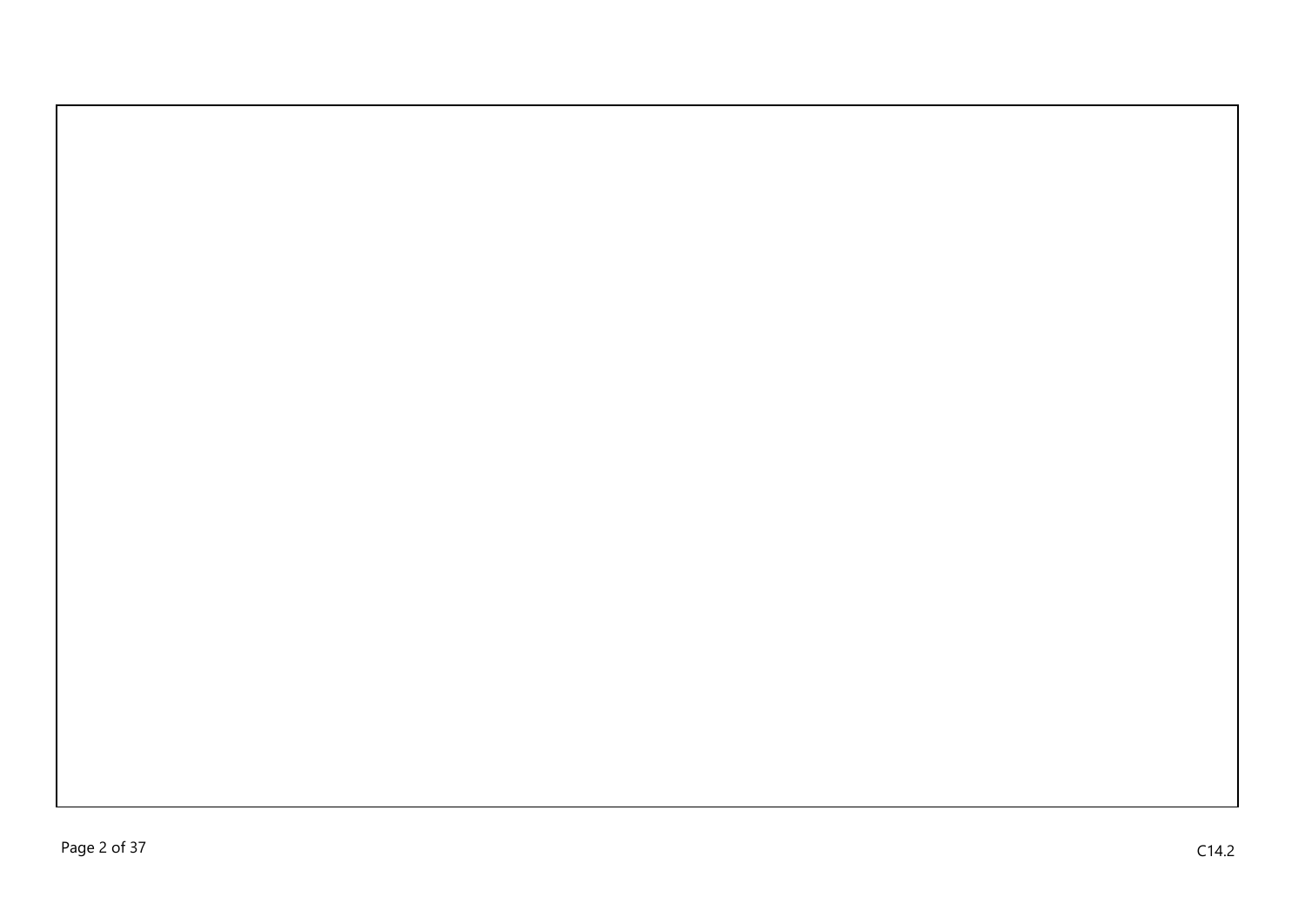| #              | Island        | House Name     | Name                  | Sex       | National ID | ، ه ، ره<br>مربح بمرت          | يترمثر                              |
|----------------|---------------|----------------|-----------------------|-----------|-------------|--------------------------------|-------------------------------------|
|                | Sh. Milandhoo |                |                       |           |             |                                |                                     |
|                | Sh. Milandhoo | Aahiya         | Aishath Zahuriyya     | F         | A320533     | ا پر به پر<br>ا                | ARANG 31 14                         |
| $\overline{c}$ | Sh. Milandhoo | Aahiya         | Ali                   | M         | A327100     | ومحرمر                         | اړمو                                |
| $\overline{3}$ | Sh. Milandhoo | Aahiya         | Mohamed Aileen        | M         | A356044     | ومحرمر                         | ورەر ئەرىپ                          |
| $\overline{4}$ | Sh. Milandhoo | Aavehi         | Abdul Mubeen Adam     | M         | A155284     | پژځو سر                        | ره وه و مدره<br>مصر ود و مدرد       |
| 5              | Sh. Milandhoo | Abugasdhoshuge | Nazeeha Mohamed       | F         | A318591     | ر و ر ۔ ه پو و ،<br>پرې کامورس | سَيِّ ورورو                         |
| $\sqrt{6}$     | Sh. Milandhoo | Alfaa          | Ahmed Rasheed Abdulla | M         | A049643     | پرویژ                          | أبروبرد بمنصوص وكاله الله           |
| $\overline{7}$ | Sh. Milandhoo | Alfaa          | Mohamed Rasheed       | ${\sf M}$ | A132141     | برویژ                          | وره رو کرشونگر<br>د بر برگونگر      |
| 8              | Sh. Milandhoo | Alfaa          | Abdulla Mohamed       | ${\sf M}$ | A319140     | ره و                           | رە دالله درەرد                      |
| 9              | Sh. Milandhoo | Alimasge       | Adam Haleem           | M         | A151450     | لأعرفه سفو                     | أرمزو بروو                          |
| 10             | Sh. Milandhoo | Alimasge       | Ibrahim Asim          | M         | A319613     | لأمرخ سفو                      | $5 - 2 - 5 - 5 = 0$                 |
| 11             | Sh. Milandhoo | Alimasge       | Fathmath Reema        | F         | A319614     | لأموحز سفوته                   | وموجود مردمي                        |
| 12             | Sh. Milandhoo | Alimasge       | Samsunnisa Ali        | F         | A320038     | أتمرخ سفرة                     |                                     |
| 13             | Sh. Milandhoo | All Paris      | Mohamed Ali           | ${\sf M}$ | A055251     | پرو <sub>ؤ مر</sub> عه         | ورەرو كې                            |
| 14             | Sh. Milandhoo | All Paris      | Abdul Salaam Mohamed  | ${\sf M}$ | A080147     | ئۇ قۇ ئىرىشە                   | ره وه مرده وره رو<br>دره درگر درگرد |
| 15             | Sh. Milandhoo | All Paris      | Hafeeza Adam          | F         | A318917     | ئۇغ <sub>ۇ ئىر</sub> م         | پَرۡ وِ یَمۡ الۡ وَ یَمۡ وَ         |
| 16             | Sh. Milandhoo | All Paris      | Abdul Hafeez Mohamed  | M         | A318921     | ئۇ قۇمېرىشە                    | رەدورى درەرد                        |
| 17             | Sh. Milandhoo | Andaapool      | Mariyam Raziyya       | F         | A120637     | بر ۵ په دوه<br>مرس بومړ        | במתכ מייחות                         |
| 18             | Sh. Milandhoo | Andaapool      | Ali Riffath           | M         | A320625     | بر ۵ ۶۶۶<br>[رس بورم           | ړې بروړه.                           |
| 19             | Sh. Milandhoo | Anoanaage      | Shaheena Ibrahim      | F         | A319833     | ر a a<br>مرس                   | شربتر مرەممىيە                      |
| 20             | Sh. Milandhoo | Anona Villa    | Ibrahim Mohamed       | M         | A052966     | أرجم يتنعر قحه                 | وە ئەرد<br>و ره ر و<br>تر پر ژنر    |
| 21             | Sh. Milandhoo | Anona Villa    | Mohamed Atheef        | M         | A269316     | ەشرىئىرۇ                       | כנסנכ גבל                           |
| 22             | Sh. Milandhoo | Anona Villa    | Khadheeja Ibrahim     | F.        | A319832     | أرجية فجرقه                    | زَمِرِيَّ مِنْ مُرَّرِدْ            |
| 23             | Sh. Milandhoo | Anona Villa    | Aminath Adheeba       | F         | A319834     | أرتكه تنعرقه                   | أأروسكم أراديث                      |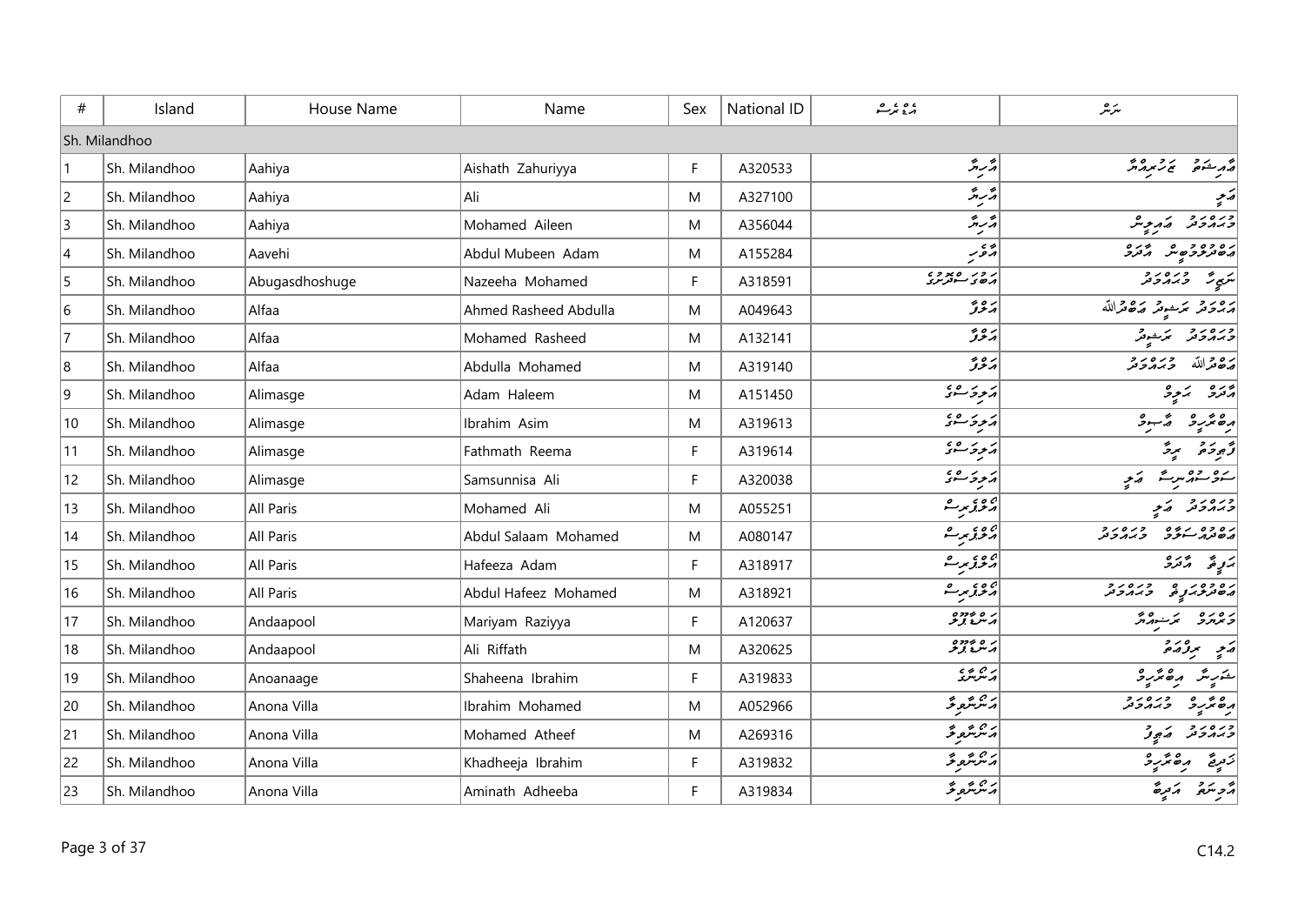| 24 | Sh. Milandhoo | Aroma                 | Mohamed Naeem Jaufaru  | M           | A114279 | ى مى بە<br>مەمىرى                 | ورەرو برە ئەدرو                                        |
|----|---------------|-----------------------|------------------------|-------------|---------|-----------------------------------|--------------------------------------------------------|
| 25 | Sh. Milandhoo | Aroma                 | Mariyam Ramla          | F           | A125317 | ی می بر<br>پر بوری                | رەرە رەپر                                              |
| 26 | Sh. Milandhoo | Aroma                 | Hussain Nuwas          | M           | A269582 | ے جو بر<br>مربور                  | جەسىر شەھ سرچە شە                                      |
| 27 | Sh. Milandhoo | Arutha                | Aishath Fazna          | F           | A266668 | ر ور<br>مرسم                      | ومرشكم وكالمر                                          |
| 28 | Sh. Milandhoo | Athamaage             | Ibrahim Yoosuf         | M           | A048780 | ر ر د »<br>د ه <del>ر</del> ر     | دەندىرە بوروە                                          |
| 29 | Sh. Milandhoo | Athamaage             | Hassan Naasir          | M           | A064684 | ر ر د »<br>پره د د                | ىر سىر ئىش ئىر                                         |
| 30 | Sh. Milandhoo | <b>Bahaaree Villa</b> | Mohamed Saeed          | M           | A102768 | ە ئەبرە ۋ<br>مۇم                  | ورەرو سەرو                                             |
| 31 | Sh. Milandhoo | <b>Bahaaree Villa</b> | Fathimath Ibrahim      | F           | A320432 | ە ئەبرە ۋ<br>ئ                    |                                                        |
| 32 | Sh. Milandhoo | <b>Bahaaree Villa</b> | Aishath Minna          | F           | A320435 | ە ئەبىرە ۋ                        | فمرشك وعرمتى                                           |
| 33 | Sh. Milandhoo | <b>Bahaaree Villa</b> | Aminath Sahula         | $\mathsf F$ | A320480 | ە ئەبرە ۋ                         | أأرمز المراديح                                         |
| 34 | Sh. Milandhoo | <b>Bahaaree Villa</b> | Ali Saeed              | M           | A320492 | لەر<br>سىرىمىتىسىسىسى             | أەسمج سىكە يەتىر                                       |
| 35 | Sh. Milandhoo | <b>Bahaaree Villa</b> | Mariyam Fairooza       | F           | A320493 | ە ئەبرە ۋ<br>مەسمىر               | ر ه ر ه<br>و بربرو<br>تر در در بر<br>تر در بر <i>س</i> |
| 36 | Sh. Milandhoo | <b>Bahaaree Villa</b> | Ibrahim Saeed          | M           | A320495 | ۇ ئەبىرە ق                        | رە ئرىر ئىستىر                                         |
| 37 | Sh. Milandhoo | Bahaaruge             | Nasira Abdul Kareem    | $\mathsf F$ | A102759 | ر و د د<br>ن <i>ن نر</i> و        | د د ده دور و<br>شهر ده دور د                           |
| 38 | Sh. Milandhoo | Bahaaruge             | Aminath Nafha          | F           | A269415 | ر بر و ،<br>ن <i>ن</i> مرد        | أأروسكم أسماره                                         |
| 39 | Sh. Milandhoo | Baini Villa           | Mohamed Abdulla        | M           | A073909 | لەر سرە ئ <sup>ۇ</sup><br>سىر سرە | وره رو ده دالله                                        |
| 40 | Sh. Milandhoo | Baini Villa           | Yasimeena Abdul Kareem | F           | A073912 | لەر سرە ئ <sup>ۇ</sup>            | و صحيح من المعروم مرد                                  |
| 41 | Sh. Milandhoo | Baini Villa           | Hassan Abdul Rahman    | M           | A155344 |                                   | ر ره ده ده ده ده د                                     |
| 42 | Sh. Milandhoo | Baniyaaz              | Ismail Mohamed         | M           | A050862 | ەسىرى                             | ر عۇرپۇ دىرەرد                                         |
| 43 | Sh. Milandhoo | Baniyaaz              | Nareema Fulhu          | F           | A085821 | ے سرمزی<br>                       | ىئە پرۇزى<br>س                                         |
| 44 | Sh. Milandhoo | Baniyaaz              | Fathuhiyya Mohamed     | F.          | A319161 | كالمسروج                          | ני פי בנסני                                            |
| 45 | Sh. Milandhoo | Baniyaaz              | Fazeela Mohamed        | $\mathsf F$ | A319162 | ە سرىرى                           | ترىپ ئىق دىمەد تە                                      |
| 46 | Sh. Milandhoo | Baniyaaz              | Azeema Mohamed         | F           | A319163 | ەسرىرى                            | أرَ فَرِدٌ حَ يَدْمُ حَ يَدْ                           |
| 47 | Sh. Milandhoo | Baniyaaz              | Moosa Afsal            | M           | A319166 | $rac{1}{2}$                       | لايم برە برو                                           |
| 48 | Sh. Milandhoo | Bashimaage            | Mohamed Haneef         | M           | A107373 | ر په ه<br>په مرد د                | ورەرو بەيدۇ                                            |
| 49 | Sh. Milandhoo | Bashimaage            | Ahmed Haleem           | M           | A163842 | ر<br>ت <i>ه م</i> رد د            | دەر د برېږ                                             |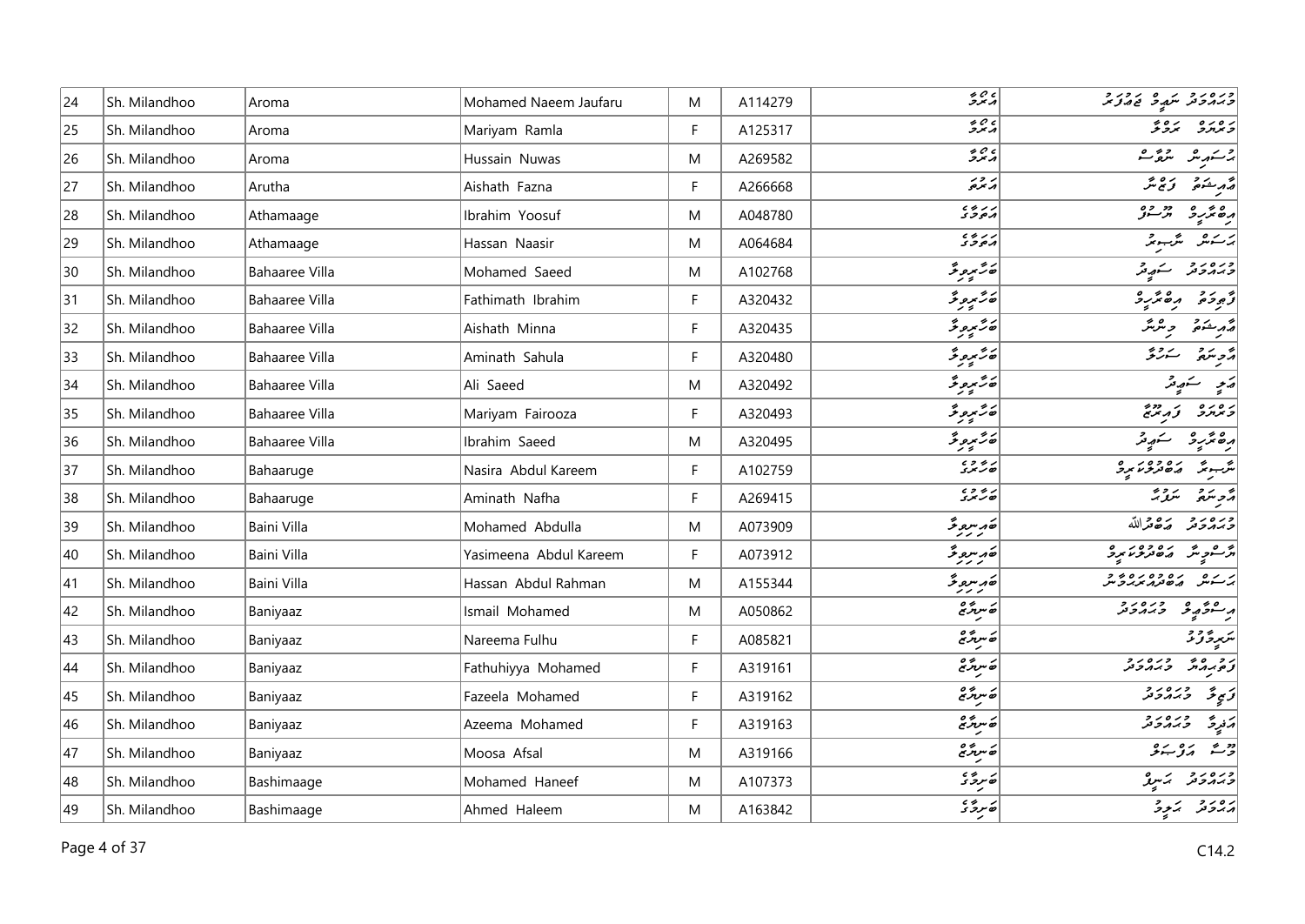| 50 | Sh. Milandhoo | Bashimaage         | Ali Shaheem                   | M  | A250236 | ر ده د<br>خرچ                            | ے مذکر 2<br>مق<br>رئمو                                       |
|----|---------------|--------------------|-------------------------------|----|---------|------------------------------------------|--------------------------------------------------------------|
| 51 | Sh. Milandhoo | Bashimaage         | Aishath Ibrahim               | F. | A319373 | ر<br>ئ <i>ە</i> ىرىرى                    | ر<br>دگرم شومی<br>ەھ تررۈ                                    |
| 52 | Sh. Milandhoo | Bashimaage         | Moomina Ibrahim               | F  | A319374 | ر<br>ت <i>ه م</i> رد د                   | ە ھەترىرى<br>برھ ترىرى<br>3 دېگر مگر                         |
| 53 | Sh. Milandhoo | Bashimaage         | Fathimath Saiga               | F. | A319380 | ر<br>خرچي                                | و په پر د<br>سِتَرەر تَح                                     |
| 54 | Sh. Milandhoo | Bashimaage         | Ibrahim Sameer                | M  | A336652 | ر ده د<br>خرچ                            | ە ئەمەر 2<br>مەھمەر 2<br>سكوبر                               |
| 55 | Sh. Milandhoo | Bilehmaage         | Aishath Adam                  | F  | A319438 | ه ده و د و<br>موخور د                    | و مر شوه<br>مرم شوه<br>پور ہ<br>مرکزو                        |
| 56 | Sh. Milandhoo | Bilehmaage         | Mariyam Risaalath             | F  | A319440 | ړه د د ،<br>ح نو د د                     | ر ه ر ه<br><del>د</del> بربرگر<br>ىرىشۇچ                     |
| 57 | Sh. Milandhoo | Bilehmaage         | Fathimath Risfa               | F  | A319442 | ړه د د ،<br>ح نو د د                     | ژوده برخرژ                                                   |
| 58 | Sh. Milandhoo | Binmaa Villa       | Abdul Aleem Ahmed             | M  | A070487 | ە ئىرگە ئوقر                             | ره وه ر<br>גەندىر پر د<br>ەرەر                               |
| 59 | Sh. Milandhoo | Binmaa Villa       | Ibrahim Fazir                 | M  | A155334 | ە ئىرگ <sup>ى</sup> رىگە                 | ىر ھەتتەر 2<br>ب<br>وگە فومتر                                |
| 60 | Sh. Milandhoo | Binmaa Villa       | Aminath Faruha                | F. | A269436 | ھ بىردۇ بەر                              | أأديتهم وتروم                                                |
| 61 | Sh. Milandhoo | Binmaa Villa       | Ju-udha Abdul Aleem           | F. | A320601 | لحو مرڈ و ڈ                              | و و و.<br>  فع <i>ه</i> فكر<br>ر ه و ه د ر ه<br>پره تر پر پر |
| 62 | Sh. Milandhoo | <b>Blue Heaven</b> | Ahmed Shan                    | M  | A103315 | و دو ، ر ه<br><i>ه مور</i> و مگر         | رەر ئەر                                                      |
| 63 | Sh. Milandhoo | <b>Blue Heaven</b> | Aishath Fazuna                | F  | A155278 | و دو پر رہ<br>ج <i>و پ</i> ر جر س        | ە ئەستىقى ئى ئى                                              |
| 64 | Sh. Milandhoo | <b>Blue Heaven</b> | Mariyam Ahmed                 | F  | A320394 | و دو پر رہ<br>ج <i>ا محر پی</i> مگر      | ر ه ر ه<br><del>ر</del> بربرو<br>پروژو                       |
| 65 | Sh. Milandhoo | <b>Blue Heaven</b> | Haleema Wajeeha               | F. | A320402 | و دو ، ر ه<br>ن <i>ن تر د</i> ر ش        | پَرۡ یِنَ ۡ ٰ وَیِیۡ نَ                                      |
| 66 | Sh. Milandhoo | <b>Blue Heaven</b> | Hussain Saaif Ibrahim Latheef | M  | A359066 | و دو پر رہ<br>ج <i>ا محر پی</i> مگر      | ير سكر شر شهر و معر دي از ديدار ا                            |
| 67 | Sh. Milandhoo | <b>Blue Light</b>  | Idrees Mohamed                | M  | A050839 | و دور ه<br><i>ه <del>و و</del> د</i> ر ه | و ر ه ر د<br>تر پر پر تر<br>ىر قرىبە <sup>م</sup>            |
| 68 | Sh. Milandhoo | <b>Blue Light</b>  | Mohamed Nausadh               | M  | A269596 | ەددىر ھ                                  | و ر ه ر د<br>تر پر تر تر<br>ىرە مەدىر<br>سرە سەنىر           |
| 69 | Sh. Milandhoo | <b>Blue Light</b>  | Aishath Mubeena               | F  | A320989 | ە دور ھ                                  | تر صنگر<br>و مر شو د<br>مرم شو د                             |
| 70 | Sh. Milandhoo | <b>Blue Light</b>  | Aminath Firasha               | F  | A320990 | و دوبر ه<br><i>ه څ</i> وکر ه             | أرمز<br>وبرَّثَہُ                                            |
| 71 | Sh. Milandhoo | Boagan Villa       | Aishath Sabeena               | F  | A130927 | ہ بر ہ<br> صی سر <sub>کو</sub> محر       | ىبەھ بىگە<br>و<br>پر گر شکو                                  |
| 72 | Sh. Milandhoo | Boagan Villa       | Fathimath Sifa                | F  | A151867 | <br>  خەشمۇ قر                           | ا تو جو <del>ج</del> ر جر<br>سىدۇ                            |
| 73 | Sh. Milandhoo | Boagan Villa       | Jaufar Dawood                 | M  | A162934 | صى شرە ئەڭر                              | ر ور و<br>ق <i>ه</i> تو تر<br>پر دو و<br>تئرپر تئر           |
| 74 | Sh. Milandhoo | Boagan Villa       | Ibrahim Ziman                 | M  | A269719 | 22 يىمبرى <del>گە</del>                  | ە ھەترىر <sup>ە</sup>                                        |
| 75 | Sh. Milandhoo | Boagan Villa       | Adam Ziyan                    | M  | A269723 | ە ئەش <sub>ھ</sub> رىتى<br>م             | وره مختبر<br>مرکزی مختبر                                     |
|    |               |                    |                               |    |         |                                          |                                                              |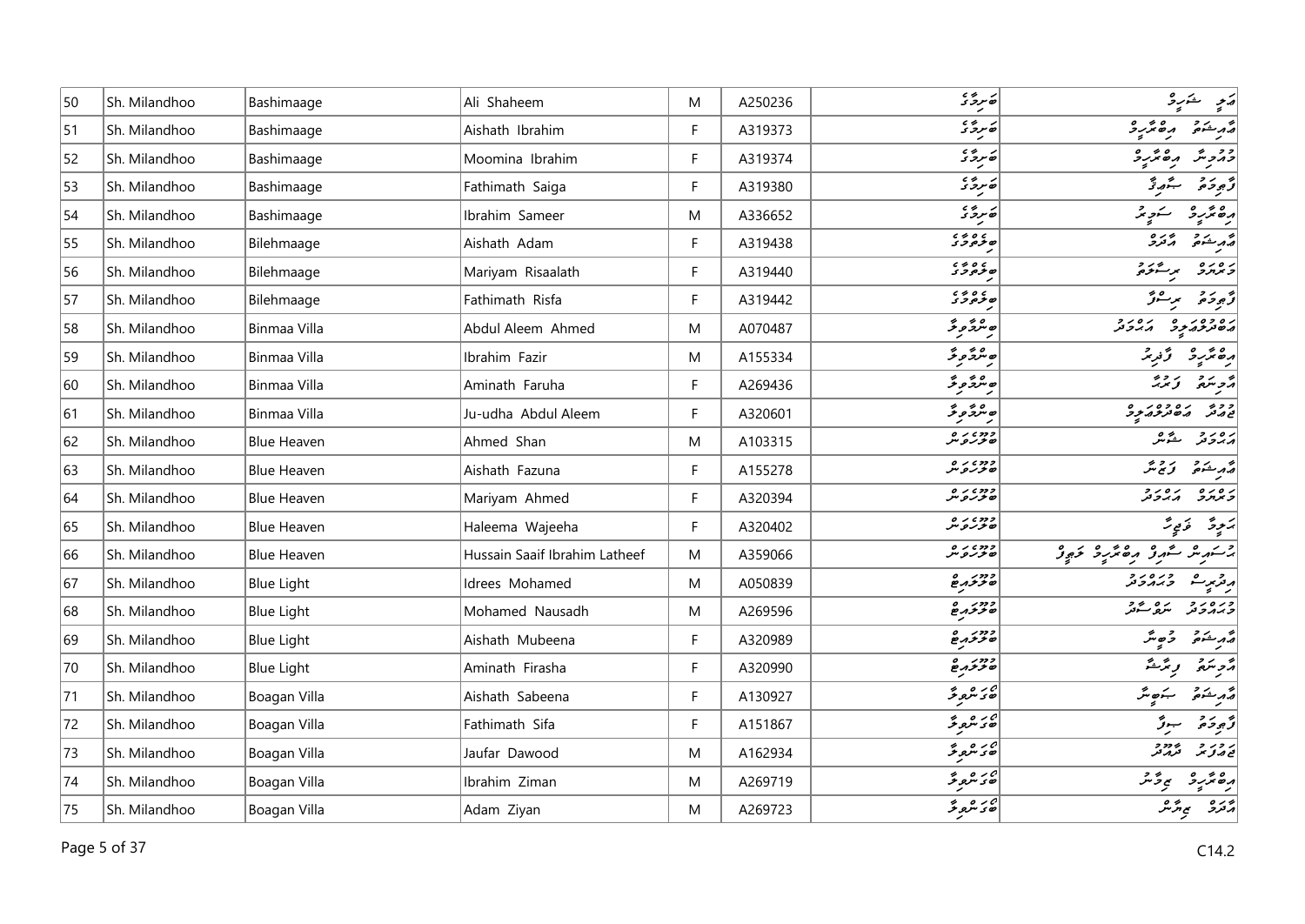| 76  | Sh. Milandhoo | Boagan Villa | Mariyam Abdul Rahman   | $\mathsf F$ | A321612 | 0 ره ه عر                                      | ر ه د ه ر ه د ه<br>په <i>ه تر بر بر</i> تر س<br>ر ه ر ه<br><del>و</del> بربرو |
|-----|---------------|--------------|------------------------|-------------|---------|------------------------------------------------|-------------------------------------------------------------------------------|
| 77  | Sh. Milandhoo | Boagan Villa | Hafeeza                | $\mathsf F$ | A325229 | ەر ە <sub>ھو</sub> مۇ                          | -<br>  پر دو پخو                                                              |
| 78  | Sh. Milandhoo | Boagan Villa | Aminath Lubuna         | F           | A325230 | 7 و مر <sub>و</sub> رم<br>  10 مرمورم          | أرمره<br>ترەش                                                                 |
| 79  | Sh. Milandhoo | Boagan Villa | Hussain Falahu         | M           | A325231 | ەر ە <sub>ھو</sub> مۇ                          | برستهرش وتخبر                                                                 |
| 80  | Sh. Milandhoo | Bodufeyruge  | Yoosuf Adam            | M           | A320299 | پر وي و ،<br><mark>ن ۽ ت</mark> و مرد          | دو وه په ده د                                                                 |
| 81  | Sh. Milandhoo | Boduliboage  | Mohamed Idrees         | M           | A280301 | بر د م<br>موجود                                | ورەرو مەر                                                                     |
| 82  | Sh. Milandhoo | Boduliboage  | Fathmath Rasheedha     | F           | A319535 | بر و م ي<br>م د مړه د                          | تزجوخا محمشوش                                                                 |
| 83  | Sh. Milandhoo | Bulbulaage   | Ismail Shaugath Usman  | M           | A082509 | د ه د و و ،<br>م <i>ه نو ه</i> تر <sub>ک</sub> | ر شر <i>ۇپ ئىشلىق مۇرىر</i>                                                   |
| 84  | Sh. Milandhoo | Bulbulaage   | Aishath Hassan         | F           | A095495 | د ه د د »<br>صوصور                             | ەر ئىستوق بەسكىش                                                              |
| 85  | Sh. Milandhoo | Bulbulaage   | Ahmed Asraf            | M           | A155379 | د ه د د »<br>مه نور                            | رەرو برەرە                                                                    |
| 86  | Sh. Milandhoo | Bulbulaage   | Thoyyiba Usman         | F           | A319185 | د ه د و و و<br>م <i>ه نو</i> نو د              | ره د ده ده                                                                    |
| 87  | Sh. Milandhoo | Bulbulaage   | Thohira Usman          | $\mathsf F$ | A319187 | و ه و و »<br>م <i>ه نو ه</i> نو <sub>ک</sub>   | ۇرىر مۇر                                                                      |
| 88  | Sh. Milandhoo | Bulbulaage   | Hawwa Thoriga          | $\mathsf F$ | A319188 | د ه د د »<br>مه نور                            | رەپ پەرپە                                                                     |
| 89  | Sh. Milandhoo | Capricorn    | Ibrahim Gasim          | M           | A087273 | <sup>ء و</sup> بر <sub>نگ</sub> ىر             | ە ھەترىر <sup>ە</sup><br>سچ مسور<br>ر                                         |
| 90  | Sh. Milandhoo | Capricorn    | Aminath Jumana         | $\mathsf F$ | A269547 | ، و بر نامر<br>مربو ببر                        | أأدمره ومعتم                                                                  |
| 91  | Sh. Milandhoo | Capricorn    | Aishath Naeema Ibrahim | F.          | A320433 | ، و برنامگر                                    | وكروشو سمدة وكالمردة                                                          |
| 92  | Sh. Milandhoo | Capricorn    | Fathimath Rashidha     | F           | A320441 | <mark>، و بر</mark> ندگر                       | تزجوخا متمشوش                                                                 |
| 93  | Sh. Milandhoo | Cathy House  | Mohamed Shiyam         | M           | A078925 | ع م <sub>و</sub> رَهُ <sup>م</sup>             | و ر ه ر د<br>تر پر ژنر<br>شەدگرى                                              |
| 94  | Sh. Milandhoo | Cathy House  | Ahmed Shiyam           | M           | A079683 | ع مرتەر مىشر<br>م                              | ره ر و<br>پرېوتر شودگر                                                        |
| 95  | Sh. Milandhoo | Cathy House  | Hussain Idrees         | M           | A104736 | ، پە ئەرمىسى<br>مۇسىر                          | بزستهر شه به وترسیب شه                                                        |
| 96  | Sh. Milandhoo | Cathy House  | Asmau Rasheeda         | F           | A150126 | <sup>ء</sup> پر پر ژے<br>م                     | ر معرض مرکب میگر<br>مرکب مرکب                                                 |
| 97  | Sh. Milandhoo | Cathy House  | Hassan Shiyam          | M           | A151452 | <sup>ء</sup> پر پر ژے                          | ىر كەش ھەرگرى                                                                 |
| 98  | Sh. Milandhoo | Cathy House  | Aminath Shadhuna       | F           | A321041 | <sup>ء</sup> م <sub>و</sub> ستر مشر            | ە ئەر ئىكەنگە<br>مەر ئىكەنگە                                                  |
| 99  | Sh. Milandhoo | Cathy Naaz   | Thoma Abdullah         | F           | A098342 | ۽ <sub>مو</sub> سمبر<br>موسمبر                 | 22 مَصْعَراللّه                                                               |
| 100 | Sh. Milandhoo | Cathy Naaz   | Ali Zahir Usman        | M           | A102580 | ۽ <sub>مو</sub> سَّري                          | أە پە ئەر بار ئەھمەت ئىس                                                      |
| 101 | Sh. Milandhoo | Cathy Naaz   | Mariyam Sahula         | F           | A155295 | ۽ <sub>مو</sub> سَّري                          | رەرە سەدىۋ                                                                    |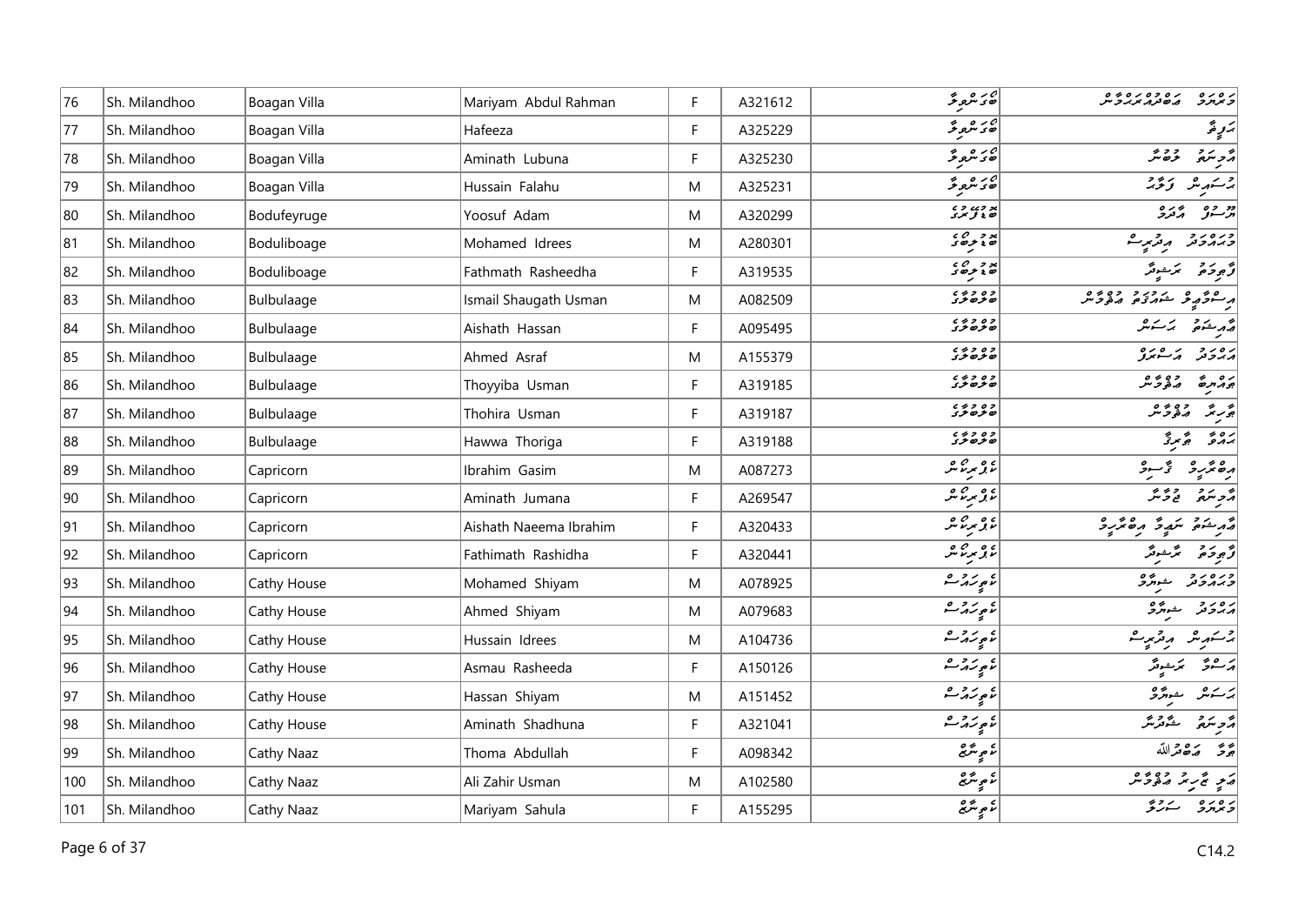| 102 | Sh. Milandhoo | Cathy Naaz    | Naeema Mohamed     | F         | A318598 | ع موسترچ<br> -                         | و ر ه ر د<br><i>د ب</i> رگرفر<br>سمدقح           |
|-----|---------------|---------------|--------------------|-----------|---------|----------------------------------------|--------------------------------------------------|
| 103 | Sh. Milandhoo | Cathy Naaz    | Hawwa Maziyya      | F.        | A318609 | ۽ <sub>مو</sub> سمبر                   | رەپە<br>پەرى<br>ر مع مرکز<br>حسی مرکز            |
| 104 | Sh. Milandhoo | Cathy Roze    | Mohamed Aslam      | M         | A000173 |                                        | برعزو<br>و ر ه ر د<br>و پر پر تر                 |
| 105 | Sh. Milandhoo | Cathy Roze    | Muneera Mohamed    | F         | A318599 |                                        | و ره ر د<br>تر <i>پر</i> وتر<br>د سربر           |
| 106 | Sh. Milandhoo | Cathy Roze    | Ibrahim Naiz       | M         | A318610 |                                        | ە ھەترىرى<br>برھەترىرى<br>سَّرمة                 |
| 107 | Sh. Milandhoo | Cathy Roze    | Fathimath Labeeba  | F         | A318613 |                                        | توجوحي<br>ځرخه څ                                 |
| 108 | Sh. Milandhoo | Cathy Roze    | Aminath Areesha    | F         | A318618 |                                        | ړګر سرچ<br>كرسمي مشكر                            |
| 109 | Sh. Milandhoo | Chaandhaneege | Fathimath Shifana  | F         | A122772 | ڭۇس <sub>ل</sub> رىگىرىدىگە            | مشورمند<br>کے<br>انج محر حر<br>المحر حر حر       |
| 110 | Sh. Milandhoo | Chaandhaneege | Ali Rasheed        | ${\sf M}$ | A130901 | كۇسرىر سرچ                             | أأولمج المخرجور                                  |
| 111 | Sh. Milandhoo | Chaandhaneege | Ibrahim Sadhin     | M         | A269311 | كۇسىرىسى                               | دەنزېرد<br>ڪورير                                 |
| 112 | Sh. Milandhoo | Chaandhaneege | Mariyam Sana       | F.        | A319829 | ڭۇس <sub>ى</sub> رىكەس <sub>ى</sub> گە | وبروه<br>سەئىر                                   |
| 113 | Sh. Milandhoo | Chaandhaneege | Azeema Zahir       | F         | A319830 | ڭۇس <sub>ل</sub> رىترىپرىگە            | ړ <sub>نو</sub> ځ<br>م<br>پچ سر پخه<br>مخ        |
| 114 | Sh. Milandhoo | Chaandhu      | Aminath Shara      | F         | A269271 | پڑ ہ د<br>کارمنز تر                    | أأروسكو<br>ے تھ                                  |
| 115 | Sh. Milandhoo | Chaandhu      | Aishath Zaheera    | F         | A318660 | پر ہ د<br>کارمربر                      | پ <sup>ه</sup> د شوه<br>د د شوه<br>فترسيقه       |
| 116 | Sh. Milandhoo | Chaandhu      | Thoha Rasheed      | M         | A319434 | پر ہ<br>کارمبربر                       | $\frac{2}{x^{2}+x^{2}}$ $\frac{2x}{x^{2}-x^{2}}$ |
| 117 | Sh. Milandhoo | Chelsea       | Mariyam Saeedha    | F         | A153247 | التحوفر                                | رەرە سەرتە                                       |
| 118 | Sh. Milandhoo | Cherry House  | Ali Najeeb Abdulla | M         | A027327 | ىج بىر ئەرم<br>سى                      | أَمَّحٍ سَمَعٍ صَدَّ مَدَّ اللَّهُ               |
| 119 | Sh. Milandhoo | Cherry House  | Azeeza Abdulla     | F.        | A319250 | ىج بىر ئەرم<br>سى                      | <i>مَبِيءَ مَ®مَّ</i> رَاللَّه                   |
| 120 | Sh. Milandhoo | Citizen       | Ali Fuwad          | M         | A147070 | ا سوچ پر<br>پ                          | أركمو ومرقر                                      |
| 121 | Sh. Milandhoo | Citizen       | Aishath Ibrahim    | F         | A318900 | اسىدە ئەتىر<br>كەن                     | دەندىرە<br>په مرشوم<br>د کرمشومو                 |
| 122 | Sh. Milandhoo | Citizen       | Rugiyya Hassan     | F         | A318901 | اسىۋىمىگە<br>كەن                       | چە چە ھەرگە<br>مىرىتى مەرگە<br>پرسەپىر           |
| 123 | Sh. Milandhoo | Citizen       | Haleema Hassan     | F         | A318903 | سوء<br>ڪ                               | برَجِرةٌ<br>برسەھ                                |
| 124 | Sh. Milandhoo | Citizen       | Zainab Hassan      | F         | A318904 | اسىيە<br>ئەسىمى                        | يمرسكة<br>برسەيىتىر                              |
| 125 | Sh. Milandhoo | Citizen       | Ibrahim Siwaz      | M         | A318906 | سىدە ئەتىر<br>سىز                      | ەرھ ئ <sup>ۆ</sup> ر ۋ<br>سىۋۇر                  |
| 126 | Sh. Milandhoo | Citizen       | Hawwa Raushana     | F         | A318909 | اسىۋەتتىر<br>كەن                       | برەپچ<br>ىر دېم شركتر                            |
| 127 | Sh. Milandhoo | Citizen       | Aminath Faruzana   | F         | A318910 | اسوھ پر شر<br>سرچ پر                   | و ده و ده و پر                                   |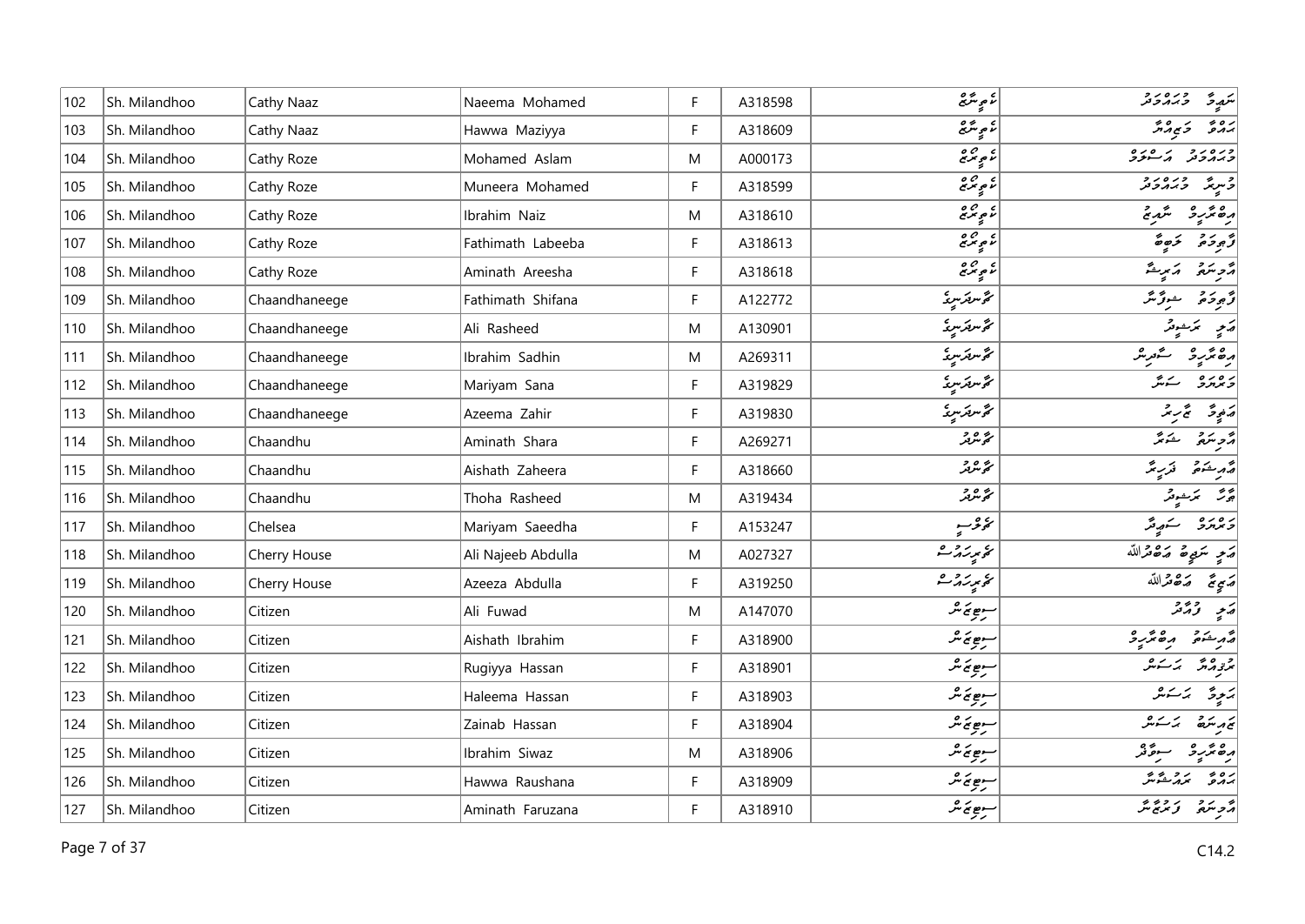| 128 | Sh. Milandhoo | Citizen          | Ahmed Shiyan             | M  | A337094 | سىۋىم<br>سىز                          | أرەر ئەرگىر                                |
|-----|---------------|------------------|--------------------------|----|---------|---------------------------------------|--------------------------------------------|
| 129 | Sh. Milandhoo | Citizen Villa    | Mohamed Fuad             | M  | A053087 | سىۋېم تىرە قر                         | و بر د<br>تر د تر<br>و ره ر د<br>تر پر ژنر |
| 130 | Sh. Milandhoo | Citizen Villa    | Sameera Ali              | F. | A318655 | سەھ ئەشرو قر                          | سَوِيرٌ   اَرَمِ                           |
| 131 | Sh. Milandhoo | Citizen Villa    | Ahmed Imran              | M  | A318908 | ا سوءِ ئي شرو چَر                     | גם ג' קריתית                               |
| 132 | Sh. Milandhoo | Citizen Villa    | Ali Enas                 | M  | A318911 | ا<br>سویج مثرہ محمد<br>کے مشہور محمد  | ړې <sub>په ت</sub> رگ                      |
| 133 | Sh. Milandhoo | Dhagaduthalhaage | Suraiyya Sulaiman        | F  | A318237 | ر ر د ر ر ر<br>تری ٤ جو تر ی          | و ره و.<br>فوسمه<br>سەخ مەڭ ش              |
| 134 | Sh. Milandhoo | Dhethadimaage    | Abdul Rafiu              | M  | A112080 | ۍ د په په<br>مرحو د ژ                 | ر ه ده و د<br>مان مرد برو م                |
| 135 | Sh. Milandhoo | Dhethadimaage    | Ali Iqbal                | M  | A157195 | ه د د د د کا                          |                                            |
| 136 | Sh. Milandhoo | Dhethadimaage    | Mohamed Shaaim           | M  | A269309 | ړ د پر<br>مربوع څر                    | $3.12$ $3.012$                             |
| 137 | Sh. Milandhoo | Dhethadimaage    | Hawwa Thahseena          | F. | A305153 | ړ د پر<br>تره د ژ د                   | رەپە كەربىيە                               |
| 138 | Sh. Milandhoo | Dhethadimaage    | Ameena Ali               | F. | A305880 | ړ د پر په<br>تره د تر د               | أروبتر أروم                                |
| 139 | Sh. Milandhoo | Dhethadimaage    | Mariyam Thahumeena       | F  | A305882 | ه ره په په<br>مر <sub>جع</sub> و د    | دەرە بەرچىگە                               |
| 140 | Sh. Milandhoo | Dhethadimaage    | Abdul Rasheed Mohamed    | M  | A319778 | پرېږې د په                            |                                            |
| 141 | Sh. Milandhoo | Dhethadimaage    | Aishath Shirumeen        | F  | A319787 | ې په په په<br>تره پ <sub>و</sub> څ د  | وكرمشكم مستركونكر                          |
| 142 | Sh. Milandhoo | Dhilaasaage      | Ali Shameem              | M  | A060377 | ەرگۇرىچى                              | أركمج التكوير                              |
| 143 | Sh. Milandhoo | Dhilaasaage      | Mariyam Ibrahim          | F  | A061807 | ەرگۇرىچى                              | במתכ תפתיכ                                 |
| 144 | Sh. Milandhoo | Dhilaasaage      | Ibrahim Ahmed            | M  | A061808 | ەرگەشىمى                              | برورو<br>ەر ھەتمەر 2<br>ر                  |
| 145 | Sh. Milandhoo | Dhilaasaage      | Fathimath Riza           | F. | A148346 | مرگر گے گی                            | و و ده برگ                                 |
| 146 | Sh. Milandhoo | Dhilaasaage      | Hawwa Yumna              | F  | A160021 | مرمح ستيم ۽                           | برەپچ<br>و ه مر<br>مرد سر                  |
| 147 | Sh. Milandhoo | Dhilaasaage      | Aminath Salma            | F  | A320141 | ەرگۇرىچى                              | سەۋۇ<br>أرمز تر                            |
| 148 | Sh. Milandhoo | Dhilaasaage      | Hussain Fiyaz            | M  | A320144 | ىر ئۇسىمى<br>ر                        | برستهرش ويزينه                             |
| 149 | Sh. Milandhoo | Dhon Veli        | Mohamed Musthafa Hussain | M  | A125936 | بو د ء                                | ورەرو وەرە وىمبر                           |
| 150 | Sh. Milandhoo | Diamond Villa    | Ali Moosa                | M  | A120875 | )<br>) أمر حَسْنٌ عرفَر               | $23 - 26$                                  |
| 151 | Sh. Milandhoo | Diamond Villa    | Aminath Idrees           | F  | A319143 | } <sub>م</sub> رځ مرغ <sub>حر</sub> ځ | أدوسكم المتعرف                             |
| 152 | Sh. Milandhoo | Diamond Villa    | Aishath Fazeela          | F. | A319144 | ئەر ئەشۋىر ئە                         | وتمريخو                                    |
| 153 | Sh. Milandhoo | Diamond Villa    | Mariyam Ihusana          | F  | A319147 | ئەر ئەندى ھەر ئە                      | دەرە مەشقىر                                |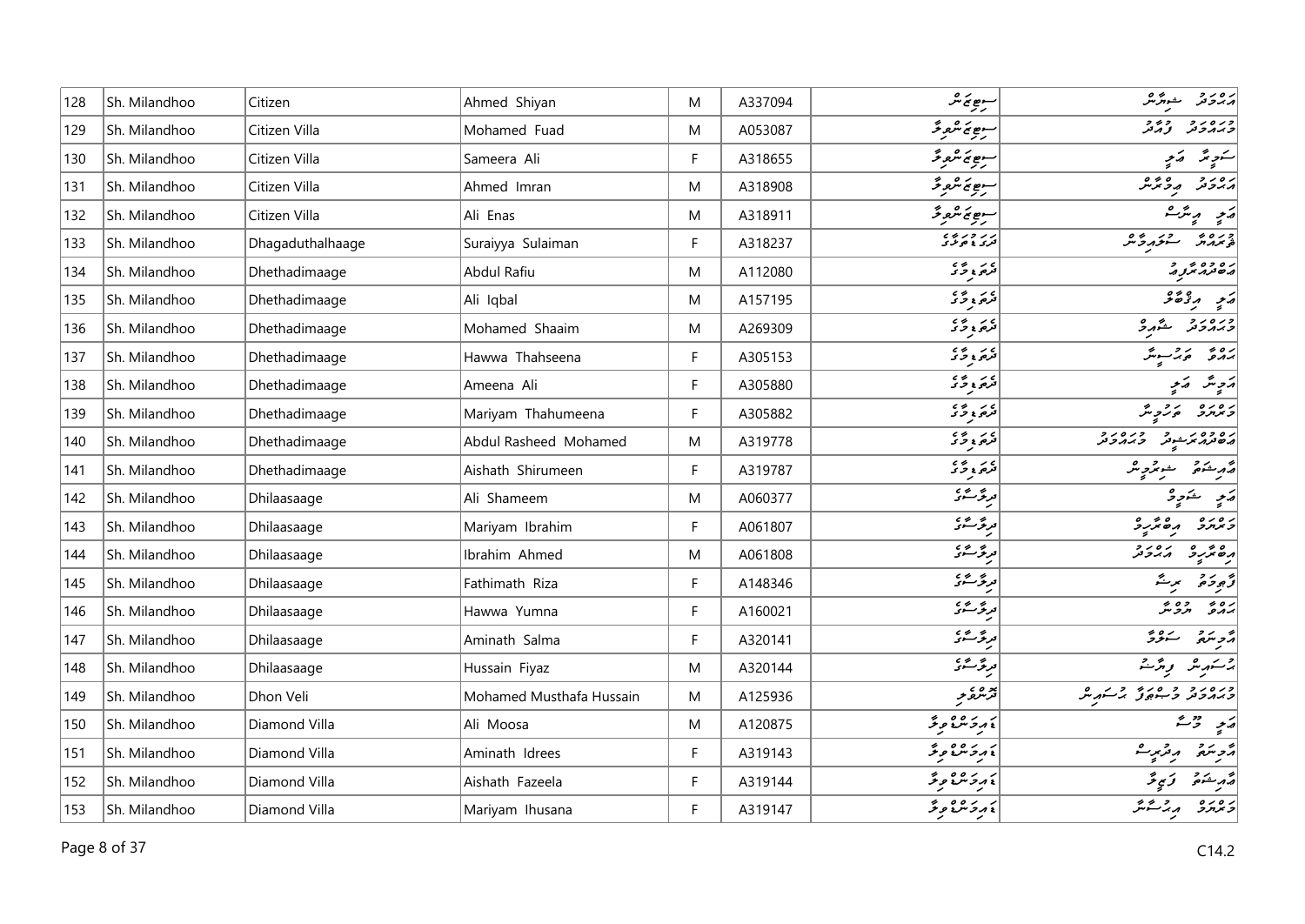| 154 | Sh. Milandhoo | Eagle          | Ahmed Washeem Hashim  | M  | A320243 | <br> جړ <sup>ی</sup> عر                           |                                          |
|-----|---------------|----------------|-----------------------|----|---------|---------------------------------------------------|------------------------------------------|
| 155 | Sh. Milandhoo | Eagle          | Fathimath Rinzee      | F  | A320249 | پړنو                                              | تزودة برشي                               |
| 156 | Sh. Milandhoo | Eagle Nest     | Fathimath Sana        | F. | A269432 | پری گرمرے کے                                      | $\frac{1}{2}$<br>سەمىگە                  |
| 157 | Sh. Milandhoo | Eagle Nest     | Fathimath Waseema     | F. | A320244 | اربره عرضه<br>ا                                   | وحموحهم<br>ۇ سىز                         |
| 158 | Sh. Milandhoo | Eagle Nest     | Ahmed Munsif          | M  | A320258 | پروپر ص <u>ف</u> ق                                | גפנד ביתהקר                              |
| 159 | Sh. Milandhoo | Eagle Nest     | Hashim Abdul Rahman   | M  | A326702 | ىر ئە ئۇ شرىقى<br>مە                              | ره وه ره ده.<br>ماه مرد برگرگ<br>ر شەرى  |
| 160 | Sh. Milandhoo | Easy           | Aminath Arusha        | F  | A269397 | رسمج                                              | أثر حريثهم<br>ىر ترىنىگە                 |
| 161 | Sh. Milandhoo | Easy           | Zubaidha              | F  | A319852 | رسمج                                              |                                          |
| 162 | Sh. Milandhoo | Eden of Utopia | Aishath Niyaza        | F  | A058311 | גם מם כחי בין<br>תגיל תצ                          |                                          |
| 163 | Sh. Milandhoo | Eden of Utopia | Ali Shareef Abdulla   | M  | A058313 | د پاه بده دده د                                   | مَعٍ خَمَعٍ مَصْعَرَ اللَّهَ             |
| 164 | Sh. Milandhoo | Eden of Utopia | Mohamed Zidan         | M  | A269308 | ر میں حدود دورہ ہے<br>ایر عاشر ایرانی الرحوز براہ | ورەرو نوپرىر                             |
| 165 | Sh. Milandhoo | Ethumaage      | Fardaana Ahmed        | F  | A319471 | ن و د د<br>پره و د                                | ر وه مه بره رو<br>و برترس مربروتر        |
| 166 | Sh. Milandhoo | Ever Shine     | Ali Ibrahim           | M  | A313914 | كەر ئەمرىتىر                                      | أمو مقترع                                |
| 167 | Sh. Milandhoo | Ever Shine     | Fathimath Nisreen     | F  | A319152 | كەر ھەمرىگر                                       | ۇپرۇپ بېرىئېرىر                          |
| 168 | Sh. Milandhoo | Eyshan         | Haleemath Solih       | F  | A319159 | ى<br>مەشكەنلىر                                    | رَ پَرِ پَرِ پ                           |
| 169 | Sh. Milandhoo | Face           | Buraira Hussain       | F  | A072432 | ين ه.                                             | ەتبەت بەئىر                              |
| 170 | Sh. Milandhoo | Falak          | Thahiyya Ibrahim      | F. | A060457 | وَىَوْما                                          |                                          |
| 171 | Sh. Milandhoo | Falak          | Mohamed Afnaan        | M  | A269365 | ۇئە                                               | ورەر دەرە بەر<br><i>جەمەدىرى مۇ</i> شرىر |
| 172 | Sh. Milandhoo | Fathagumaage   | Aminath Salma Mohamed | F  | A320991 | ر ر د » ،<br>تو د د د د                           | و ده ده دره در در                        |
| 173 | Sh. Milandhoo | Fathis         | Mohamed Azim          | M  | A318305 | ئۇمۇ <sup>ر</sup>                                 | ورەر د د                                 |
| 174 | Sh. Milandhoo | Fazaa          | Mariyam Thoifath      | F  | A269753 | ترتج                                              | ره ره په رو<br>د برمرد په بروه           |
| 175 | Sh. Milandhoo | Fazaa          | Aishath Adam          | F  | A320564 | تریخ                                              | أحدث فيره                                |
| 176 | Sh. Milandhoo | Fazaa          | Fathmath Falaha       | F  | A320589 | تریخ                                              | وَجِعِدَهُ وَقَرَّرٌ                     |
| 177 | Sh. Milandhoo | Fazaa          | Ismail Akif           | M  | A361785 | تریخ                                              | ە سىتىھ قىرىقى ئىلمار<br>م               |
| 178 | Sh. Milandhoo | Fehi Vina      | Fathimath Lifusa      | F. | A155273 | ۇر <sub>چە مى</sub> ر                             | ومودة ووث                                |
| 179 | Sh. Milandhoo | Fehi Vina      | Aishath Zaheera       | F  | A320152 | ۇروپر                                             | ومرشكوه تمرير                            |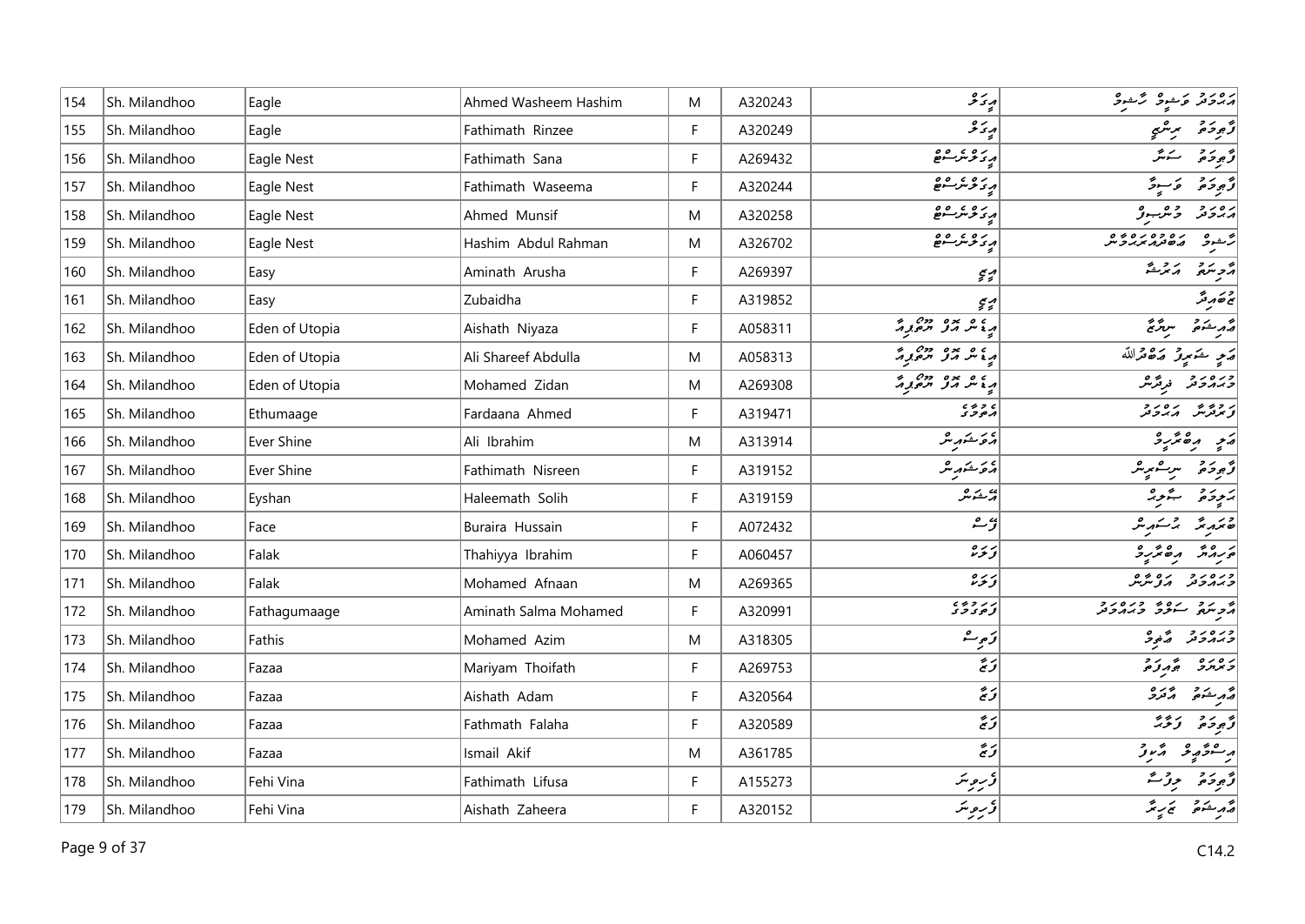| 180 | Sh. Milandhoo | Fehi Vina        | Ali Nazeer           | M         | A321539 | ۇروپر<br>مەم                                  | ەكىي سىن <sub>چى</sub> رىتى<br>مە      |
|-----|---------------|------------------|----------------------|-----------|---------|-----------------------------------------------|----------------------------------------|
| 181 | Sh. Milandhoo | Fehi Vina        | Aminath Sofiya       | F.        | A321544 | ۇ <sub>سرحە</sub> بىگە                        | ړې شره<br>سەُ وِ مە                    |
| 182 | Sh. Milandhoo | Fehi Vina        | Mohamed Naeem        | M         | A322519 | ۇروپىر                                        | و ره ر و<br><i>و پر ه</i> تر<br>سكەپەر |
| 183 | Sh. Milandhoo | Fehividhuvaruge  | Aishath Yashfa       | F         | A272345 | ا د سره مرد د د چ<br>په سره مرد مرد           | ىر شەتر<br>و مر شو د<br>مرکز شو د      |
| 184 | Sh. Milandhoo | Fehividhuvaruge  | Fathimath Rasheedha  | F         | A307288 |                                               | توجوحاته المرشوش                       |
| 185 | Sh. Milandhoo | Fehividhuvaruge  | Mariyam Ameena       | F         | A307289 | ع ره ور و ،<br>  زیر مرد مرد                  | ر ه بر ه<br>د بربرگ<br>مرجه متر        |
| 186 | Sh. Milandhoo | Fehividhuvaruge  | Ali Mohamed          | M         | A317952 | ې ر و د د د د<br>نر ر و تره نر د              |                                        |
| 187 | Sh. Milandhoo | Fesco            | Adam Naseer Hassan   | ${\sf M}$ | A012191 | ې مه م                                        | أوزو الكرباء كالكامل                   |
| 188 | Sh. Milandhoo | Fesco            | Irumeena             | F         | A320156 | ې مه م                                        | ەر بر <sub>ۇچە</sub> بىر               |
| 189 | Sh. Milandhoo | Fesco            | Ahmed Loreef         | M         | A320556 | ۇپەي                                          | رەرد ئەيرۇ                             |
| 190 | Sh. Milandhoo | Festhila         | Mariyam Idurees      | F.        | A320558 | ۇ شەھ چە                                      | و مرمو مرمر مرد                        |
| 191 | Sh. Milandhoo | Festhila         | Ali Sulaiman         | M         | A320559 | ۇ سىمبوخە                                     | ر<br>مۇسىسىمىز ئىگە                    |
| 192 | Sh. Milandhoo | Feyrugasdhoshuge | Fathimath Firasha    | F         | A147640 | دے ورصور و د<br>قریمری سستمبر مر <sub>ک</sub> | وٌودَهُ وِيَرْتُمُ                     |
| 193 | Sh. Milandhoo | Feyrugasdhoshuge | Shaheema Ibrahim     | F         | A319366 | د، و رے مو و ،<br>تو بوی سوتوری               | رە ئەرد<br>ے کے رقبے<br>خ              |
| 194 | Sh. Milandhoo | Feyrugasdhoshuge | Aminath Inasa        | F         | A320315 | دے ورصور و د<br>قریمری سستمبرمری              | ړې سره په مرسر شو                      |
| 195 | Sh. Milandhoo | Finivilla ge     | Abdul Gafoor Ibrahim | M         | A088988 | او سره وځو<br><u>کريري</u>                    | גם כם גדבר הם מגים<br>השנתות מגידות    |
| 196 | Sh. Milandhoo | Finivilla ge     | Mohamed Afrah        | M         | A155385 | او مره و ځ<br><u>گرم</u>                      | כנסני נסשיי<br>כגמכת הציגה             |
| 197 | Sh. Milandhoo | Finivilla ge     | Ahmed Sameeh         | M         | A319115 | و سره څ <sup>ی</sup>                          | ړه ده سکوپر                            |
| 198 | Sh. Milandhoo | Finivilla ge     | Abida Abdulla        | F         | A329792 | او مره وځو<br>ڪ                               | صَّدَّ صَفَّرَاللَّهُ                  |
| 199 | Sh. Milandhoo | Flora            | Ibrahim Thasneem     | M         | A403810 | وړيږ                                          | ە ئەسرىر<br>ىر ھەتتەر 2<br>ر           |
| 200 | Sh. Milandhoo | Florifa          | Mohamed Mufeed       | M         | A112704 | ژنځه برق                                      | ورورو وړی                              |
| 201 | Sh. Milandhoo | Florifa          | Zulaikha Hussain     | F         | A320334 | ۇ ئۆپرۇ                                       | تم تحمير شهر شهر شر                    |
| 202 | Sh. Milandhoo | Florifa          | Hussain Suzunee      | M         | A320379 | د بیخ بررمح                                   | جەسكەر شەھەر<br>مەسكەر سىسكە           |
| 203 | Sh. Milandhoo | Florifa          | Aminath Sausan       | F         | A320382 | وبورد                                         | ړ څر سره<br>سەھ سەھر                   |
| 204 | Sh. Milandhoo | Florifa          | Fathimath Rawshan    | F.        | A320385 | وبيوبر                                        | ىر ۋىشەنگر<br>ۇ بوز بو                 |
| 205 | Sh. Milandhoo | Funamaage        | Ali Idrees           | M         | A101995 | و ر د ،<br>و سرچ ی                            | ړې پرترېږگ                             |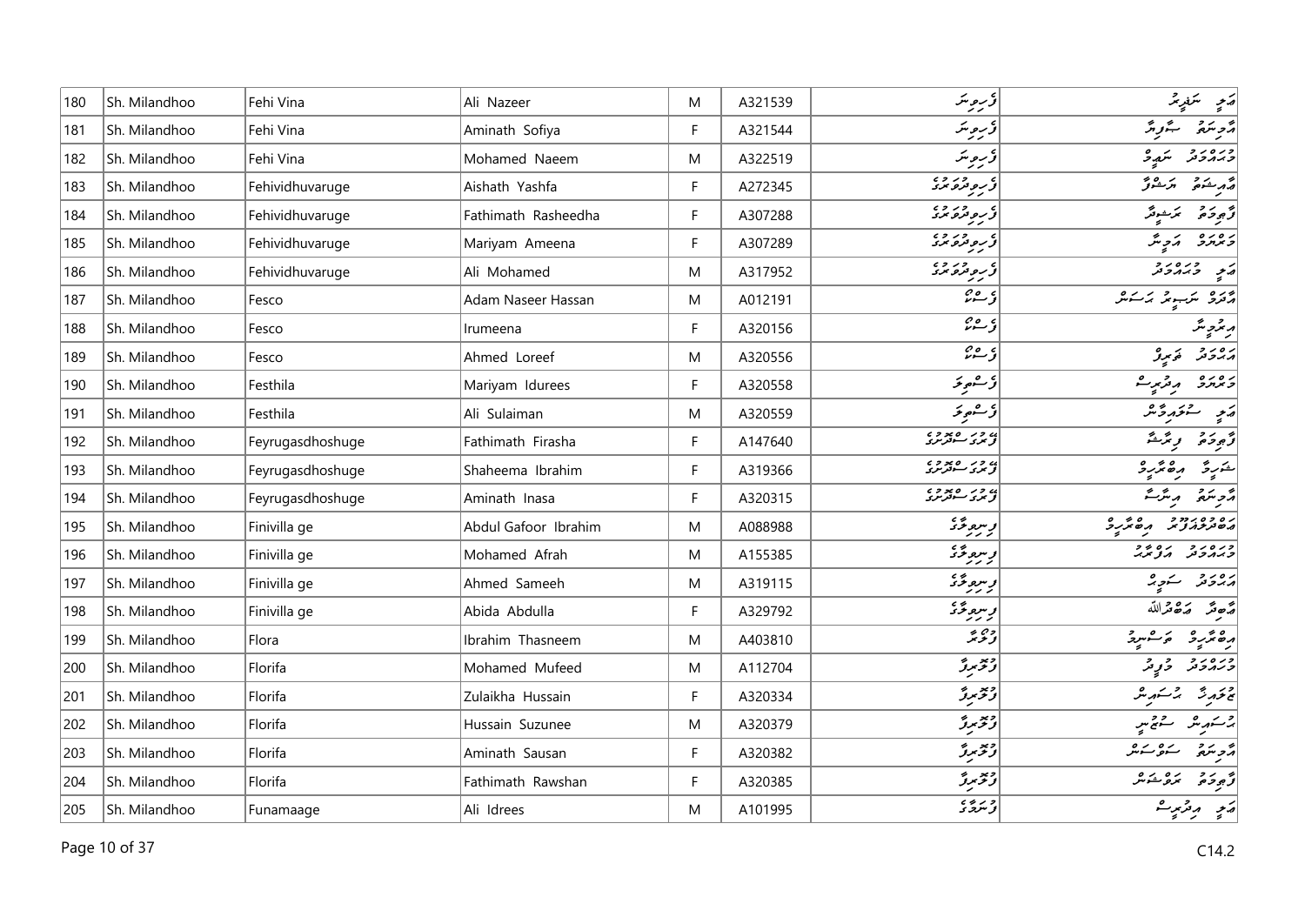| 206 | Sh. Milandhoo | Funamaage          | Nasiha Ahmed           | F  | A112515 | و ر د د<br>توسرچ د                                             | بر 2 د د<br>م <i>ر</i> بر <del>د</del> تر<br>  مَدْ بِ |
|-----|---------------|--------------------|------------------------|----|---------|----------------------------------------------------------------|--------------------------------------------------------|
| 207 | Sh. Milandhoo | Funamaage          | Aminath Numa           | F. | A269616 | و پر پر پر<br>توسر <del>ی</del> ر <sub>ت</sub> ح               | أرمز<br>سرور                                           |
| 208 | Sh. Milandhoo | Future             | Mohamed Najeeb         | M  | A064776 | وپر گھر سر                                                     | ورەرو كريم ك                                           |
| 209 | Sh. Milandhoo | Future             | Fathimath Zeeniya      | F. | A318636 | و چرخه پر                                                      |                                                        |
| 210 | Sh. Milandhoo | Gahaakoalhi        | Ismail Rasheed Abdulla | M  | A105047 | ر پره<br> د شرنگو                                              | م حُجَّم في مَنْ مِنْ مَنْ مِنْ اللَّهِ                |
| 211 | Sh. Milandhoo | Gahaakoalhi        | Ali Rasheed            | M  | A130876 | ر وج<br>ئ شرنگا مو                                             | أرشح المخرجة                                           |
| 212 | Sh. Milandhoo | Gahaakoalhi        | Hawwa Adam             | F  | A320530 | ر وہ<br>ئ <sup>ار ر</sup> ائل مو                               | رەپ پەرە                                               |
| 213 | Sh. Milandhoo | Gahaakoalhi        | Mariyam Rasheedha      | F  | A320536 | ر په چې <sub>مو</sub>                                          | رەرە برَشوتر                                           |
| 214 | Sh. Milandhoo | Gahaakoalhi        | Fathimath Rasheedha    | F  | A320540 | <br> ئەشرىمىسى                                                 | ۇمۇمۇس ئىشىڭر                                          |
| 215 | Sh. Milandhoo | Gahaakoalhi        | Mohamed Rasheed        | M  | A320541 | دینی مو                                                        | ورەرو كەنبەتى                                          |
| 216 | Sh. Milandhoo | Garden Villa       | Ali Suhaan             | M  | A269722 | ۇ بىر ئەشھرىتى                                                 | أەمو سىمىسى                                            |
| 217 | Sh. Milandhoo | Garden Villa       | Zuhuda Jaufar          | F  | A321613 | ۇپرئە ئىرە ئە                                                  | و وي پر ور و<br>پح رنگر کنج د تو تنز                   |
| 218 | Sh. Milandhoo | Garden Villa       | Ibrahim Azuhaan        | M  | A325233 | ۇ بىر ئەشھەقە                                                  | مەھەر بەردە بەر                                        |
| 219 | Sh. Milandhoo | Green Garden       | Sakeena Ali            | F  | A320880 | دىمەيىتى بىر كىشى<br>  دىمەيىتى بىر كىش                        | سكيانثر الكعي                                          |
| 220 | Sh. Milandhoo | Green Garden       | Fathimath Nishana      | F  | A333492 | ە بېرىشتە ئىرىدىكە ئىر                                         | وأمودة المراكبة                                        |
| 221 | Sh. Milandhoo | Green Garden       | Aishath Nishana        | F  | A336664 | دىموسىدى مىلكى<br>  دىموسىدى مىلكى                             | د مرشومي<br>مرم شومي<br>سرىشەتگر                       |
| 222 | Sh. Milandhoo | Green Garden       | Aminath Nishana        | F  | A336665 | <sub>م</sub> حمد محمد محمد محمد محمد                           | أروسي<br>سرىشەتگر                                      |
| 223 | Sh. Milandhoo | Green House        | Aminath                | F  | A321332 | <sub>می می</sub> ر پر چرم<br>  <sub>می</sub> میر <i>سر چرم</i> | و محر سر د                                             |
| 224 | Sh. Milandhoo | <b>Green Plant</b> | Abdul Jaleel Mohamed   | M  | A052804 | ە پرىترى <i>ۋىترى</i><br>ئ                                     | ן 2000 בב 2000.<br>הסתבה בב במחבת                      |
| 225 | Sh. Milandhoo | Green Plant        | Ahmed Yazdhan          | M  | A269734 | <i>و پر بروڅ بر</i> يج                                         |                                                        |
| 226 | Sh. Milandhoo | Green Plant        | Khadheeja Mohamed      | F  | A319224 | <sub>2 مر</sub> برو <sub>گر</sub> گر موقع                      | زَمرِيحَ 34,2%                                         |
| 227 | Sh. Milandhoo | <b>Green Plant</b> | Mariyam Jazly          | F  | A333302 | <sub>2 س</sub> رمرىز ئەرھ                                      | ر ه ر ه<br>ر ه<br>خ ج <del>م</del>                     |
| 228 | Sh. Milandhoo | <b>Green Plant</b> | Mohamed Jazlaan        | M  | A356944 | ە پرىترى <i>ۋىترى</i><br>ئ                                     | ورەر در رومار<br><i>وبرە</i> رىر ئے <sub>ك</sub> رگر   |
| 229 | Sh. Milandhoo | Guraha             | Aminath Ibrahim        | F  | A114439 | ح مربر<br>مح <b>س</b> رت                                       | ومحر المتعارفة والمتحر والمحر                          |
| 230 | Sh. Milandhoo | Happiness          | Ahmed Husaan           | M  | A269648 | <sup>ى</sup> بو بىرىشە                                         | جر محمد تر<br>ەر ئەر                                   |
| 231 | Sh. Milandhoo | Happiness          | Fathimath Iraadha      | F. | A269650 | <sup>ى</sup> بو بىرىشە                                         | أوالمجافرة والمحافر                                    |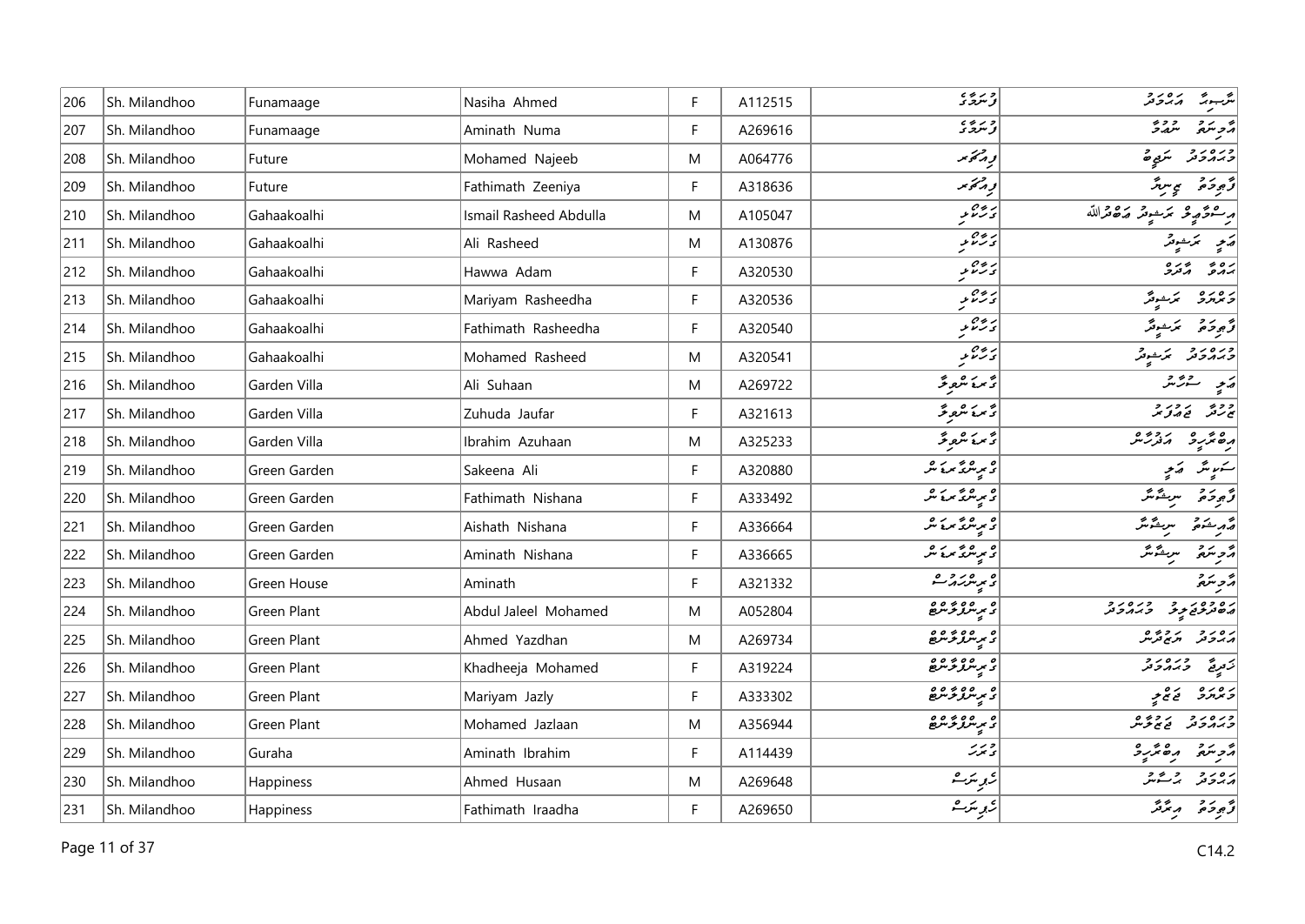| 232 | Sh. Milandhoo | Happiness   | Aishath Lamhath            | F         | A269655 | ئ <sub>ەبو</sub> سەر ھ             |                                                   |
|-----|---------------|-------------|----------------------------|-----------|---------|------------------------------------|---------------------------------------------------|
| 233 | Sh. Milandhoo | Happiness   | Hussain Mohamed            | M         | A317948 | <sup>ى</sup> ب <sub>و</sub> بىرىشە | بر کرده دره در د                                  |
| 234 | Sh. Milandhoo | Happiness   | Mariyam Raziyya Adam       | F         | A320896 | <sup>ى</sup> بو بىرىشە             | נים נים המינה הנים                                |
| 235 | Sh. Milandhoo | Happy       | Fathimath Maziya           | F         | A269451 | اعيمج                              | توجوخهم محبورهم                                   |
| 236 | Sh. Milandhoo | Happy       | Mohamed Muanis             | M         | A320416 | أنحيمج                             | حەر ئەسرىسە<br>و ر ه ر و<br>و پر پر و تر          |
| 237 | Sh. Milandhoo | Happy       | Hussain Madhih             | M         | A320417 | ائبي                               | جاسكور محرج                                       |
| 238 | Sh. Milandhoo | Harry Feel  | Asma Rasheeda              | F         | A089978 | ر<br>رسمو يې                       | برجعتي بمنصوص                                     |
| 239 | Sh. Milandhoo | Harry Feel  | Aminath Rizleena           | F         | A319480 | ر<br>رسمو پېړنې                    | أأدبتكم بدج وبثر                                  |
| 240 | Sh. Milandhoo | Havaas      | Aishath Nazuna             | F         | A155255 | ئەۋىشە                             | ە ئەرىشىنى ئىسى ئىر                               |
| 241 | Sh. Milandhoo | Havaas      | Mariyam Nazna              | F         | A319332 | ئەۋىشە                             | ر ه بر ه<br>تر <del>ب</del> ر بر ژ<br>ىئە چە ئىگر |
| 242 | Sh. Milandhoo | Havaas      | Hassan Nashid              | M         | A319333 | ترةرمشه                            | ىز سەش سۇرىغانلار                                 |
| 243 | Sh. Milandhoo | Havaas      | Nashidha Hassan            | F         | A319521 | ىر پۇر ھ                           | نگرېدوگر - پرک پرک<br>سر                          |
| 244 | Sh. Milandhoo | Havaas      | Adam Naseer                | M         | A326515 | ئەۋىشە                             | وره متن د                                         |
| 245 | Sh. Milandhoo | Haze        | Hassan Athif               | ${\sf M}$ | A047433 | رہ ج                               | پرسكس كرچونى                                      |
| 246 | Sh. Milandhoo | Haze        | Ahmed Shareef              | ${\sf M}$ | A059847 | رہ ج                               | دەرو شەرو                                         |
| 247 | Sh. Milandhoo | Haze        | Mohamed Shavee             | ${\sf M}$ | A269712 | رج ح                               | و ره ر و<br>د بر د تر تر<br>مشومح                 |
| 248 | Sh. Milandhoo | Hedheykuri  | Ahmed Shiham               | M         | A301361 | ه در ۶<br>رتور مو                  | ده د د عروج<br>  د بر د تر د مر                   |
| 249 | Sh. Milandhoo | Hedheykuri  | Aishath Siyama             | F         | A320142 | پی و<br>  رقر <i>نا</i> مر         | وكروشكم المستركز                                  |
| 250 | Sh. Milandhoo | Hedheykuri  | Mohamed Saaih Ahmed Shiham | ${\sf M}$ | A345874 | ے پے ح<br>مرفتر ماسمبر             | ورەرو گېرو رەرو جوگو                              |
| 251 | Sh. Milandhoo | Heena       | Aishath Reena              | F         | A155353 | ىرىتىر                             | وگرڪو سيگر<br>م                                   |
| 252 | Sh. Milandhoo | Heena       | Aminath Mubarika           | F         | A319101 | ىرىتر                              | הכיתם כסיקי                                       |
| 253 | Sh. Milandhoo | Heena       | Mariyam Nazla              | F         | A319105 | ىرىتر                              | ر ه ر ه<br>سرچ پڅه                                |
| 254 | Sh. Milandhoo | Heena       | Zuhaira Ali                | F         | A329790 | رېتر<br>ئ                          | كالتجار بمرتع وتحريج                              |
| 255 | Sh. Milandhoo | Heenaamaage | Aishath Razuna             | F         | A152103 | ر پژوي<br>په مرد د                 |                                                   |
| 256 | Sh. Milandhoo | Heenaamaage | Aminath Rizna              | F         | A152104 | ر پژو <sup>ي</sup>                 | أثرجه تنبعى<br>سرچ پڻر                            |
| 257 | Sh. Milandhoo | Heenaamaage | Mariyam Ali                | F         | A319055 | ر پژو <sup>ي</sup>                 | دەرە كې                                           |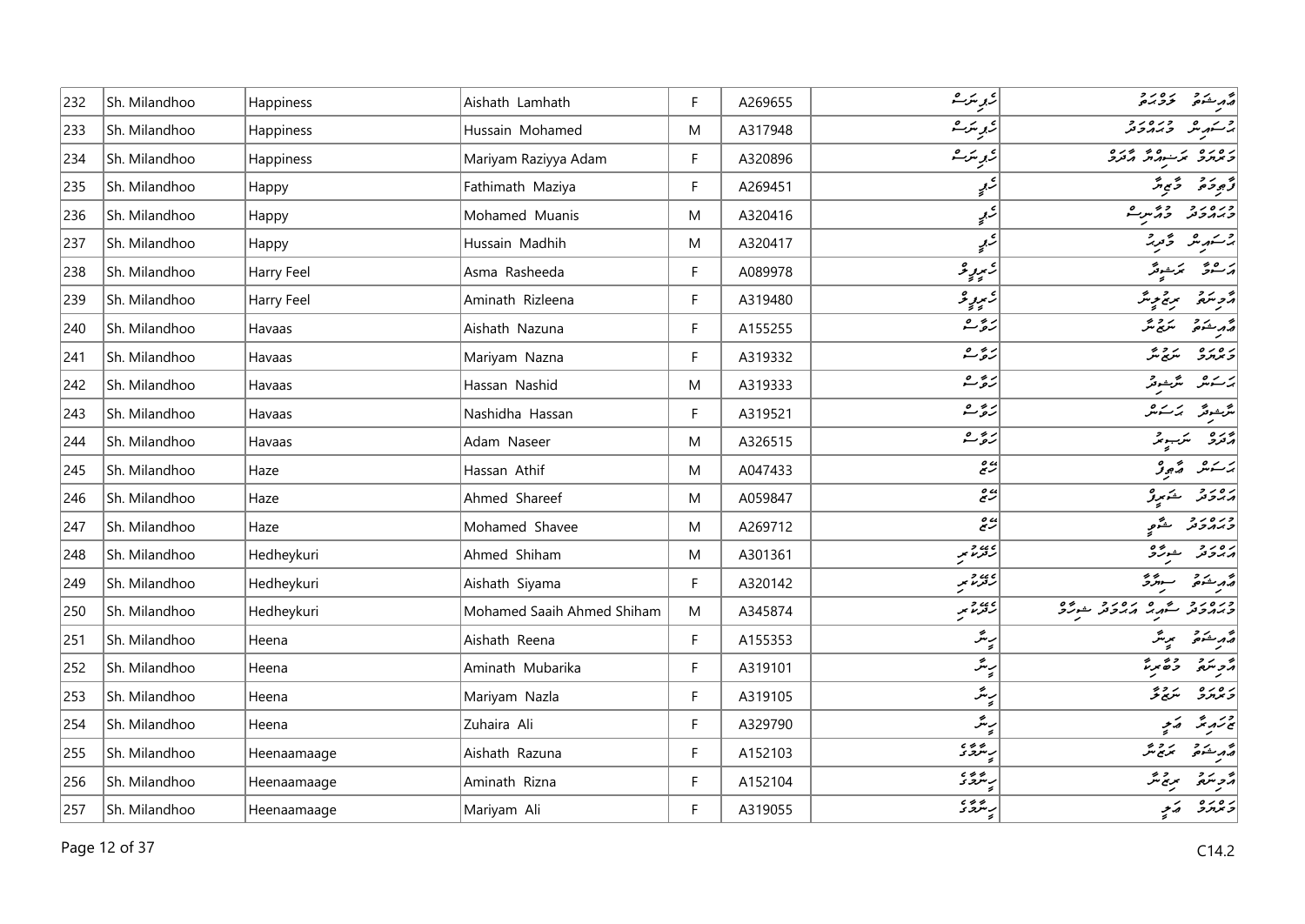| 258 | Sh. Milandhoo | Heenaamaage      | Hawwa Nasiya         | F           | A319099 | ر پڙھ<br>پي                        | رە بە<br>برادى                                                                                                                                                                                                                   |
|-----|---------------|------------------|----------------------|-------------|---------|------------------------------------|----------------------------------------------------------------------------------------------------------------------------------------------------------------------------------------------------------------------------------|
| 259 | Sh. Milandhoo | Heenaamaage      | Mohamed Ilham        | M           | A319102 | ر پڙھ ي<br>پي مگرچري               | و ره ر و<br><i>و پر</i> پر تر<br>ە جەرى                                                                                                                                                                                          |
| 260 | Sh. Milandhoo | Himaaliyaa       | Aguleema Ali         | F           | A322988 | رۇپەر                              | ر چې په مخ<br>په خو                                                                                                                                                                                                              |
| 261 | Sh. Milandhoo | Hirudhumaage     | Khadheeja Javaada    | F           | A269158 | ر و و د د<br>ب بوتور د د           | رَ م <sub>وقع</sub> ً<br>مرسمعً<br>ر پر بر<br>ح حرکر                                                                                                                                                                             |
| 262 | Sh. Milandhoo | Hirudhumaage     | Ibrahim Ali          | M           | A318430 | ارپروژه                            | ە ھەترىرى<br>مەھىرىرى<br>رځ و                                                                                                                                                                                                    |
| 263 | Sh. Milandhoo | Hirudhumaage     | Aishath Haniyya      | F           | A318460 | ر و و د »<br>ب بوترو ی             | ومشكوه كالمحمد                                                                                                                                                                                                                   |
| 264 | Sh. Milandhoo | Hirudhumaage     | Mariyam Saniyya      | F           | A318461 | ر و و د د<br>ب برترو د             | ر ه ر ه<br><del>د</del> بربرگ<br>سەسەر                                                                                                                                                                                           |
| 265 | Sh. Milandhoo | Hirudhumaage     | Hawwa Juvaidha       | F           | A318495 | ر و و بر ی<br>ر بوتور ی            | برەپچ<br>ج تو <sub>م</sub> رتر<br>مع تو مرتر                                                                                                                                                                                     |
| 266 | Sh. Milandhoo | Hirudhumaage     | Juvairiyya Abdulla   | F           | A319772 | ر و و د »<br>ر بوترو ی             | ور مردم ده دانگه                                                                                                                                                                                                                 |
| 267 | Sh. Milandhoo | Hirudhumaage     | Aminath Fakhira      | F           | A359368 | ر و و د د<br>ب بوتور د             | أزويني وتخريثه                                                                                                                                                                                                                   |
| 268 | Sh. Milandhoo | Hudhuna Manzil   | Ali Zubair           | M           | A156721 | ر د ورو پر ه <sub>م</sub> و        | 3,68,76                                                                                                                                                                                                                          |
| 269 | Sh. Milandhoo | Hudhuna Manzil   | Aishath Majeedha     | F           | A262892 | <sup>3</sup> ئىرتىر ئىر ئىر        |                                                                                                                                                                                                                                  |
| 270 | Sh. Milandhoo | Hudhuna Manzil   | Fathimath Hudha      | F           | A262905 | د و وره د هم و<br>رند شرکت شریع لر | ة دشتم كم<br>1.2 شكم كمبر<br>1.2 كمبر م                                                                                                                                                                                          |
| 271 | Sh. Milandhoo | Hudhuvilla ge    | Gasim Hassan         | M           | A072003 | د د<br>رتر <sub>ح قری</sub>        | پچ سوچ<br>تر<br>برسەمىر                                                                                                                                                                                                          |
| 272 | Sh. Milandhoo | Hudhuvilla ge    | Azeeza Gasim         | F           | A155341 | د د په ،<br>رتر <sub>و څ</sub>     | ر<br>په پېڅنې تخ <sup>م</sup> پر                                                                                                                                                                                                 |
| 273 | Sh. Milandhoo | Hudhuvilla ge    | Ibrahim Nahil        | M           | A269634 | د د<br>رند <sub>ج څر</sub>         | دەندىر<br>يتزبرقه                                                                                                                                                                                                                |
| 274 | Sh. Milandhoo | Hudhuvilla ge    | Fathimath Thohira    | F           | A319615 | د د<br>رند <sub>ی فرک</sub>        |                                                                                                                                                                                                                                  |
| 275 | Sh. Milandhoo | Hudhuvilla ge    | Ameena Mohamed       | F           | A320046 | د د د په<br>رتر <sub>و څر</sub>    | أمزجيت<br>و رە ر د<br><i>د بە</i> پەر                                                                                                                                                                                            |
| 276 | Sh. Milandhoo | Huvaas           | Ahmed Anwar          | M           | A039362 | ر پۇ ھ                             | נים בין היישוב בין היישוב בין היישוב בין היישוב בין היישוב בין היישוב בין היישוב בין היישוב בין היישוב בין היי<br>היישוב היישוב בין היישוב בין היישוב בין היישוב בין היישוב בין היישוב בין היישוב בין היישוב בין היישוב בין הייש |
| 277 | Sh. Milandhoo | Huvaas           | Zainab Hussain       | F           | A106184 | ر پۇ شە                            | جر سەر بىر<br>پر ہر ج<br>محمد ہوتھ                                                                                                                                                                                               |
| 278 | Sh. Milandhoo | Huvaas           | Aishath Thoola Anwar | $\mathsf F$ | A269303 | ر پە مە                            |                                                                                                                                                                                                                                  |
| 279 | Sh. Milandhoo | Huvaas           | Mohamed Mahil Anwar  | M           | A269305 | ر پۇ شە                            | ورەر د پرو زەر د                                                                                                                                                                                                                 |
| 280 | Sh. Milandhoo | Ibage            | Ahmed Faisal         | M           | A149000 | ەرەبى                              | يرەرو تەرىبكى                                                                                                                                                                                                                    |
| 281 | Sh. Milandhoo | Ibage            | abdulla Aiham        | M           | A359455 | دەتە                               | أشق محرالله أشربرى                                                                                                                                                                                                               |
| 282 | Sh. Milandhoo | Icone            | Fathmath Shareefa    | F           | A307280 | برمرعير                            | ۇي <sub>ر</sub> وڭ ئىستىرۇ                                                                                                                                                                                                       |
| 283 | Sh. Milandhoo | <b>Ilalhijri</b> | Dawood Hussain       | M           | A038172 | و د د د د ه سر                     | پروو ج کے مربائل                                                                                                                                                                                                                 |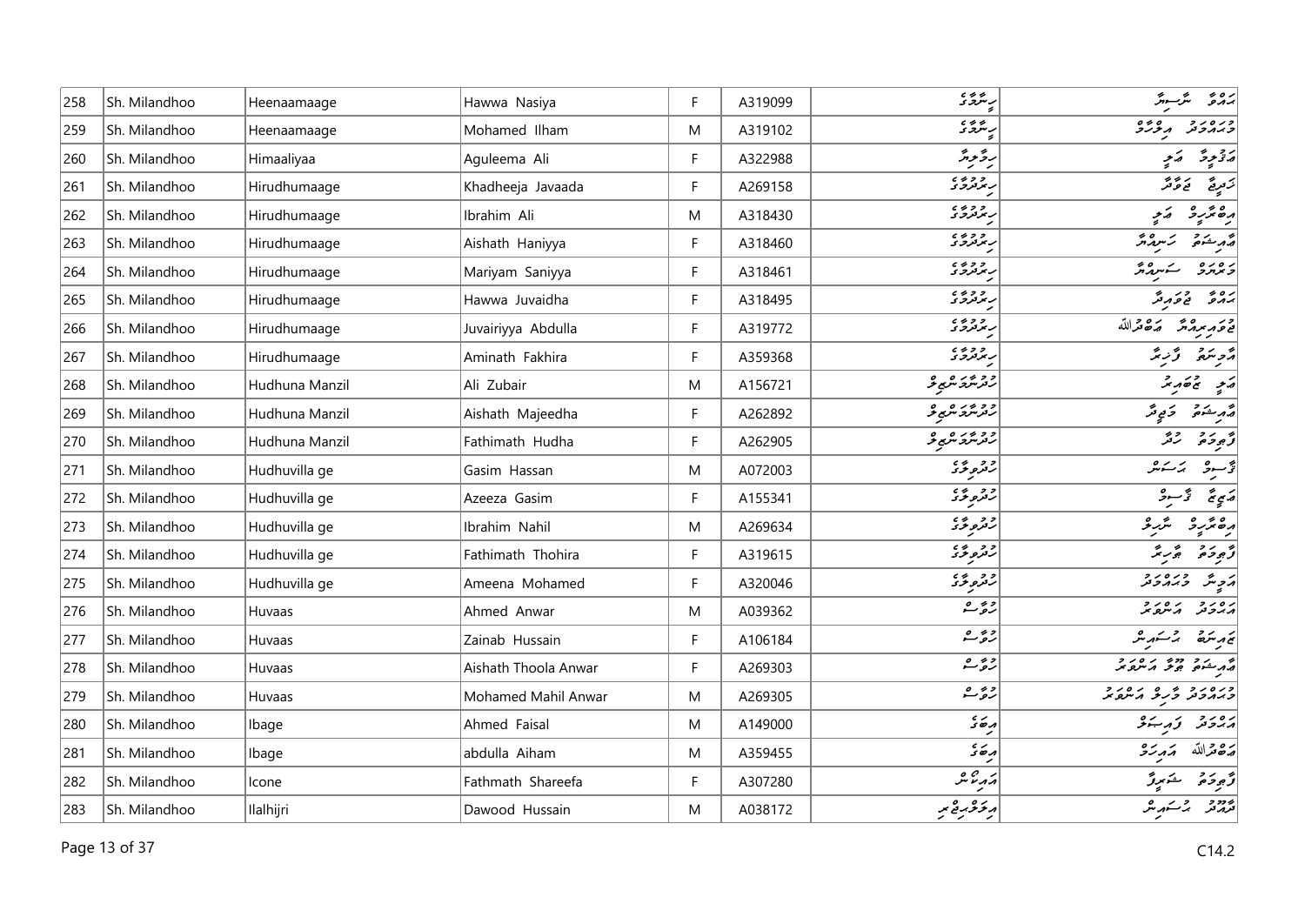| 284 | Sh. Milandhoo | Ilalhijri      | Aishath Asma           | F         | A155261 | پرځه عربي سر               |                                                                   |
|-----|---------------|----------------|------------------------|-----------|---------|----------------------------|-------------------------------------------------------------------|
| 285 | Sh. Milandhoo | In White       | Ibrahim Nazim          | M         | A119958 | وبتنقره                    | ەر ھەترىرى<br>بر ھەترىرى<br>سَّفَرِ رَ                            |
| 286 | Sh. Milandhoo | In White       | Aminath Sharumeela     | F         | A318107 | ارشفره                     | أأرسم<br>شە ترىپە ئ                                               |
| 287 | Sh. Milandhoo | In White       | Adam Anim              | M         | A363208 | اربثغ رقح                  | په ره<br>د ترو<br>رمج سرچ                                         |
| 288 | Sh. Milandhoo | Iramaa Villa   | Hassan Rasheed         | M         | A073650 | وبزة وقر                   | ىزىكەش ئۆسىدىگ                                                    |
| 289 | Sh. Milandhoo | Iramaa Villa   | Ahmed Zuhoor           | M         | A133089 | وبزة وقر                   | ره رح دود و<br>پرکرفر فوتر پر                                     |
| 290 | Sh. Milandhoo | Iramaa Villa   | Fathimath Abdul Rahman | F         | A148379 | وبزة وقر                   | ر ٥ ر ٥ ر ٥ ر<br>پر <i>۲۵ د بر بر</i> ر س<br>ۇ بوخ <sup>م</sup> ۇ |
| 291 | Sh. Milandhoo | Iramaa Villa   | Ibrahim Zuhooru        | M         | A151458 | پر پَرُوَّ وِ وََّ         | ם מים בריב<br>גם מים בימי                                         |
| 292 | Sh. Milandhoo | Iramaa Villa   | Aminath Safana         | F         | A269810 | رىزۇرۇ                     | أأرسيني<br>سەۋىتر                                                 |
| 293 | Sh. Milandhoo | Iramaa Villa   | Fathimath Sadha        | F         | A269814 | وبزة وقر                   | قەم ئەقر                                                          |
| 294 | Sh. Milandhoo | Iramaa Villa   | Aishath Nareema        | F         | A325438 | لرېزۇرۇ                    | مەرشى سىر                                                         |
| 295 | Sh. Milandhoo | Iramaa Villa   | Adam Zuhoor            | ${\sf M}$ | A325440 | وبزة وقر                   | په ره<br>د ترو<br>5 وو و<br>خونر بو                               |
| 296 | Sh. Milandhoo | Iramaa Villa   | Ismail Zuhoor          | M         | A325441 | وبزة وقر                   | وره وه ودود                                                       |
| 297 | Sh. Milandhoo | Iris           | Abdulla Rasheedh       | ${\sf M}$ | A122463 | ر<br>مربر سر<br>سربر       | ره والله محرشونر<br>صرحتها الله محرشونر                           |
| 298 | Sh. Milandhoo | Iris           | Sheereena Hussain      | F         | A318427 | اړېږيز ه                   | شوبرنگر برگسکریٹر<br>محمد الم                                     |
| 299 | Sh. Milandhoo | Iris           | Aminath Nasha          | F         | A319437 | ەز بىر مە<br>م             | أأدمني الكيفة                                                     |
| 300 | Sh. Milandhoo | Irudheyge      | Hussain Rasheed        | M         | A050860 | و ده د<br>مرموتور          | رحم المراكز المركب وكر                                            |
| 301 | Sh. Milandhoo | Irudheyge      | Aishath Samaahath      | F         | A319050 | <br>  د برترد              | پ <sup>ھ</sup> مرشنو<br>ا<br>ر بر در د<br>ستوگره                  |
| 302 | Sh. Milandhoo | Irudheyge      | Hawwa Shahama          | F         | A319051 | پر ترتر پر<br>  پر ترتر پر | برەپچ<br>رىمە ئەنتى                                               |
| 303 | Sh. Milandhoo | Irudheyge      | Ahmed Husham           | M         | A319052 | <br>  مرمرفری              | برشوح<br>ر ه ر د<br>م.رو تر                                       |
| 304 | Sh. Milandhoo | Irumatheege    | Khadeeja Yoosuf        | F         | A318105 | پر ټر ځرمو ځ               | دد و ه<br>در سور<br>  ترْمَدِيَّے                                 |
| 305 | Sh. Milandhoo | Irumatheege    | Mariyam Humra          | F         | A318111 | د بر دې<br>بر بر دې        | ر ه ر ه<br>د بربر د<br>روه پژ                                     |
| 306 | Sh. Milandhoo | Irumatheege    | Aminath Najeeba        | F         | A318116 | ېر تر <i>دې</i><br>ر       | أأترجع أتكفي فليستنسخ                                             |
| 307 | Sh. Milandhoo | Irumatheege    | Aminath Nuzuha         | F         | A318157 | ېر تر دې<br>رسمر د ځو      | سرچ ر<br>أثر حريثهمج                                              |
| 308 | Sh. Milandhoo | Irumatheege    | Aishath Junaihu        | F         | A318162 | د بر دې<br>بر بر دې د      | أقهر مشتمر في مكرر                                                |
| 309 | Sh. Milandhoo | Javahiru Villa | Mohamed Naeem          | M         | A162949 | ئەقرىر ترەپە قە            | ورەر دىرە                                                         |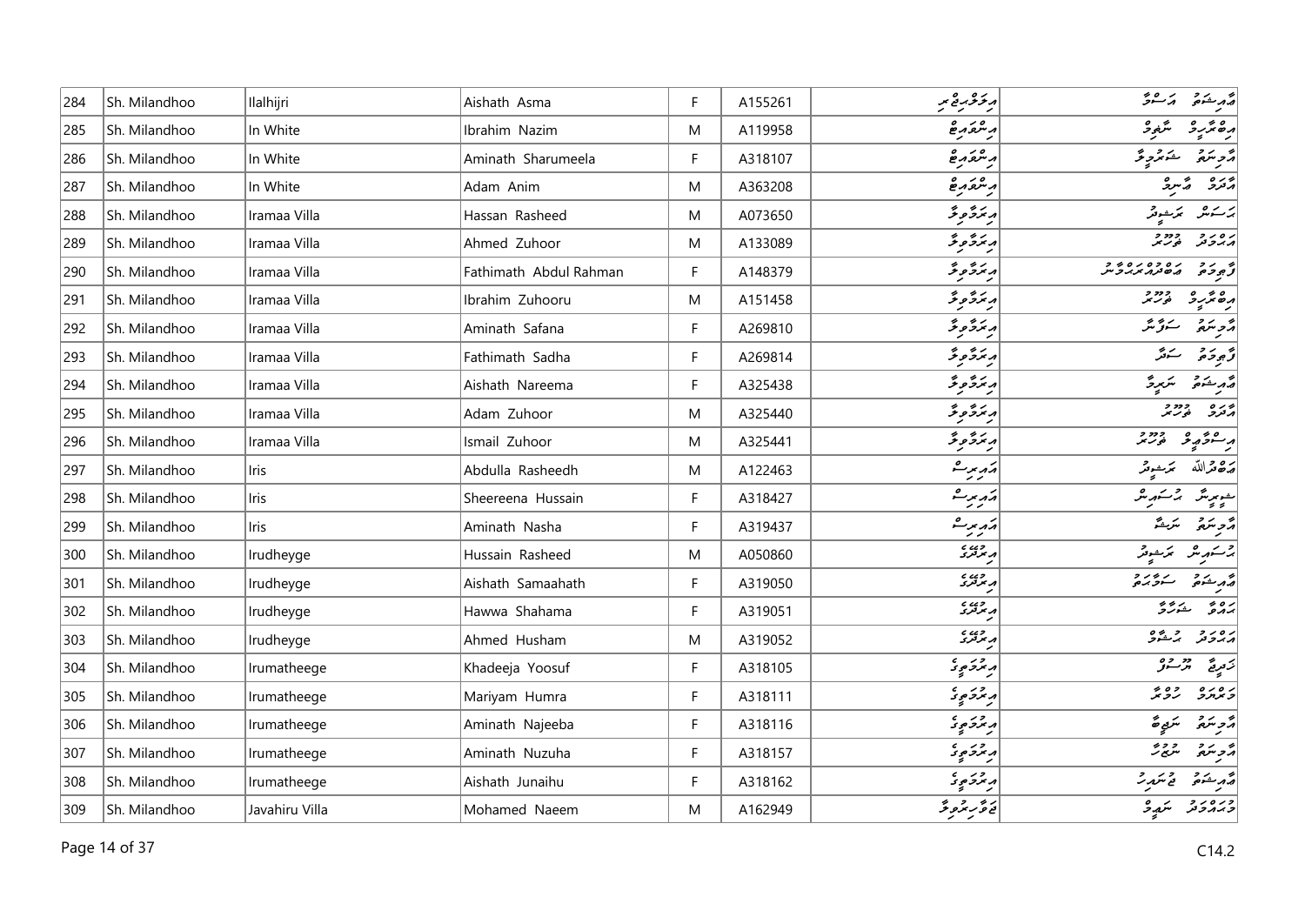| 310 | Sh. Milandhoo | Javahiru Villa  | Aishath Maisa           | F         | A269212 | ئۇ ئۆر بىر بىر ئە                           | مەر يىلىم ئىمرىگە<br>مەر يىلىمى                                       |
|-----|---------------|-----------------|-------------------------|-----------|---------|---------------------------------------------|-----------------------------------------------------------------------|
| 311 | Sh. Milandhoo | Javahiru Villa  | Samiya Ahmed            | F         | A318280 | ئەقەر بر بر ۋ                               | سڈر پڑ<br>بر ٥ پر ۳<br>د بر <del>د</del> تر                           |
| 312 | Sh. Milandhoo | Javahirumaage   | Ahmed Shafeeg           | M         | A027943 | ریم رحمہ ی<br>  ہے جگہ سرچ ی                | رەرد شەرچ                                                             |
| 313 | Sh. Milandhoo | Javahirumaage   | Aishath Abdul Rahman    | F         | A319382 | ریم رچ وي<br>  بع قر مرکز د                 | ره ده ره د و د<br>پره تر <i>پر پر</i> ژ<br>پھر دیکھیے<br>حرکہ مشتر ہی |
| 314 | Sh. Milandhoo | Javahirumaage   | Latheefa Dawood         | F         | A319385 | ریم رحمہ ی<br>  ہے جگہ سرچ ی                | پر دو و<br>تر <i>هر</i> تر<br>  تَرْجٍ تَرَّ                          |
| 315 | Sh. Milandhoo | Javahirumaage   | Aminath Ramza           | F         | A319387 | پر ځر پر څر <sup>ي</sup>                    | أأدبتكم بردم                                                          |
| 316 | Sh. Milandhoo | Javahirumaage   | Aishath Masha           | F         | A321972 | پر څر پر چري<br>  پر څر پر چر <sub>چر</sub> | مەرشەم گەش                                                            |
| 317 | Sh. Milandhoo | Jazz            | Mohamed Ziyad           | M         | A024048 | ین ہ<br>قع ہم                               | כממכת התבר                                                            |
| 318 | Sh. Milandhoo | Jazz            | Aniyath Ibrahim         | F         | A123743 | یرہ<br>فع مح                                | أأسرارة المقابرة                                                      |
| 319 | Sh. Milandhoo | Jazz            | Ibrahim Zayan           | M         | A269717 | یرہ<br>فع مح                                | دە ئۆرۈ<br>ىر ئۇرىتر                                                  |
| 320 | Sh. Milandhoo | Kaanimaage      | Ismail Mahir            | M         | A254791 | په سرچ <sup>ي</sup>                         | وستوصفه والمراثر                                                      |
| 321 | Sh. Milandhoo | Kafamaage       | Yoosuf Moosa            | M         | A152631 | ر ر و ،<br>ما تو <del>ر</del> د             | در ده در م                                                            |
| 322 | Sh. Milandhoo | Kafamaage       | Zainab Hussain          | F         | A156283 | ر ر » ،<br>ما تو ژ د                        | zur de                                                                |
| 323 | Sh. Milandhoo | Kafamaage       | Hussain Mohamed         | ${\sf M}$ | A318386 | ر ر پر پر<br>رو تر <sub>تر</sub>            | جر شهر شده در د                                                       |
| 324 | Sh. Milandhoo | Kaneerumaage    | Amsooda                 | F         | A320770 | ر سرچري<br>پاسپېټرنۍ                        | ر ٥ <u>دد</u> ۶.                                                      |
| 325 | Sh. Milandhoo | Kaneerumaage    | Fathimath Shifa         | F         | A320772 | ر سرچري<br>تأسي <sup>ت</sup> رچري           | قەم ئەقتى ئىسىمىتى ئىس                                                |
| 326 | Sh. Milandhoo | Karankaa Aage   | Hassan Mohamed          | M         | A158712 | ر ر ه د د ،<br>ما پرسربواری                 | يركبش وبرورو                                                          |
| 327 | Sh. Milandhoo | Karankaa Aage   | Ahmed Saneeh            | M         | A269394 | ر ر ه ۶۶۶<br>ما بر س با د د                 | رەرو سەرو                                                             |
| 328 | Sh. Milandhoo | Karankaa Aage   | Mariyam Samaahath       | F         | A319228 | ر ر ه ۶۶۶<br>ما بر سربر اړ ی                | سەۋىر ۋ<br>ر ہ ر ہ<br>تر <del>ب</del> ر بر                            |
| 329 | Sh. Milandhoo | Karankaa Aage   | Mohamed Basim           | M         | A319246 | ر ر ه ۶۶۶<br>ما بر سربا در                  | ورەرو ئەسىر                                                           |
| 330 | Sh. Milandhoo | Karankaa Aage   | Ibrahim Samoohu         | M         | A359119 | ر ر ه د د ،<br>ما بر سرد د د                | سترود<br>ەر ھەترىر <i>3</i>                                           |
| 331 | Sh. Milandhoo | Karankaa Manzil | Aslam Mohamed           | M         | A068112 | ر رەپ رەپرى                                 | د قره دره در                                                          |
| 332 | Sh. Milandhoo | Karankaage      | Aishath Anwaree Mohamed | F         | A024451 | ر ر ه و د ،<br>ما بر سرد د                  | و مشهور وره دره در                                                    |
| 333 | Sh. Milandhoo | Karankaage      | Aboobakur Mohamed       | M         | A082446 | ر ره و د ،<br>ما نیرس د                     | נ בב ג ב<br>1. סיס מ' זק<br>و پر و پر و<br>تر <i>پر څ</i> ر           |
| 334 | Sh. Milandhoo | Karankaage      | Mariyam Moosa           | F         | A106828 | ر ره و د ،<br>ما بر مرد د                   | ر ه ر ه<br><del>ر</del> بربر ژ<br>دريمه                               |
| 335 | Sh. Milandhoo | Karankaage      | Mohamed Ahmed           | M         | A106829 | ر ر ه و د ،<br>ما <del>ب</del> ر سرد د      | ورەرو رەرو<br><i>ج</i> ىمەدىر مىروىر                                  |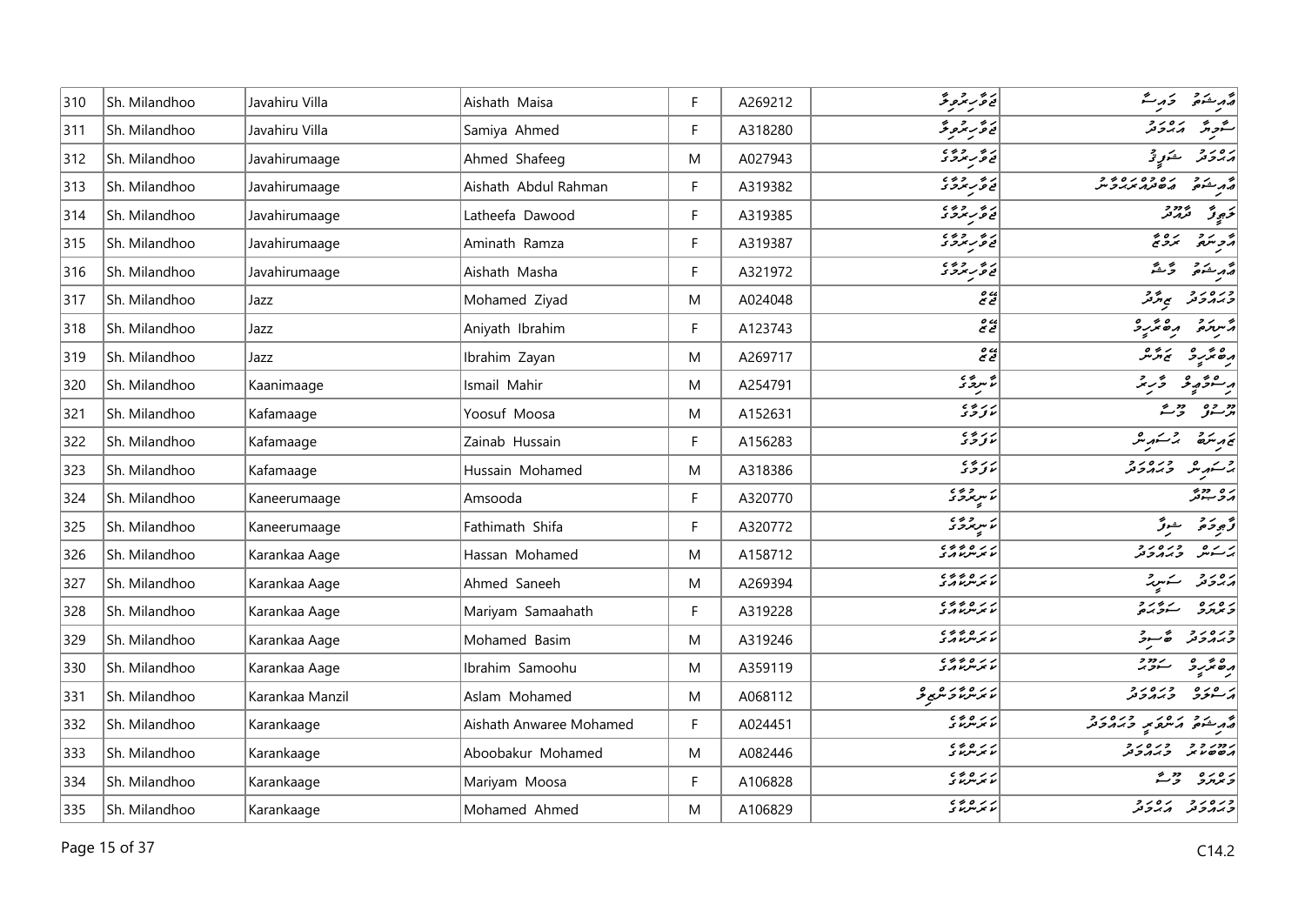| 336 | Sh. Milandhoo | Kekuri villa  | Aminath Shafga                   | F         | A269760 | ، ئەبىرە م <sup>ۇ</sup> | أثر جر سنوري                                    |
|-----|---------------|---------------|----------------------------------|-----------|---------|-------------------------|-------------------------------------------------|
| 337 | Sh. Milandhoo | Kekuri villa  | Abdulla Abdul Rahman             | ${\sf M}$ | A319192 | ، ئەبىرە م <sup>ۇ</sup> | ره وه ره د ه<br>پره تربر تر تر تر<br>برە تراللە |
| 338 | Sh. Milandhoo | Kekuri villa  | Aishath Ibrahim                  | F         | A319193 | ، ئەبىرە بۇ<br>س        | مەيدىنى مەھكرىد                                 |
| 339 | Sh. Milandhoo | Kekuri villa  | Fathimath Rasheeda               | F         | A320454 | ، ئە بىرە بۇ<br>س       | و ده نرمور                                      |
| 340 | Sh. Milandhoo | Kekuri villa  | Ali Ashraf                       | M         | A320456 | ، ئەبىرە بۇ<br>س        | ړی پر شویرو                                     |
| 341 | Sh. Milandhoo | Kenereege     | Mohamed Ramzee Adam              | M         | A127807 | ى ئەرىپە<br>مامىرىپورى  | وره رو ره<br>د برمرد بردې مرترد                 |
| 342 | Sh. Milandhoo | Kenereege     | Fathmath                         | F         | A148022 | ى<br>ئامىرىيەتى         | و په دره<br>د کلمر                              |
| 343 | Sh. Milandhoo | Kenereege     | Aminath Adam                     | F         | A149533 | ى<br>ئەمىرىمورى         | أثرمني<br>پەر ە<br>مەنىرى                       |
| 344 | Sh. Milandhoo | Kenereege     | Muneera Adam                     | F         | A154489 | ، ۽ پري<br>ماسر پري     | وحيريم أأرده                                    |
| 345 | Sh. Milandhoo | Kenereege     | Mariyam Fareesha                 | F         | A320276 | ى ئىرىرى<br>ئىرىكى      | ر ه ر ه<br><del>و</del> بربرو<br>وكبرشة         |
| 346 | Sh. Milandhoo | Kenereege     | Hawwa Nazeera                    | F         | A320293 | ى<br>ئامىرىپرى          | برە ئەسىم ئىگە                                  |
| 347 | Sh. Milandhoo | Kenereege     | Ahmed Rameez                     | ${\sf M}$ | A320295 | ع مگر پر <sup>ج</sup>   | بر ه بر د<br>م <i>ر</i> کوتر<br>بمردح           |
| 348 | Sh. Milandhoo | Kinaaraage    | Ahmed Firaq                      | ${\sf M}$ | A034647 | بېر مېژبو ؟             | أرور ويرتج                                      |
| 349 | Sh. Milandhoo | Kinaaraage    | Aishath Sharmeela                | F         | A155348 | ىر مۇيۇ <sup>ي</sup>    | وأرشكم الشرورو                                  |
| 350 | Sh. Milandhoo | Kinaaraage    | Aminath Sarumeela                | F         | A318680 | ىر مۇبىرى<br>ب          | ۇ يەدە سەئىرى ئە                                |
| 351 | Sh. Milandhoo | Kinaaraage    | Hassan Abdul Kareem              | M         | A321258 | ىر مۇرىپى<br>ب          | برے عز رہ دہ دی ہو                              |
| 352 | Sh. Milandhoo | Kinaaraage    | Fathimath Sarmeela               | F         | A321337 | ىر مۇيىرى<br>ب          | أزوده سنرديز                                    |
| 353 | Sh. Milandhoo | Kinaaraage    | Hussain Ashad                    | M         | A321338 | ىر مەرىپى<br>س          | أير سكهر شرك المراشر وراجع                      |
| 354 | Sh. Milandhoo | Kothari Villa | Hussain Khaleel                  | M         | A099397 | معتمر سرعر محر          | 2ىسىرىدە كەبچەقە                                |
| 355 | Sh. Milandhoo | Kothari Villa | Zuhura Moosa                     | F         | A155403 | تقۇمرەغە                | ەرەپە دەپ                                       |
| 356 | Sh. Milandhoo | Kothari Villa | Mohamed Maadh Hussain<br>Khaleel | ${\sf M}$ | A368916 | تقصم سرحرقحه            | בנסנד נשר המליק לתוכ                            |
| 357 | Sh. Milandhoo | Kudhivina     | Aishath Rana                     | F         | A269386 | ر<br>مورپوسکه           | أقهر شدة أتمرش                                  |
| 358 | Sh. Milandhoo | Kudhivina     | Ibrahim Zaheen                   | ${\sf M}$ | A318950 | ر<br>موروبیز            | مەھترىرى ئەرىر                                  |
| 359 | Sh. Milandhoo | Kudhivina     | Hafsath Saeed                    | F         | A319399 | ر<br>مورپوسکر           | برە برو سەمدىر                                  |
| 360 | Sh. Milandhoo | Kulhivaruge   | Hawwa Abdul Rahman               | F         | A320331 | د په ده<br>ماغږغه پرې   | رەپ رەدەرەپ<br>بەرو مەھىرمە <i>برى</i> رىس      |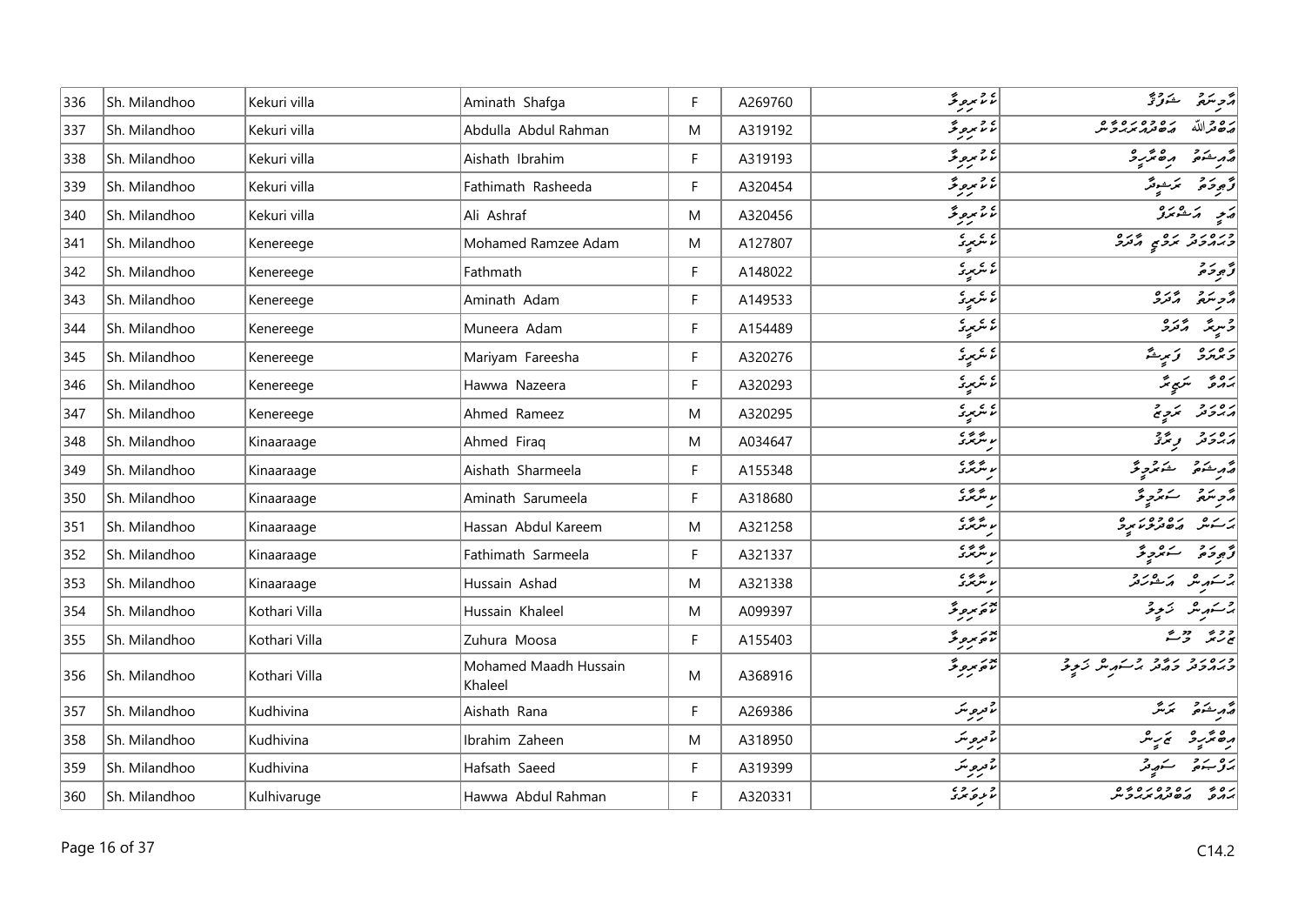| 361 | Sh. Milandhoo | Kunnaarumaage      | Mariyam Thasleema    | F.          | A269601 | و ه پر و د ،<br>ما سرسرپرو د            | ر ه ر ه<br>د بربرد<br>ە ئەسەبەر            |
|-----|---------------|--------------------|----------------------|-------------|---------|-----------------------------------------|--------------------------------------------|
| 362 | Sh. Milandhoo | Kunnaarumaage      | Haleemath Kulliyya   | F.          | A269602 | و ه پر و د ،<br>د سرسربرو د             | כם במיק<br>ממי <i>כ</i> מיק<br>  پر پوځ ه  |
| 363 | Sh. Milandhoo | Kunnaarumaage      | Dawood Ibrahim       | Μ           | A321000 | و ه پر وی ،<br>ما س س پر <del>و</del> ی | پر دو و<br>تو پر تو<br>ەھ تررۋ             |
| 364 | Sh. Milandhoo | Kunnaarumaage      | Ismail Dawood        | M           | A321002 | و ه پر و د ،<br>ما سرسرپرو د            | ەرسەۋەپەيۋ<br>پر دو و<br>تئرار تئر         |
| 365 | Sh. Milandhoo | Kunnaarumaage      | Abdul Raheem         | Μ           | A321015 | و ه پر و د ،<br>ما س سر پر و ی          | ره وه در ه<br>د ه مرد مربر د               |
| 366 | Sh. Milandhoo | Kunnaarumaage      | Mohamed Shahid       | Μ           | A321021 | و ۵ په وه  ي<br>ما سرسربرو  ي           | ورەر دەر ھەرىر<br><i>دىرى</i> رونر ھەرىر   |
| 367 | Sh. Milandhoo | Kunnaarumaage      | Aishath Valiyya      | F           | A321022 | د ه پر د پر<br>ما سرسر پر د د           | مەرشىم قرومى                               |
| 368 | Sh. Milandhoo | Leheru             | Mohamed Hassan Fulhu | M           | A055739 | ی ی و<br>نور بو                         | ورەرو پەسكىرود                             |
| 369 | Sh. Milandhoo | Lemon Grass        | Mohamed Nasir        | M           | A027861 | ، رەەپرە                                | و رە ر د<br><i>د بر</i> بر تر<br>مترجبه تر |
| 370 | Sh. Milandhoo | Lemon Grass        | Hussain Nahil        | M           | A269313 | ، رەەپرە<br>بۇرس <sub>ى</sub> بۇ بە     | يزعتكر مثريثه                              |
| 371 | Sh. Milandhoo | Lemon Grass        | Fathimath Nahiya     | F.          | A269315 | ، رەەپرە<br>بۇرس <sub>ى</sub> بۇ بە     | ۇ بوزى<br>متزر پژ                          |
| 372 | Sh. Milandhoo | Lemon Grass        | Adam Arusham         | M           | A269659 | ، رەەپرە<br>بۇرس <sub>ى</sub> بۇ بە     | په ره<br>د تعرو<br>ىر ترىنەۋ               |
| 373 | Sh. Milandhoo | Lemon Grass        | Mariyam Hameedha     | F           | A286854 | ، رەە » رە<br>بۇر سرى ئىر سە            | رەرە پەر                                   |
| 374 | Sh. Milandhoo | Life               | Abdhu Rahmaan Hassan | Μ           | A012654 | ځه پژ                                   | رە دەرەپ دىرى<br>مەھىرمەيرىرىس كەسكىر      |
| 375 | Sh. Milandhoo | Life               | Aminath Asiya        | F           | A319175 | ىر<br>مۇم تۈ                            | أأروبترة أأريبته                           |
| 376 | Sh. Milandhoo | Like               | Ahmed Najeeb         | M           | A147080 | خەر ش                                   | د ه د تر چ                                 |
| 377 | Sh. Milandhoo | <b>Lilly Night</b> | Ali Ahmed            | M           | A319844 | وويئيرة                                 | ړی پرورو                                   |
| 378 | Sh. Milandhoo | Lilymaage          | Aminath Abdulla      | F.          | A069942 | ووژگی                                   | مَّحْمِ مَعْ مَدَّةَ مِنْ اللَّهُ          |
| 379 | Sh. Milandhoo | Lilymaage          | Aishath Saeeda       | F           | A105657 | ووڈءُ                                   | ۇ مەشقۇم<br>مەم<br>ستهرقر                  |
| 380 | Sh. Milandhoo | Lilymaage          | Aminath Khusboo      | F           | A307172 | ووڈ ڈ<br>ر                              | أرمز يتمده<br>ترجيع                        |
| 381 | Sh. Milandhoo | Lilys              | Gasim Jaufar         | Μ           | A114283 | اوويہ<br>اپنے                           | ۇسىر ئ<br>ر ور و<br>ق <i>ه</i> تو تنر      |
| 382 | Sh. Milandhoo | Lilys              | Shahida Gasim        | F           | A151469 | اووية<br>ك                              | شَرِيرٌ تَرْسِرْ                           |
| 383 | Sh. Milandhoo | Lilys              | Aminath Nahidha      | $\mathsf F$ | A155265 | اوويہ<br>پي                             | سرٌر ترٌ<br>ومحر سرة                       |
| 384 | Sh. Milandhoo | Lilys              | Aishath Ali          | F.          | A320039 | اوويہ<br>پي                             | مەر خىم كەم                                |
| 385 | Sh. Milandhoo | Lilys              | Fathimath Nasheedha  | F           | A320852 | اووٹ<br>پی                              | وحجوحهم                                    |
| 386 | Sh. Milandhoo | Lilys              | Zahidha Gasim        | F           | A320869 | وور                                     | ى ئىر قىر قى سىرى                          |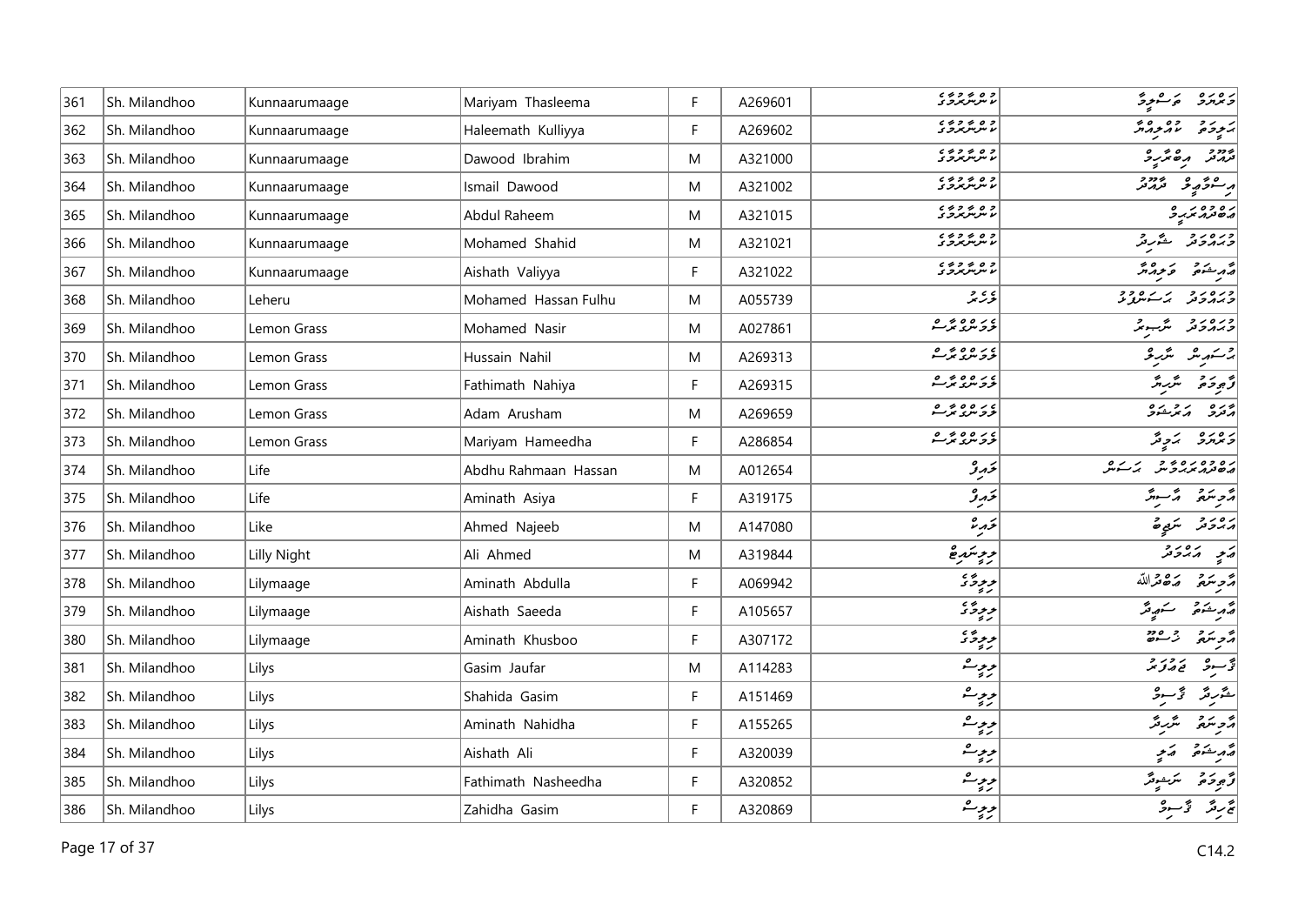| 387 | Sh. Milandhoo | Lilys          | Mohamed Sharuwaan       | M  | A320875 | ىرىرىشە                            | شە بەر بەر<br>و ره ر د<br>تر پر ژ تر       |
|-----|---------------|----------------|-------------------------|----|---------|------------------------------------|--------------------------------------------|
| 388 | Sh. Milandhoo | Link           | Haleemath Abdulla       | F. | A155281 | وبثربا                             | برە قراللە<br>  پر پوځ ه                   |
| 389 | Sh. Milandhoo | Liva Manzil    | Fathimath Saeeda        | F. | A156161 | ىر ئۇ ئەنگىر ئى                    | ا تو بر در<br>ا<br>سەمەتىر                 |
| 390 | Sh. Milandhoo | Liva Manzil    | Aishath Loona           | F  | A269799 | لجوة خرجوجة                        | ة مرشوق <sub>ة</sub><br>حزبتر              |
| 391 | Sh. Milandhoo | Liver Pool     | Aminath Sharafiyya      | F  | A320829 | وءَ برووه                          | أأترسم<br>شە ئىز تو ەر ئىز                 |
| 392 | Sh. Milandhoo | Lotus          | Fathimath Naswa         | F  | A269647 | پر رہ<br>خر <u>ی</u> ج ک           | قرم في المراكبة                            |
| 393 | Sh. Milandhoo | Lotus          | Ali Haanee              | M  | A269652 | بربر <u>م</u>                      | أەسمج سىمسىيە                              |
| 394 | Sh. Milandhoo | Lotus          | Hassan Mohamed          | M  | A317950 | پر رہ<br>خر <u>ی</u> ج ک           | يركبش وره رو                               |
| 395 | Sh. Milandhoo | Lotus          | Aishath Hassan          | F  | A320302 | پر رہ<br>خر <u>ی</u> ج ک           | ۇرىشۇ ئەسكەش                               |
| 396 | Sh. Milandhoo | Love Nest      | Ali Hassan              | M  | A101083 | ىرە ، رە ە                         | أەي برخىش                                  |
| 397 | Sh. Milandhoo | Love Nest      | Zareena Ibrahim         | F  | A320431 | ىرە ، يەرە                         | ىم يېڭر رەھ ترېرى                          |
| 398 | Sh. Milandhoo | Lucky Hiya     | Hassan Haleem           | M  | A166857 | ا ئەيدىدىگە<br>ئىس <u>سە</u>       | ىرىكى ئەبەق                                |
| 399 | Sh. Milandhoo | Lucky Hiya     | Aishath Siraanee        | F  | A319431 | ا ئەرىرىدىگە<br>ئىس <u>سە</u> ر    |                                            |
| 400 | Sh. Milandhoo | Lucky Hiya     | Ratheeba Abdulla        | F  | A319754 | ۇ بەر بەر<br>ئەس                   |                                            |
| 401 | Sh. Milandhoo | Lucky Hiya     | Mariyam Naseema         | F  | A319758 | ۇ بەر بەر<br>ئەسىر                 | دەرە سەرج                                  |
| 402 | Sh. Milandhoo | Maabageechaage | Mohamed Latheef         | M  | A106416 | و پر پر دي.<br>د ځانگوري           | ورورو كبرو                                 |
| 403 | Sh. Milandhoo | Maabageechaage | Aishath Ibrahim         | F. | A334364 | د څو په د                          | مەم ئىسكى ئەھەم بور                        |
| 404 | Sh. Milandhoo | Maafolheyge    | Ahmed Saleem            | M  | A094010 | ە يىزى ئ<br>تركر ئىرى              | رەرو سەرو                                  |
| 405 | Sh. Milandhoo | Maafolheyge    | Ali Ahmed               | M  | A116608 | په پوړ،  ،<br>ترکو لر <sub>ک</sub> |                                            |
| 406 | Sh. Milandhoo | Maajehige      | Siththi                 | F  | A319108 | ءِ ۽ پري<br>ح                      | سوهمو                                      |
| 407 | Sh. Milandhoo | Maareethi      | Adam Hassan Fulhu       | M  | A042745 | ۇ بىر <i>م</i> و                   | وره پر شود و                               |
| 408 | Sh. Milandhoo | Maareethi      | Aishath Muslima Adam    | F  | A155279 | ځ <sub>موجو</sub>                  | و مدد و د عبود و دره<br>و مدارستون د مدارد |
| 409 | Sh. Milandhoo | Maareethi      | Aminath Raziyya Ibrahim | F  | A320945 | ځ <sub>موجو</sub>                  | הקיתה ת' יותר תסתיק                        |
| 410 | Sh. Milandhoo | Maavas         | Khadeeja Ali            | F  | A318935 | ژځ شه                              | ر <i>ُموجٌ م</i> َجٍ                       |
| 411 | Sh. Milandhoo | Makhmaa Villa  | Aishath Thahumeena      | F. | A236192 | ئەز ئۇ يۇ ئى                       | د مر شوه.<br>مر<br>ە ئەجەبىر<br>مۇرخوسى    |
| 412 | Sh. Milandhoo | Makhmaa Villa  | Adam Naseer             | M  | A327021 | ئەر ئۇ ئەر ئۇ                      | ر<br>مەمرى سىبىر                           |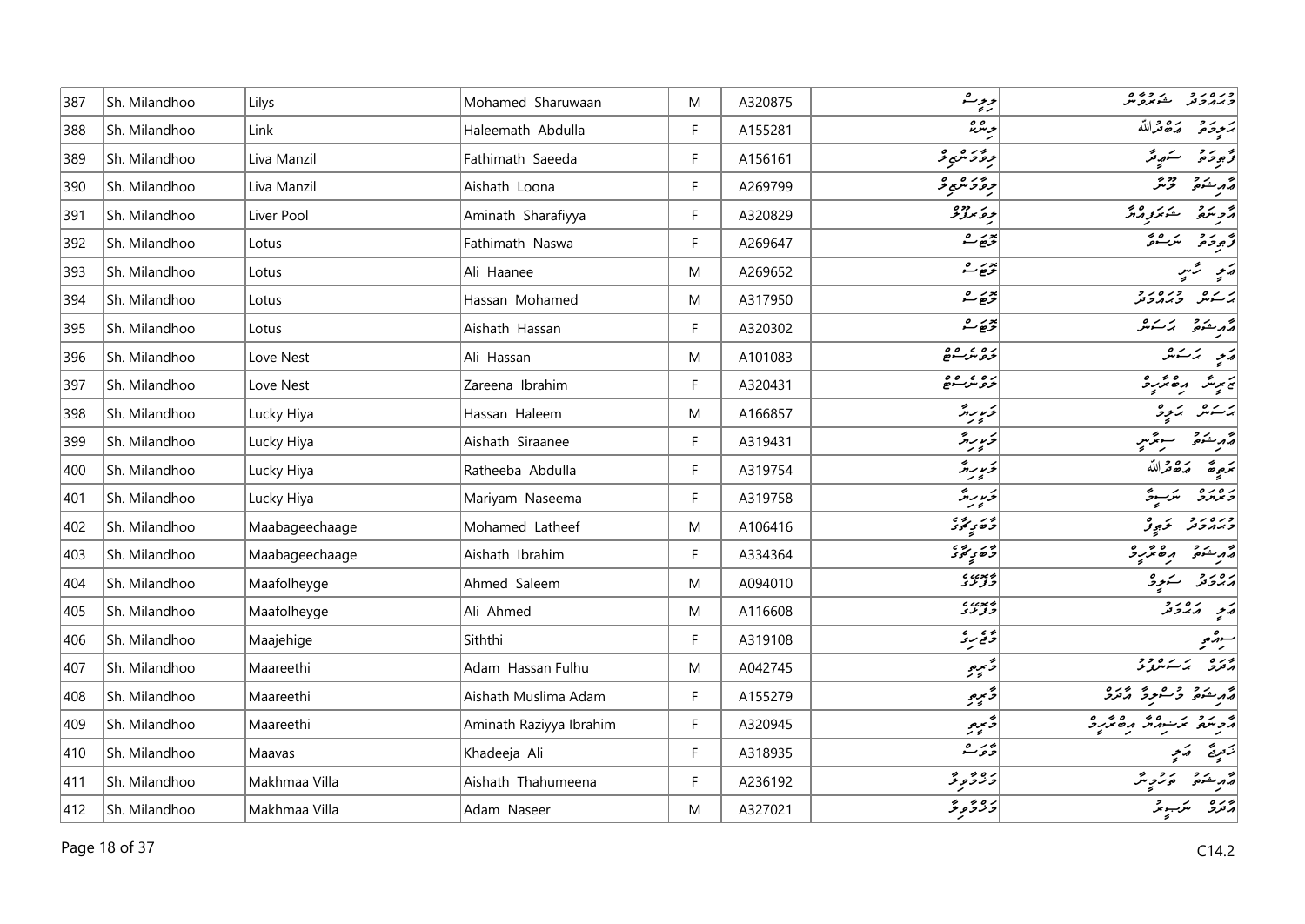| 413 | Sh. Milandhoo | Makhmaa Villa  | Hussain Adam         | ${\sf M}$ | A330540 | 533ءِ تَر                                                                    | 2 سەر شەر مەمرىتى<br>مەمرىش مەمرى                            |
|-----|---------------|----------------|----------------------|-----------|---------|------------------------------------------------------------------------------|--------------------------------------------------------------|
| 414 | Sh. Milandhoo | Makhmaa Villa  | Fathimath Wafa       | F         | A330542 | ئەر ئۇ ئەر                                                                   | و دو دو.<br>دوده دو.<br>دوسه دستهر                           |
| 415 | Sh. Milandhoo | Makhmaa Villa  | Aminath Hussain      | F         | A330543 | ئەر ئۇ ئۇ ئە                                                                 |                                                              |
| 416 | Sh. Milandhoo | Makhmaa Villa  | Aishath Shifa        | F         | A332348 | ئەر ئۇيۇ                                                                     | ړګر شوځ شورگر<br>د مشوځ شورگر<br>د هڅر د                     |
| 417 | Sh. Milandhoo | Mala           | Ibrahim              | ${\sf M}$ | A268579 | ىزى                                                                          |                                                              |
| 418 | Sh. Milandhoo | Mala           | Aminath Raziyya      | F         | A318940 | زىز                                                                          |                                                              |
| 419 | Sh. Milandhoo | Malas          | Ahmed Zaheen         | ${\sf M}$ | A023470 | ىز ئە                                                                        | رەرو ئرىد                                                    |
| 420 | Sh. Milandhoo | Malas          | Aminath Sajuha       | F         | A269732 | ىزىمى                                                                        | أأرو منتصر                                                   |
| 421 | Sh. Milandhoo | Malikuge       | Fathimath Hussain    | F         | A319173 | ئەمەر بى                                                                     | تورد ويتمرش                                                  |
| 422 | Sh. Milandhoo | Manazu         | Zubair Mohamed       | M         | A106914 | ترثيري                                                                       | - دره د د<br>د بر د بر<br> خ ځوړ تنه                         |
| 423 | Sh. Milandhoo | Manazu         | Fathimath Thoiba     | F         | A152109 | ىر شرح                                                                       | أزودة ورة                                                    |
| 424 | Sh. Milandhoo | Manazu         | Mohamed Thalaal      | M         | A155362 | تر شرح                                                                       | ورەر دەر                                                     |
| 425 | Sh. Milandhoo | Manazu         | Ahmed Thalaal Zubair | M         | A269300 | ىر بۇر <sub>ىچ</sub>                                                         | رور و بروه و در د                                            |
| 426 | Sh. Milandhoo | Manazu         | Shafeega Abdulla     | F         | A319697 | تر شرح                                                                       | شَعَرٍيَّتْ صَ <b>صَحَ</b> رْاللَّه                          |
| 427 | Sh. Milandhoo | Manzil         | Aishath Mohamed      | F         | A319503 | ځەشمېرىڅە                                                                    | ه دو دره دو                                                  |
| 428 | Sh. Milandhoo | Medoze         | Mohamed Aswaad       | M         | A151446 | $rac{\partial C}{\partial t}$                                                | ورەرو پرەھىر                                                 |
| 429 | Sh. Milandhoo | Medoze         | Aishath Zeena        | F         | A155328 | $\overset{o}{\mathcal{E}} \overset{o}{\mathcal{E}} \overset{c}{\mathcal{S}}$ | ۇرمىنى ئېر                                                   |
| 430 | Sh. Milandhoo | Medoze         | Hassan Awsam         | M         | A269786 | $\overset{o}{\mathcal{E}} \overset{o}{\mathcal{E}} \overset{c}{\mathcal{S}}$ | 22222                                                        |
| 431 | Sh. Milandhoo | Medoze         | Ibrahim As'adh       | M         | A269787 | $rac{\partial C}{\partial t}$                                                | ת ביציב ה' בהב                                               |
| 432 | Sh. Milandhoo | Medoze         | Aminath Mizmaa       | F         | A318367 | $\overset{o}{\mathcal{E}} \overset{o}{\mathcal{E}} \overset{c}{\mathcal{S}}$ | أأدبتكم وبحث                                                 |
| 433 | Sh. Milandhoo | Medoze         | Mariyam Ibrahim      | F         | A321535 | 882                                                                          | ە ھەترىرى<br>برھ ترىرى<br>ر ه بر ه<br>تر <del>ب</del> ر بر ژ |
| 434 | Sh. Milandhoo | Meenaaz        | Thilmeez Mohamed     | M         | A155291 | جريثي                                                                        | ە 1015 - 1015<br>موفويتر - 1015 مر                           |
| 435 | Sh. Milandhoo | Meenaaz        | Husna Mohamed        | F         | A321602 | حريثره                                                                       | و مشر در در د<br>پرسشر و پروونر                              |
| 436 | Sh. Milandhoo | Meenaaz        | Mariyam Shakeeba Ali | F         | A321603 | حريثره                                                                       | دوره خرمة كمو                                                |
| 437 | Sh. Milandhoo | Meenaazu House | Ibrahim Rasheed      | ${\sf M}$ | A124813 | ا <sub>چە ت</sub> رىروت                                                      | رەڭرو كەشوقر                                                 |
| 438 | Sh. Milandhoo | Meenaazu House | Ali Ahmed            | M         | A330536 | جە ئى <i>رى ئەر</i> م                                                        | أتكمي المركز والمحمد                                         |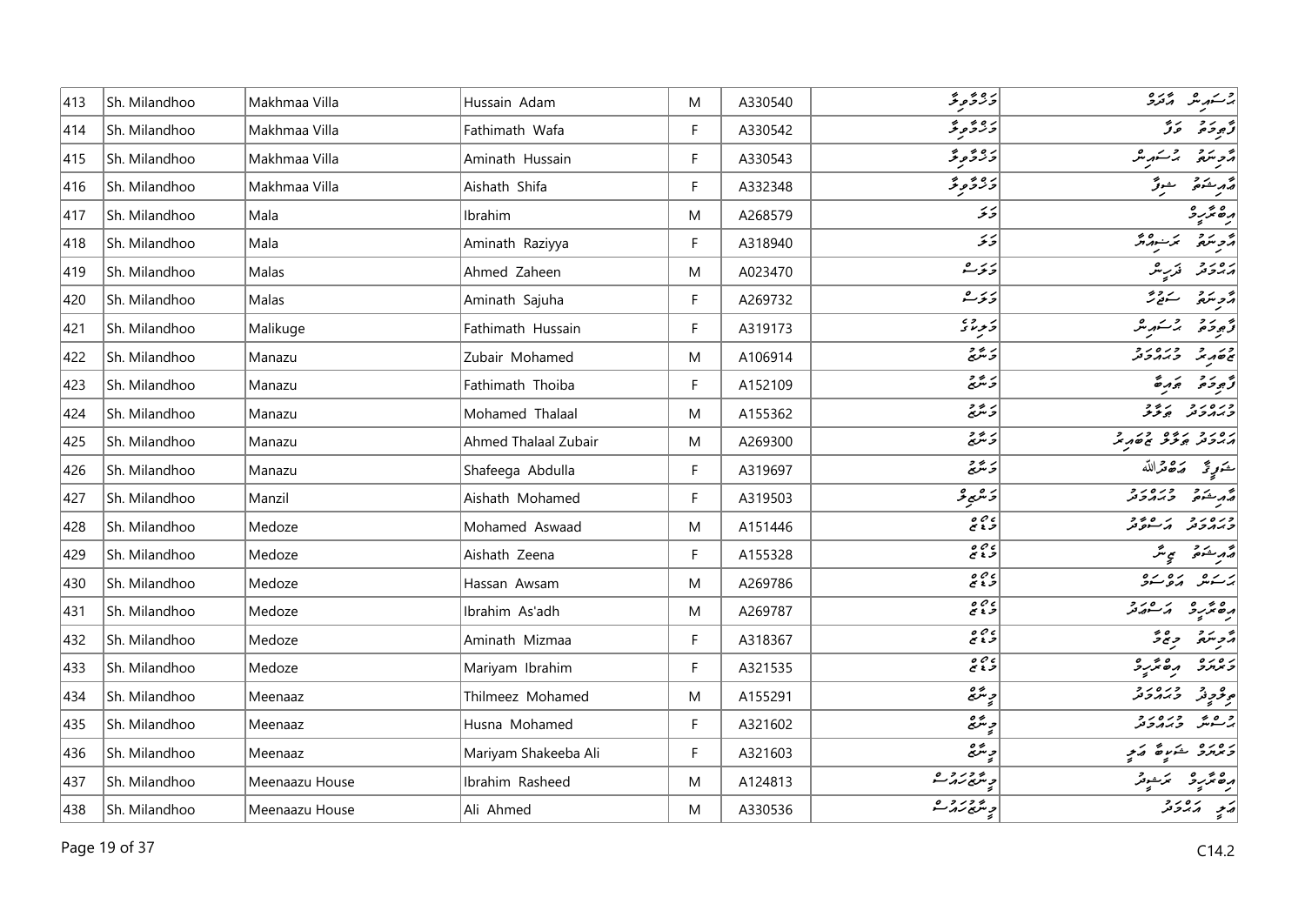| 439 | Sh. Milandhoo        | Meenaazu House | Mohamed Ali                       | M         | A330927 | <sub>چە م</sub> ىرى ئەركىسى<br>سىرى | دره دو کرم                                                                                                                                                                          |
|-----|----------------------|----------------|-----------------------------------|-----------|---------|-------------------------------------|-------------------------------------------------------------------------------------------------------------------------------------------------------------------------------------|
| 440 | Sh. Milandhoo        | Mehel          | Mohamed Thohir Usman              | M         | A062197 | <sup>ى يە</sup> بىر                 |                                                                                                                                                                                     |
| 441 | Sh. Milandhoo        | Melon          | Aminath Hussain                   | F         | A319171 | ۇبۇر                                | أأترسم بمستمر شر                                                                                                                                                                    |
| 442 | Sh. Milandhoo        | Melon          | Aishath Asma                      | F.        | A321029 | ې پر ه<br>د <del>ن</del> ر س        | ومرشكة وسنو                                                                                                                                                                         |
| 443 | Sh. Milandhoo        | Melon          | Khadeeja Isma                     | F         | A363313 | ې پر ه<br>د <del>ن</del> ر س        | كزمرقح ورقومح                                                                                                                                                                       |
| 444 | Sh. Milandhoo        | Milaan         | Mariyam Sajaya                    | F         | A269621 | د دٌ شر                             | و و ده در در د                                                                                                                                                                      |
| 445 | Sh. Milandhoo        | Milaan         | Fathimath Salma                   | F         | A319131 | جرځىگە                              | توجوجو سنوخ                                                                                                                                                                         |
| 446 | <b>Sh. Milandhoo</b> | Milaan         | Aishath Suma                      | F.        | A319142 | جرځېگر                              | $\begin{array}{cc} \begin{array}{cc} \circ & \circ & \circ \\ \circ & \circ & \circ \end{array} & \begin{array}{cc} \circ & \circ \\ \circ & \circ & \circ \end{array} \end{array}$ |
| 447 | <b>Sh. Milandhoo</b> | Miraaj         | Fathimath Saeeda                  | F.        | A155340 | و پڑھ<br>ر                          | و ده شهر                                                                                                                                                                            |
| 448 | Sh. Milandhoo        | Miraaj         | Zainab Mohamed                    | F         | A319158 | حريمده                              | ير مرد دره دره                                                                                                                                                                      |
| 449 | Sh. Milandhoo        | Mirihimaage    | Mohamed Moosa                     | M         | A320041 | او بوروی<br>اب برای                 | ورەر دور.<br>وبرورو وت                                                                                                                                                              |
| 450 | Sh. Milandhoo        | Moonimaage     | Aminath Adam                      | F         | A140830 | יי<br>קייקבצ                        | پە رە<br>مەنىرو<br>أزجر سرة                                                                                                                                                         |
| 451 | <b>Sh. Milandhoo</b> | Moonimaage     | Aminath Raya                      | F         | A269605 | دو په په<br>تر سرچ ک                | أأدوسه أتمرش                                                                                                                                                                        |
| 452 | Sh. Milandhoo        | Moonimaage     | Mohamed Riyaz                     | ${\sf M}$ | A317955 | دو په په<br>د سرچ د                 | כנסנב תוצים                                                                                                                                                                         |
| 453 | Sh. Milandhoo        | Moonimaage     | Ahmed Raween Bin Mohamed<br>Riyaz | M         | A346937 | دوسرچ ۽                             | גם גב גם הם כנסגב בם.<br>גגבת תפית קיית בגגבת תות ב                                                                                                                                 |
| 454 | Sh. Milandhoo        | Moonlight      | Ibrahim Ahmed                     | M         | A094781 | ومشرقه فالمحمد                      | دەنزىر مەددىر                                                                                                                                                                       |
| 455 | Sh. Milandhoo        | Moonlight      | Aminath Irfaa                     | F         | A269779 | وحمر بحرمه                          |                                                                                                                                                                                     |
| 456 | <b>Sh. Milandhoo</b> | Moonlight      | Muneera Ali                       | F         | A318653 | وده ره<br>د سرگرم                   |                                                                                                                                                                                     |
| 457 | Sh. Milandhoo        | Moonlight      | Mohamed Ashraf                    | M         | A318658 | ومرغره                              | ورەرو كە <u>مەدە</u>                                                                                                                                                                |
| 458 | Sh. Milandhoo        | Muriqu         | Mohamed Saeed Hassan              | M         | A083099 | و برد<br>و برد                      | ورەرو سەپى ئەسەر                                                                                                                                                                    |
| 459 | Sh. Milandhoo        | Murigu         | Ali Shameem Hassan                | M         | A319547 | د<br>ترسمر <sup>و</sup>             | أوالمج المكوفي وكالكوالي                                                                                                                                                            |
| 460 | Sh. Milandhoo        | Muriqu         | Aquleema Yoosuf                   | F         | A319551 | و بر د<br>مر                        | $\frac{1}{2}$ $\frac{1}{2}$ $\frac{1}{2}$ $\frac{1}{2}$ $\frac{1}{2}$ $\frac{1}{2}$ $\frac{1}{2}$                                                                                   |
| 461 | Sh. Milandhoo        | Murigu         | Ameena Ibrahim                    | F.        | A320027 | و برد<br>و برد                      | أرَجِسٌ رِهِ يُرْبِرُ                                                                                                                                                               |
| 462 | Sh. Milandhoo        | Musthareege    | Aminath Amila                     | F         | A155330 | ر صدر بر ع<br> تر سور سور           | ړو شرح پر دېڅ                                                                                                                                                                       |
| 463 | Sh. Milandhoo        | Musthareege    | Abdul Rahman Ibrahim              | M         | A320468 | د صمر سره<br>د سومړين               | גם כם גם כם הם משל כם                                                                                                                                                               |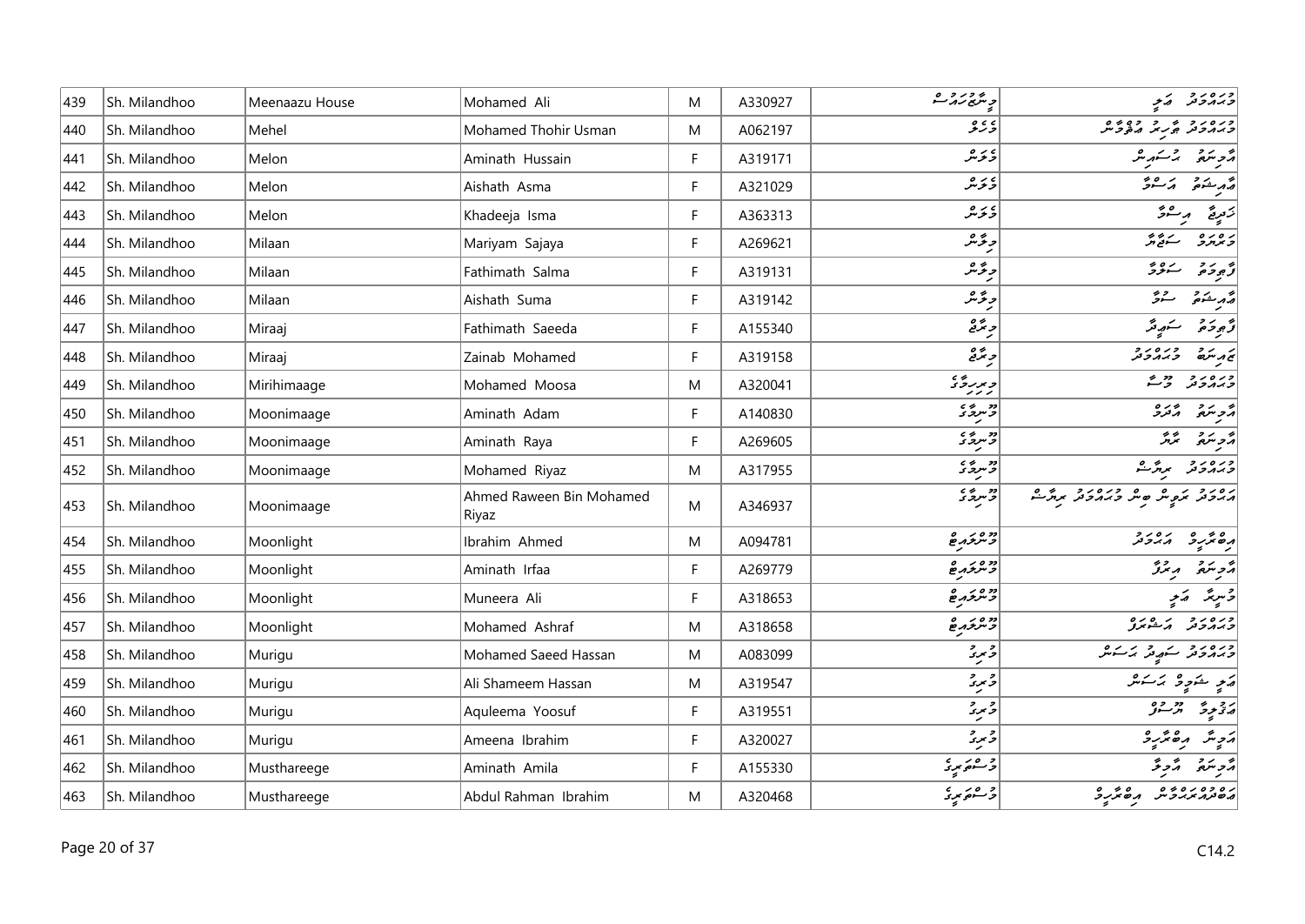| 464 | Sh. Milandhoo | Muthee House  | Hawwa Ali           | $\mathsf F$ | A127600 | <sub>حەمە</sub> ر ئەر                                                                                               | برەپچ<br>ەئىپ                                                                                                                                                                                                                          |
|-----|---------------|---------------|---------------------|-------------|---------|---------------------------------------------------------------------------------------------------------------------|----------------------------------------------------------------------------------------------------------------------------------------------------------------------------------------------------------------------------------------|
| 465 | Sh. Milandhoo | Muthee House  | Aishath Ali         | F.          | A152112 | ج م <sub>و</sub> ر تەر شە                                                                                           | $\frac{1}{2}$ $\frac{2}{3}$ $\frac{1}{2}$                                                                                                                                                                                              |
| 466 | Sh. Milandhoo | Muthee House  | Aminath Samha Athif | F           | A269418 | <sub>ج مو</sub> رَدْ مْ                                                                                             |                                                                                                                                                                                                                                        |
| 467 | Sh. Milandhoo | Muthee House  | Ahmed Anoof         | M           | A269419 | <sub>چ پو</sub> ر پر م                                                                                              | ره رو دروه                                                                                                                                                                                                                             |
| 468 | Sh. Milandhoo | Muthee House  | Ahmed Athif         | M           | A313649 | <sub>چېم</sub> ر تر مه                                                                                              | رەر ئەرە                                                                                                                                                                                                                               |
| 469 | Sh. Milandhoo | Muthee House  | Aminath Nasma       | F.          | A320137 | د مور ته د ه<br>د پور ته ش                                                                                          |                                                                                                                                                                                                                                        |
| 470 | Sh. Milandhoo | Muthee House  | Ali Ahmed           | M           | A327311 | <sub>چە بە</sub> ر ئە                                                                                               | أوسم المتحدد                                                                                                                                                                                                                           |
| 471 | Sh. Milandhoo | Muthee Villa  | Aishath Fareesha    | F           | A113268 | د<br>د وورځ                                                                                                         |                                                                                                                                                                                                                                        |
| 472 | Sh. Milandhoo | Muthee Villa  | Hafsa Ali           | F           | A113270 | د<br>د وورځ                                                                                                         |                                                                                                                                                                                                                                        |
| 473 | Sh. Milandhoo | Muthee Villa  | Ibrahim Adhil       | M           | A155381 | د<br>د ورو ژ                                                                                                        |                                                                                                                                                                                                                                        |
| 474 | Sh. Milandhoo | My Dream      | Musthafa Rasheed    | M           | A105635 | د کره بود<br>د کره بود                                                                                              |                                                                                                                                                                                                                                        |
| 475 | Sh. Milandhoo | My Dream      | Fathimath Mohamed   | $\mathsf F$ | A319500 | ر<br>دَرِ؟ برد                                                                                                      | و ر ه ر و<br>تر پر ژ تر<br>ۇ ب <sub>و</sub> ر د                                                                                                                                                                                        |
| 476 | Sh. Milandhoo | My Dream      | Aishath Maisoon     | F.          | A384616 | د کره برد<br>د کره برد                                                                                              | أأراد وأستقر                                                                                                                                                                                                                           |
| 477 | Sh. Milandhoo | Mylace        | Najuma Ahmed        | F           | A318361 | ىر مەھ<br>ج                                                                                                         | ر و ده بره رو<br>سرچ د کربرو تر                                                                                                                                                                                                        |
| 478 | Sh. Milandhoo | Mylace        | Ali Saeed           | M           | A319760 | ىز مەيھەت<br>مەس                                                                                                    | أشع ستهيفر                                                                                                                                                                                                                             |
| 479 | Sh. Milandhoo | <b>Nares</b>  | Hassan Rasheed      | M           | A320993 | ىئەبر ھ                                                                                                             | ر<br>ایر کشور استخدام کار میتواند<br>ایر کشور استخدام کارونی که برای میتواند که برای میتواند که به کاروناک به کاروناک به کاروناک به کاروناک به کارو<br>ایرانیک به کاروناک به کاروناک به کاروناک به کاروناک به کاروناک به کاروناک به کا |
| 480 | Sh. Milandhoo | <b>Nares</b>  | Ibrahim Rasheed     | M           | A320994 | متزبر م                                                                                                             |                                                                                                                                                                                                                                        |
| 481 | Sh. Milandhoo | Nares         | Adam Samaah         | M           | A320998 | متزبر ه                                                                                                             | $25 - 0.4$                                                                                                                                                                                                                             |
| 482 | Sh. Milandhoo | Narugis Villa | Adam Fasah          | M           | A300804 | ىئر <i>پرېم</i> سىن ئىستى ئىستار ئىستار ئىستار ئىستار ئىستار ئىستار ئىستار ئىستار ئىستار ئىستار ئىستار ئىستار ئىستا | پر و توسیق                                                                                                                                                                                                                             |
| 483 | Sh. Milandhoo | Nayaa         | Fathimath Nawar     | F.          | A269167 | سرپڑ                                                                                                                | وحجوحهم<br>سرة حر                                                                                                                                                                                                                      |
| 484 | Sh. Milandhoo | Nayaa         | Lomrath Ali         | F           | A321177 | سرپڑ                                                                                                                | بده د د د                                                                                                                                                                                                                              |
| 485 | Sh. Milandhoo | Neera         | Mohamed Ashraf      | M           | A140894 | سريتر                                                                                                               | 22012 كەش <i>ەيرە</i>                                                                                                                                                                                                                  |
| 486 | Sh. Milandhoo | Neera         | Zulfa Adam          | F           | A330040 | سرپٹر                                                                                                               | وه به عره<br>بحرق م <i>ر</i> ترو                                                                                                                                                                                                       |
| 487 | Sh. Milandhoo | Nelkan        | Mohamed Hassan      | M           | A320509 | ، ە بر ھ<br>سرچرىرىش                                                                                                | ورەرو پەسەر                                                                                                                                                                                                                            |
| 488 | Sh. Milandhoo | Nelkan        | Hawwa Rifau         | F           | A320555 | ە <i>دېۋىدى</i> ر                                                                                                   | برەپچ<br>بروژ                                                                                                                                                                                                                          |
| 489 | Sh. Milandhoo | Nelkan        | Aishath Nadira      | F.          | A321335 | ە <i>دې م</i> ىر                                                                                                    | أمام يسكونه المتعربين                                                                                                                                                                                                                  |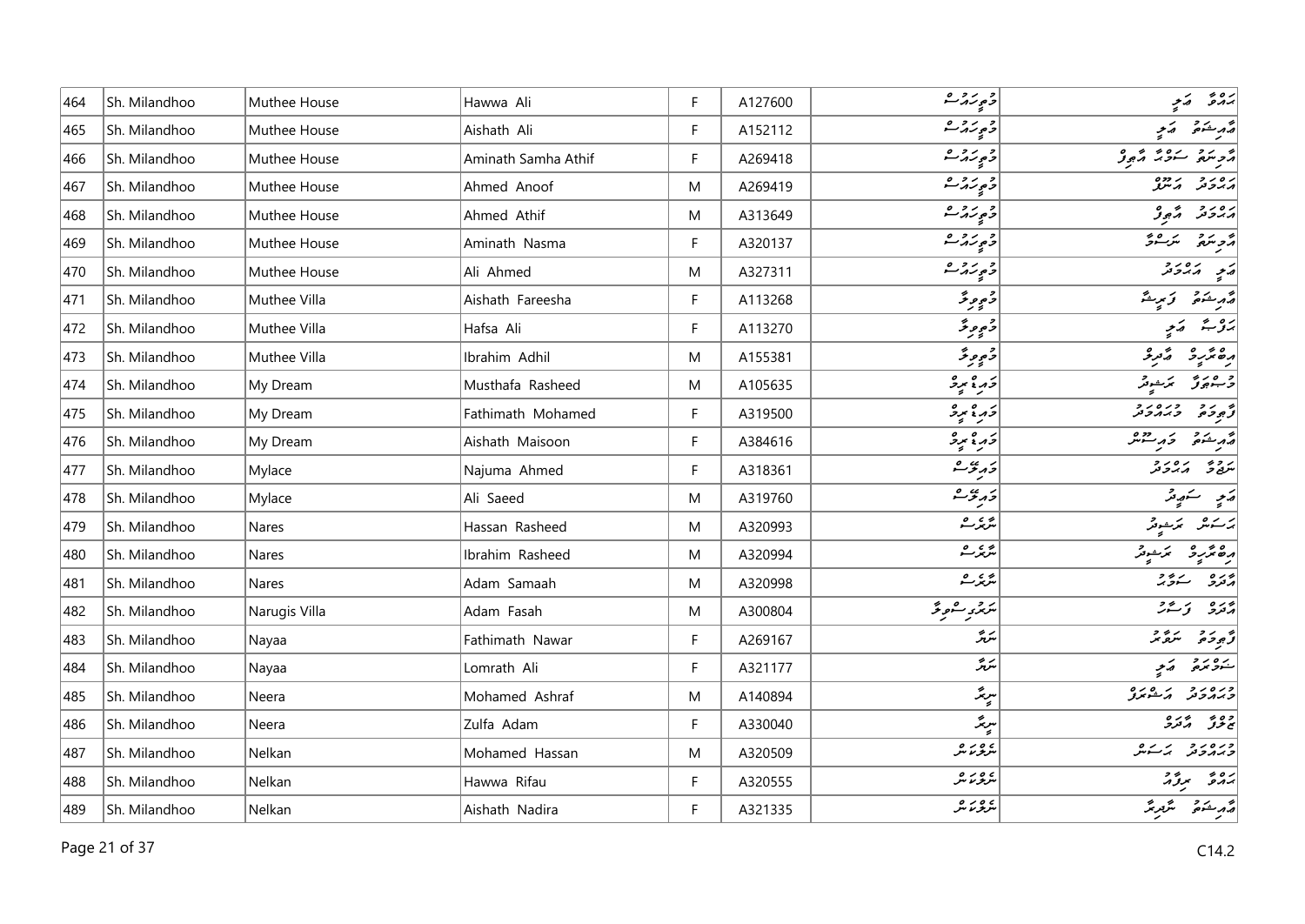| 490 | Sh. Milandhoo | Nelum         | Abdul Wasiu Mohamed    | M  | A071224 | ړ و ه<br>سربولو      | נס כס מ- כנסניב<br>הסתיכת ייחד במחבת                                                                                                                                                                                            |
|-----|---------------|---------------|------------------------|----|---------|----------------------|---------------------------------------------------------------------------------------------------------------------------------------------------------------------------------------------------------------------------------|
| 491 | Sh. Milandhoo | Nelum         | Aishath Nadira Ibrahim | F  | A106153 | ړ و ه<br>سربرتر      | وأرجنو ترمرشه وكالررد                                                                                                                                                                                                           |
| 492 | Sh. Milandhoo | Nelum         | Aminath Wasama         | F. | A318914 | ړ و ه<br>سربرتر      | أأوسم وكسكر                                                                                                                                                                                                                     |
| 493 | Sh. Milandhoo | New Happiness | Mohamed Hussain        | M  | A320332 | سرو محر پر سرے       | ورەرو ورىدىگ                                                                                                                                                                                                                    |
| 494 | Sh. Milandhoo | New Happiness | Ibrahim Shah           | M  | A320376 | سرو محمو بترت        | ستذر<br>ە ھەترىرى<br>بر ھەترىرى                                                                                                                                                                                                 |
| 495 | Sh. Milandhoo | New Happiness | Nasreena Ibrahim       | F  | A320428 | سرە ئەبۇ بىرگ        | تر شمېرىن مەھترىرى                                                                                                                                                                                                              |
| 496 | Sh. Milandhoo | New Life      | Aminath Nahidhaa       | F  | A269618 | سرمز خرمر و          | أأرمز<br>ىتزبرقىر                                                                                                                                                                                                               |
| 497 | Sh. Milandhoo | New Life      | Aminath Raya           | F  | A359202 | سرمز ځرمر ژ          | برمجر<br>أثر حريثهم                                                                                                                                                                                                             |
| 498 | Sh. Milandhoo | Nice          | Abdulla Rasheed        | M  | A108500 | سَمرِ ث              | پره قرالله تمرشونر                                                                                                                                                                                                              |
| 499 | Sh. Milandhoo | Nice          | Adam Yoosuf Fulhu      | M  | A131217 | سَمرِ ت              | دد ده د د<br>در سور د د<br>پور ہ<br>پرترنژ                                                                                                                                                                                      |
| 500 | Sh. Milandhoo | Nice          | Ali Samooh             | M  | A269715 | سَمرِ ت              | أوسمح سنردوه                                                                                                                                                                                                                    |
| 501 | Sh. Milandhoo | Nice          | Ahmed Imthishal        | M  | A320264 | ىئىرىشە              | رەرد مرحوڅو                                                                                                                                                                                                                     |
| 502 | Sh. Milandhoo | Nice          | Mohamed Ashraf         | M  | A320266 | ىئىرىشە              | وره رو بر عره<br><i>و بر مر</i> شو برو                                                                                                                                                                                          |
| 503 | Sh. Milandhoo | Niru          | Fayyaz Idrees          | M  | A068577 | سریڑ                 | د ه پېښو په مرتدين په                                                                                                                                                                                                           |
| 504 | Sh. Milandhoo | Niru          | Ahmed Humam            | M  | A269759 | سرچر                 | ره رو وده                                                                                                                                                                                                                       |
| 505 | Sh. Milandhoo | Niru          | Aishath Rasheeda       | F. | A320271 | سرچر                 | و<br>مرشوم مرشوم                                                                                                                                                                                                                |
| 506 | Sh. Milandhoo | Nizam         | Aminath Faiza          | F. | A012775 | سرچو                 | أثرجه تنزه<br>تو مرجح                                                                                                                                                                                                           |
| 507 | Sh. Milandhoo | Nizam         | Abdulla Faiz           | M  | A023661 | سرچو                 | <mark>برە ت</mark> راللە<br>تر مر مح                                                                                                                                                                                            |
| 508 | Sh. Milandhoo | Nizam         | Fathimath Isha         | F  | A269729 | سريح ثر              | رشگ<br>ء مر د<br>ترموخ <sub>ان</sub> و                                                                                                                                                                                          |
| 509 | Sh. Milandhoo | Nizam         | Naeema Ahmed           | F. | A325236 | سرچو                 | سمەقە<br>پرور و                                                                                                                                                                                                                 |
| 510 | Sh. Milandhoo | Noofaru       | Abdul Shakoor          | M  | A330541 | دور و<br>سرو بر      | ره وه ردوو<br>پره ترپر شور بر                                                                                                                                                                                                   |
| 511 | Sh. Milandhoo | Nooraaneege   | Mukhtharu Abdul Rahman | M  | A144356 | چېچىسى<br>سرىئەسىي   | ر ٥ <i>٥ ٥ ٥ ٥ ٥</i><br>۵ <i>۵ تر ٨ . بر بر ر</i><br>و ه ه و د<br>د ز ه مر                                                                                                                                                      |
| 512 | Sh. Milandhoo | Noovil        | Adam Akram Mohamed     | M  | A130419 | يتر <sub>عر</sub> قر | מנס נסנס כנסנכ<br>הנקב היו <i>אר</i> כמהכנק                                                                                                                                                                                     |
| 513 | Sh. Milandhoo | Noovil        | Thoyyiba Mohamed       | F  | A325435 | يتر <sub>عر</sub> و  | و رە ر د<br>تر پر تر تر<br>גם גם<br>המתום                                                                                                                                                                                       |
| 514 | Sh. Milandhoo | Noovil        | Mariyam Rafia Mohamed  | F. | A325436 | يتروعه               | גם גם האת הירינים באוריים ביו היריים ביו היריים ביו היריים ביו היריים ביו היריים ביו היריים ביו היריים ביו היר<br>היריים ביו היריים ביו היריים ביו היריים ביו היריים ביו היריים ביו היריים ביו היריים ביו היריים בין היריים בין |
| 515 | Sh. Milandhoo | Noovil        | Aminath Areefa         | F  | A325437 | يتر <sub>عر</sub> و  | أزويتم أأتهو                                                                                                                                                                                                                    |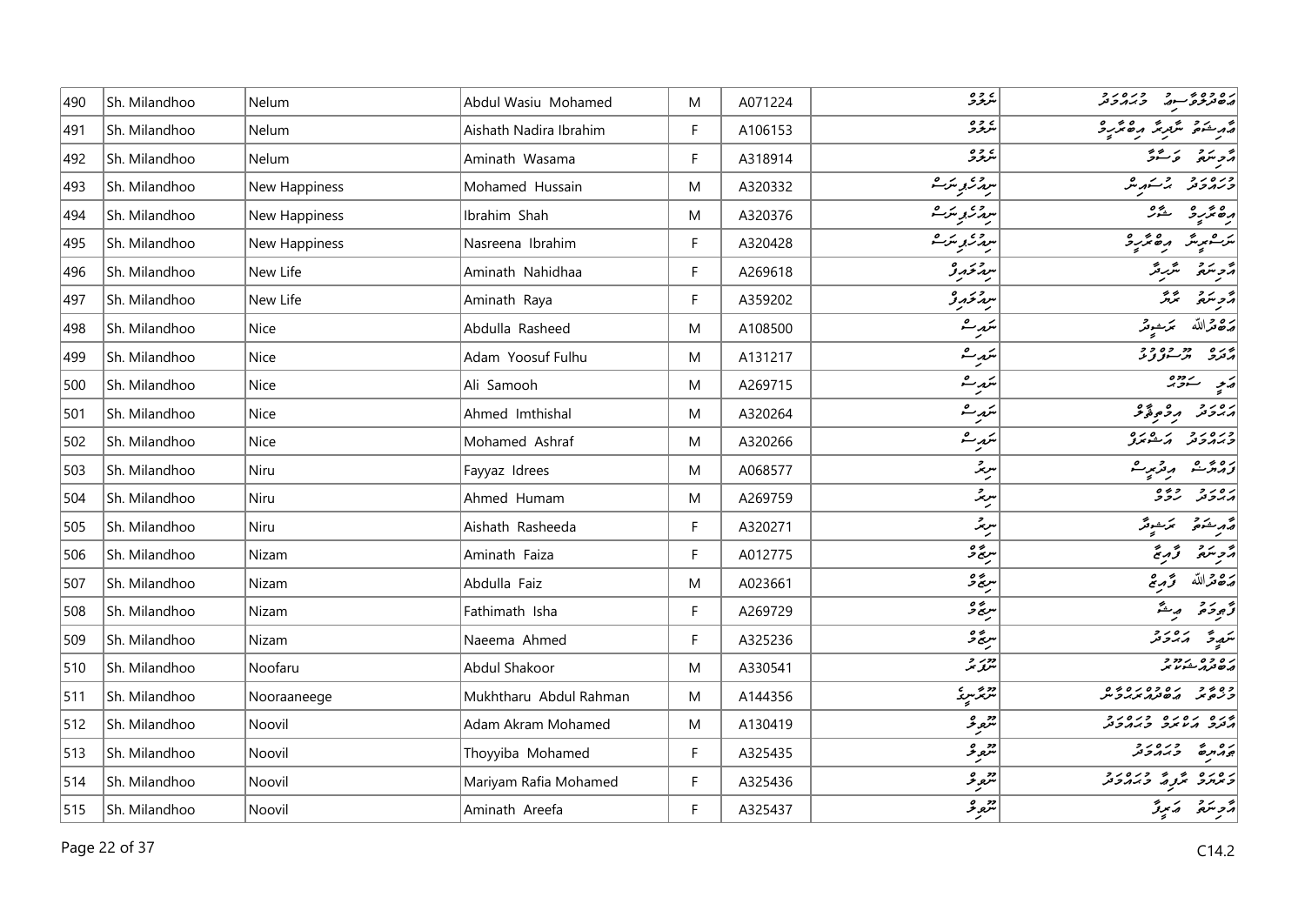| 516 | Sh. Milandhoo | Ozone              | Abdulla Mohamed         | ${\sf M}$ | A065321 | 20 ء<br> ري                                  | ەھىراللە<br>و ر ه ر د<br>تر پر تر تر                       |
|-----|---------------|--------------------|-------------------------|-----------|---------|----------------------------------------------|------------------------------------------------------------|
| 517 | Sh. Milandhoo | Ozone              | Ahmed Hafizu            | M         | A320738 | پر چ پر                                      | پرور و<br>برٌوِمُو                                         |
| 518 | Sh. Milandhoo | Ozone              | Fathimath Najila        | F         | A320740 | 20 ص<br> مع مگر                              | ىتىمى قر<br>وٌجوحهُ                                        |
| 519 | Sh. Milandhoo | Ozone              | Aminath Najila          | F         | A320741 | 20 ص<br>م                                    | أأترسم<br>ىتىر ئۇ                                          |
| 520 | Sh. Milandhoo | Ozone              | Sheereen Mohamed        | F         | A333041 | 20 ص<br>م                                    | و ر ه ر و<br>تر پر تر تر<br>اڪوبريثر<br><u>پيم</u>         |
| 521 | Sh. Milandhoo | Pearls             | Abdulla Athif           | M         | A077805 | ېژىۋىشە                                      | <mark>برە ت</mark> راللە<br>رچمو و                         |
| 522 | Sh. Milandhoo | Pearls             | Aminath Susan           | F         | A269711 | ېژىۋىشە                                      | پر به بر د<br>تەسەپىر                                      |
| 523 | Sh. Milandhoo | Pearls             | Fathimath Nazura        | F         | A319056 | ېژىۋىشە                                      | ا تقریح جو جو<br>ا<br>سرەپر                                |
| 524 | Sh. Milandhoo | Penzee House       | Fathimath Leela         | F         | A152111 | ئۇيرىم <i>بەر ج</i>                          | و مرد<br>ترجو حرم<br>حرِ تَحْر                             |
| 525 | Sh. Milandhoo | Penzee House       | Mariyam Mazina          | F         | A269617 | ئۇيرىم <i>بەر ج</i>                          | ر ه ر ه<br><del>و</del> بربرو<br>ۇ ئىم ئىگر                |
| 526 | Sh. Milandhoo | Penzee House       | Naseema Ahmed           | F         | A319116 | ى ش <sub>ىم</sub> ئەرمىشە                    | پرور و<br>ىئەسەدى<br>ئ                                     |
| 527 | Sh. Milandhoo | Poster             | Ali Aiman               | M         | A269599 | ج مش <sub>ع</sub> کھیے ہیں                   | أأيمو أأمر حاشر                                            |
| 528 | Sh. Milandhoo | Poster             | Aminath Saaiga          | F         | A320995 | ج مش <sub>ع</sub> کھیے ہیں                   | أأروسه<br>ستەرىچ                                           |
| 529 | Sh. Milandhoo | Raiybageechaa Aage | Ahmed Areej             | ${\sf M}$ | A269643 | ره ر<br>بره ه <sub>کم</sub> برگ              | رەر د<br>مەركىر مەرج                                       |
| 530 | Sh. Milandhoo | Raiybageechaa Aage | Mohamed Mushrif         | M         | A319536 | ر ە ر<br>بر <sub>ە</sub> ھ <sub>كې</sub> تەر | ورەرو وەرو                                                 |
| 531 | Sh. Milandhoo | Raiybageechaa Aage | Gamariyyath Riksha      | F         | A319537 | <br>  پره ه <sub>کم</sub> په د د             |                                                            |
| 532 | Sh. Milandhoo | Raiybageechaa Aage | Abdulla Saleem Idrees   | ${\sf M}$ | A320019 | <br>  پره ه <sub>کم</sub> په پره د           | رەدللە سەرد مەزىرى                                         |
| 533 | Sh. Milandhoo | Raiybageechaa Aage | Aminath Hassan          | F         | A320515 | پره ده په پره پر                             | مەمەسى ئەسكىلى                                             |
| 534 | Sh. Milandhoo | Raiybageechaage    | Fathimath Abdul Ghafoor | F         | A155249 | پره ده پر په په                              | ر ۵ ۶ ۵ ۶ مرد و<br>پره تر پر تر بر<br>و مر د<br>اقرام در م |
| 535 | Sh. Milandhoo | Raiybageechaage    | Ahmed Visam             | ${\sf M}$ | A269560 | ره د په په د                                 | ره رو ده و                                                 |
| 536 | Sh. Milandhoo | Raiybageechaage    | Aishath Ahmed           | F         | A319135 | <br>  پرهونه <sub>کو</sub> په کا             | بر 2 پر و<br>مربر <del>و</del> تر<br>ۇ مەشىرە<br>مەم       |
| 537 | Sh. Milandhoo | Raiybageechaage    | Thohira Saeedha         | F         | A320593 | ره در پره د                                  | ا پر مرینگر<br>ا<br>ستهرقر                                 |
| 538 | Sh. Milandhoo | Raiyvilaage        | Mamdooha Ali            | F         | A152105 | ره<br>بر <sub>گ</sub> ورځۍ                   | رەددە پەر                                                  |
| 539 | Sh. Milandhoo | Raiyvilaage        | Mohamed Shafaz          | ${\sf M}$ | A155351 | ره وي<br>مره د د د                           | و ر ه ر د<br><i>و بر</i> پر <del>ر</del><br>شتوگرفر        |
| 540 | Sh. Milandhoo | Raiyvilaage        | Hassan Nimaaz           | ${\sf M}$ | A269338 | ره<br>مر <sub>حو</sub> موگرۍ                 | سردمية<br>برسەھە                                           |
| 541 | Sh. Milandhoo | Raiyvilaage        | Madheeha Mohamed        | F         | A318948 | ره<br>بر <sub>گ</sub> ورځۍ                   | و ره ر و<br><i>و ټ</i> ه <del>و</del> تر<br>  ئە تېرىگە    |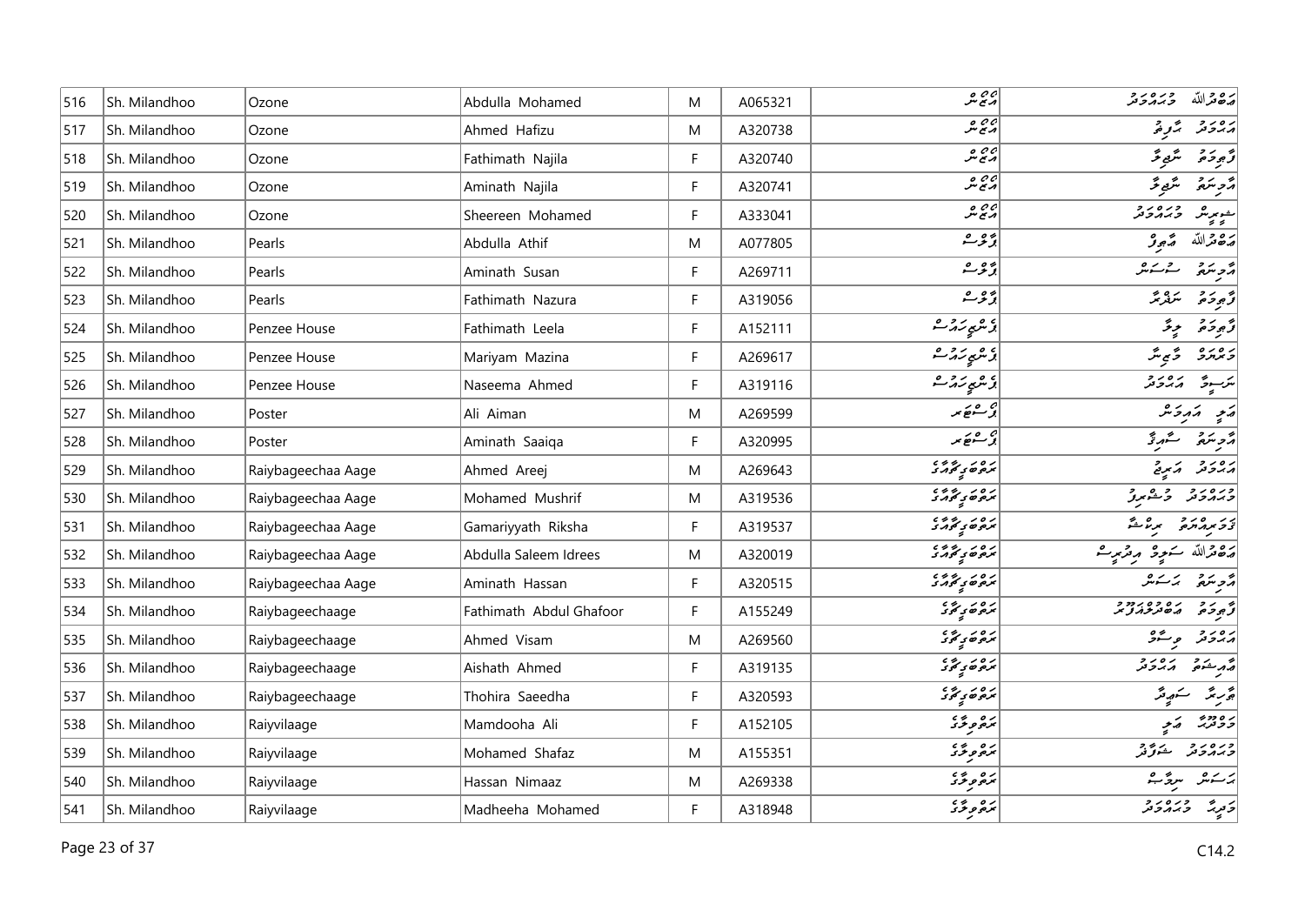| 542 | Sh. Milandhoo | Ranfas          | Ibrahim Abdul Kareem | M         | A162855 | ىر ھۇر ھ                                         | ر ه و و ه ر په و<br>در ه تر تر بر ر<br>ارە ئ <sup>ې</sup> رىر<br>ئ |
|-----|---------------|-----------------|----------------------|-----------|---------|--------------------------------------------------|--------------------------------------------------------------------|
| 543 | Sh. Milandhoo | Ranfas          | Ahmed Saam           | M         | A307229 | برەپر مە                                         | پره پر په و                                                        |
| 544 | Sh. Milandhoo | Ranfas          | Nashida Ibrahim      | F         | A333299 | ىر شرىر مىشە                                     | دە تررد<br>متَّرْسُوتَرُّ                                          |
| 545 | Sh. Milandhoo | Red Rose        | Mohamed Labeeb       | M         | A155246 | <sup>ي ه ج</sup> ې شه                            | 2012 2017                                                          |
| 546 | Sh. Milandhoo | Red Rose        | Aishath Shazura      | F         | A155247 | ، ە ەر<br>ئىر بى ئىرگ                            | شەيخ تىر<br>در<br>درگار مشکوهی                                     |
| 547 | Sh. Milandhoo | <b>Red Rose</b> | Saifulla Usman       | M         | A282605 | ، ە ەر<br>ئىر بى ئىرگ                            | سەمرىر الله<br>و و پر مر<br>مرفر <del>م</del> ر                    |
| 548 | Sh. Milandhoo | <b>Red Rose</b> | Mahira Yoosuf        | F         | A318100 | ، ە ەر<br>ئىر بى ئىرگ                            | دد حرو<br>د سر پر<br>م                                             |
| 549 | Sh. Milandhoo | Red Rose        | Ahmed Azeem          | M         | A319048 | <sup>ی ه 0</sup> مر م                            | גפגב גבב                                                           |
| 550 | Sh. Milandhoo | Revenue         | Ali Shameem Mohamed  | ${\sf M}$ | A090142 | ئەۋسىد                                           | كالمح المكوح وبره بالمحافر                                         |
| 551 | Sh. Milandhoo | Revenue         | Mariyam Abdul Rahman | F         | A320173 | بمرة سرقر                                        | ر ہ ر ہ ۔ ر د د د د د ه<br>تر پر بر د مار مدیر تر س                |
| 552 | Sh. Milandhoo | Revenue         | Mahudiyya Mohamed    | F         | A320237 | بمرة سرتر                                        | כל המי כל הרבת                                                     |
| 553 | Sh. Milandhoo | Revenue         | Adam Shameem         | M         | A320239 | ے ج<br>مرغ سرمر                                  | أردره شورو                                                         |
| 554 | Sh. Milandhoo | Reysham         | Nasheeda Adam        | F         | A069941 | يحرشوح                                           | په ره<br>درگرو<br>سكرىشى <sub>ي</sub> ەتگر<br>ئى                   |
| 555 | Sh. Milandhoo | Reysham         | Aminath Raveena      | F         | A320120 | يحرشوح                                           | ړٌ د سَرَه په سَرَهٍ سَرَ                                          |
| 556 | Sh. Milandhoo | Reysham         | Mohamed Mahid        | M         | A320126 | ى دىرە<br>موشىۋ                                  | ورەر ئەر                                                           |
| 557 | Sh. Milandhoo | Rihivelige      | Aishath Najeeba      | F         | A155287 | ىرر ء دى<br>برر غرى                              | مەرخىق سەپچ                                                        |
| 558 | Sh. Milandhoo | Rihivelige      | Idrees Ali           | ${\sf M}$ | A320497 | بررؤود                                           | ېروتر پېښه ته ته کړ                                                |
| 559 | Sh. Milandhoo | Rivil           | Abdulla Zaeem        | M         | A130418 | بروعه                                            | مَصْعَراللّه<br>ىم پەر                                             |
| 560 | Sh. Milandhoo | Rivil           | Aishath Reesha       | F         | A155370 | ىرەپ                                             | پ <sup>ې</sup> پر شتمه د<br>ىرىقە<br>ئ                             |
| 561 | Sh. Milandhoo | Roashanee villa | Easa Adam            | M         | A037921 | چ <sub>ىشقىس</sub> و ۋ                           | ريد<br>پە رە<br>مەنزۈ                                              |
| 562 | Sh. Milandhoo | Roashanee villa | Amsoodha             | F         | A318379 | ترىئە يېرىدۇ                                     | بر ٥ <u>دوم</u><br>در در سونگر                                     |
| 563 | Sh. Milandhoo | Rose            | Mariyam Saaliya      | F         | A269274 | ترعه                                             | ر ه ر ه<br>د بربرد<br>ستكوتر                                       |
| 564 | Sh. Milandhoo | Rose            | Abdulla Shujau       | ${\sf M}$ | A319439 | ترعه                                             | شتريخ ثر<br>ەھىراللە                                               |
| 565 | Sh. Milandhoo | Rose Villa      | Aminath Raziyya      | F         | A320015 | ەء<br>ئىرىنى <sub>قر</sub> ىچە                   | وحريرة بمنورو                                                      |
| 566 | Sh. Milandhoo | Royal           | Mohamed Khaleel      | ${\sf M}$ | A155338 | جربر و                                           | دبره دبر دبر دبر                                                   |
| 567 | Sh. Milandhoo | Rozary House    | Hafeeza Jaufar       | F         | A166703 | ەر بەر بەر 2<br>ئىرىج ئىي <sub>ر</sub> ىر كەشىشە | پَرُوٍ مَحْ وَ وَ مِرْ                                             |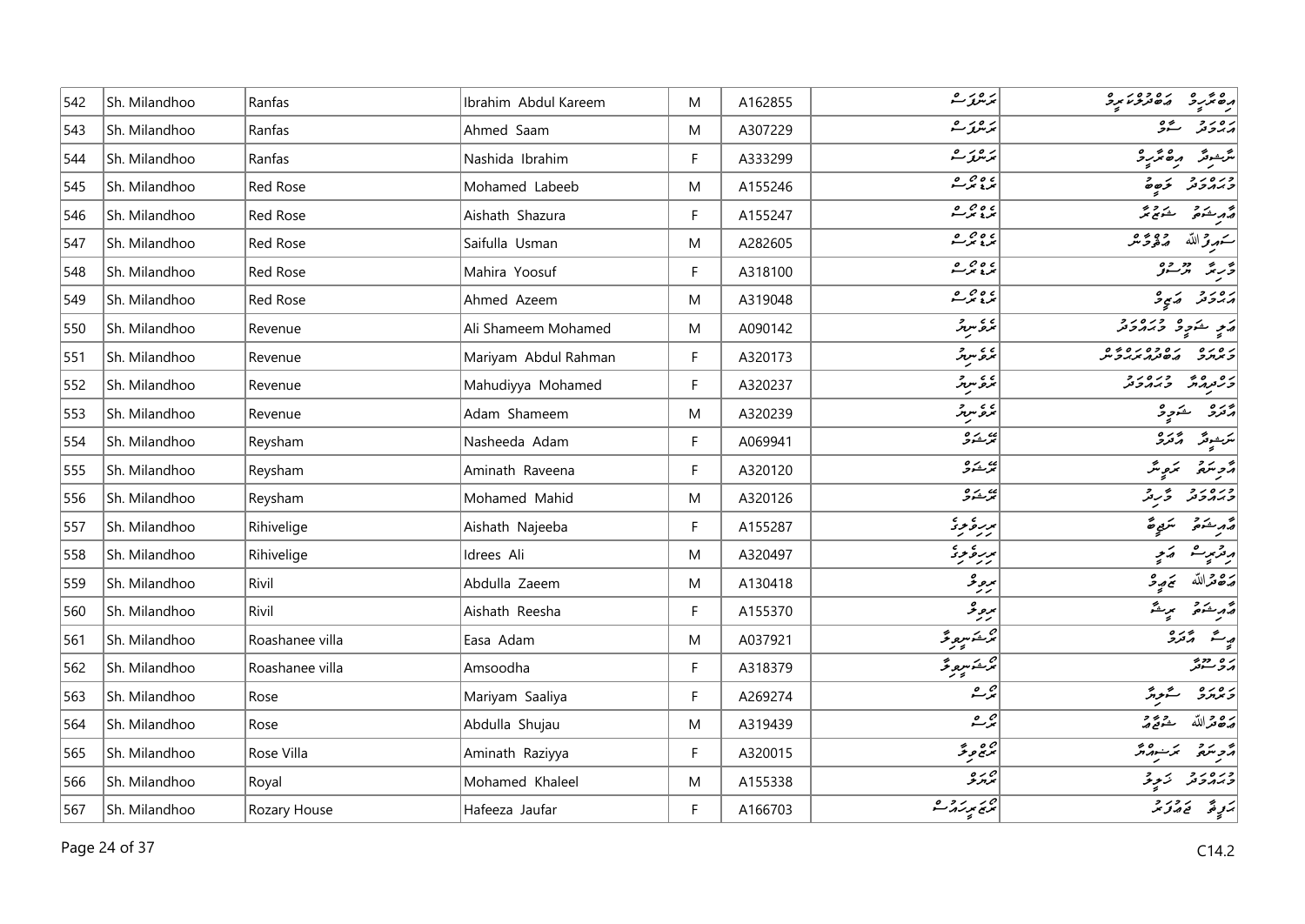| 568 | Sh. Milandhoo | Rozary House   | Usman Hassan              | M           | A320821 | ەر بەر بەر 2<br>ئىرىج ئىم <sub>ە</sub> ر بەر 2    | وەم ئەسكىر                                               |
|-----|---------------|----------------|---------------------------|-------------|---------|---------------------------------------------------|----------------------------------------------------------|
| 569 | Sh. Milandhoo | Rozary House   | Ali Rasheed               | M           | A320878 | ەر بەر بەر م<br>ئىرىئ مېرىكەر مىش                 | ړې بر <sub>ځوند</sub><br>د په پرځوند                     |
| 570 | Sh. Milandhoo | Rozemeed       | Sanweela                  | F           | A151465 | ە ە ھ<br>ئىرىم جە يا                              |                                                          |
| 571 | Sh. Milandhoo | Rozemeed       | Aishath Shehenaz          | F           | A152162 | ە ھ<br>ئىرىنى جەنج                                | و<br>پر مرشومو<br>ے بر بر مربع<br>مشر بر سر بر           |
| 572 | Sh. Milandhoo | Rozemeed       | Mohamed Samin             | M           | A269817 | ە ە ھ<br>ئىرىم جە يا                              | ورەرو گەچ                                                |
| 573 | Sh. Milandhoo | Rozemeed       | Fathimath Sidhuna         | $\mathsf F$ | A320736 | ە ە ھ<br>مرىخ ج                                   | ۇچ <sub>و</sub> چە سىرتىگە                               |
| 574 | Sh. Milandhoo | Rozemeed       | Hawwa Siman               | F           | A320739 | ە ھەم ھ<br>مەنبى ھەم                              | $rac{1}{2}$                                              |
| 575 | Sh. Milandhoo | Rozemeed       | Aminath Ibrahim           | F           | A320775 | ە ە ھ<br>مرىخ ج <sub>و</sub> لا                   | أزجتم وقترر                                              |
| 576 | Sh. Milandhoo | Rozemeed       | Ali Rasheed Mohamed       | M           | A357976 | ە ە ھ<br>مرىخ ج <sub>و</sub> لا                   | أرو المرشوفر والأماد و                                   |
| 577 | Sh. Milandhoo | Saadhee Villa  | Mohamed Musthafa          | M           | A084477 | سە <sub>تىرە</sub> ئۇ                             | وره رو وه رو<br>وبرورتر و ب                              |
| 578 | Sh. Milandhoo | Saadhee Villa  | Zumarrath Ibrahim         | F           | A150341 | سەمەر<br>ئەسرىرىتى                                | مەھمەر<br>و ر ه ر د<br>پح <del>ز</del> ۸ برج             |
| 579 | Sh. Milandhoo | Saadhee Villa  | Fathimath Abdul Rahman    | F           | A155404 | سەمەرە ئۇ                                         | ره وه ره ده.<br>په صوبر بوبر و س<br>ۇ ب <sub>و</sub> ر د |
| 580 | Sh. Milandhoo | Saadhee Villa  | Rabiath Ibrahim           | F           | A320678 | ر<br>سەرىرىدىگە                                   | بڑے پر د<br>برە ئۆرۈ                                     |
| 581 | Sh. Milandhoo | Saadhee Villa  | Fathmath Rayaa Musthafa   | F           | A361909 | گە <sub>توپ</sub> وگر                             | و د د ده د و درد                                         |
| 582 | Sh. Milandhoo | Saaz           | Aminath Wasma             | F           | A269726 | سەمج                                              | أرمز تر<br>ى ئەشق                                        |
| 583 | Sh. Milandhoo | Saaz           | Fathimath Ali             | F           | A325188 | ستوسح                                             | توجوحوا الأمج                                            |
| 584 | Sh. Milandhoo | Saeedha Manzil | Mohamed Saeed             | M           | A049029 | سەر قرىر ش <sub>ىنج</sub> بۇ                      | و ر ه ر و<br><i>و ټ</i> هرو تر<br>سەمەتىر                |
| 585 | Sh. Milandhoo | Saha Manzil    | Ahmed Siraj               | M           | A119903 | -<br>سەرىخە ش <sub>ە</sub> بۇ                     | رەرو سەرە                                                |
| 586 | Sh. Milandhoo | Saha Manzil    | Aishath Mohamed           | F           | A167350 | <i>ے بڑ</i> ئار بنا پار میں میں میں میں میں میں ک | و ره ر و<br><i>و پر</i> و تر<br>و مر شو د<br>مرم شو ه    |
| 587 | Sh. Milandhoo | Saha Manzil    | Ibrahim Samaam            | M           | A320145 | ئەر ئەر مەرىپ تۈ <sub>ر</sub>                     | ە ھەترىرى<br>برھەترىرى<br>سەۋە                           |
| 588 | Sh. Milandhoo | Saha Manzil    | Mariyam Sakhau            | $\mathsf F$ | A320147 | <i>سەنە ئە</i> ھمىي بى                            | ر ه بره<br>د بربرگ<br>سەبىر                              |
| 589 | Sh. Milandhoo | Sail           | Ahmed Shafeeg             | M           | A138535 | سەرىئە                                            | ره د د کرد د<br>مرکز د کرد                               |
| 590 | Sh. Milandhoo | Sail           | Ibrahim Najidh            | M           | A269218 | سەر بۇ                                            | سگھومگر<br>ەرھ ئ <sup>ۆ</sup> رۈ                         |
| 591 | Sh. Milandhoo | Sail           | Shameera Solih            | F           | A320965 | سەرىۋ                                             | لشوير المور                                              |
| 592 | Sh. Milandhoo | Samil          | Fathimath Shahuma Shaheem | F           | A160143 | سەر ۋ                                             | و دو دود شرور                                            |
| 593 | Sh. Milandhoo | Samil          | Mariyam Asifa             | $\mathsf F$ | A320832 | سەّر بۇ                                           | رەرە ئەبدۇ                                               |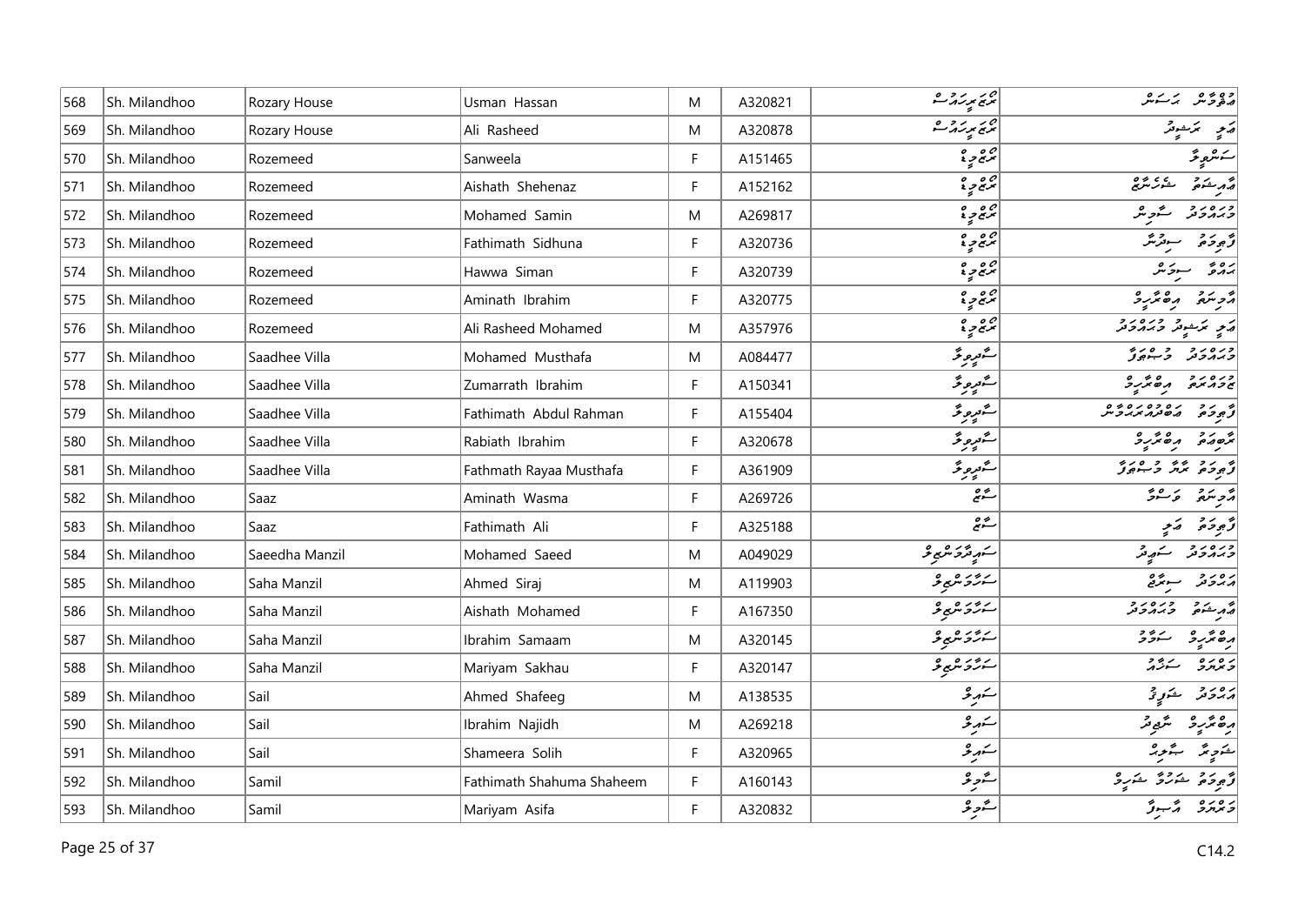| 594 | Sh. Milandhoo | Samil     | Fathimath Shahuma Shaheem | F. | A359198 | سەّرِ ئۇ              | وتجاوزة المشررة المشروع                                                                                                                                                                                                            |
|-----|---------------|-----------|---------------------------|----|---------|-----------------------|------------------------------------------------------------------------------------------------------------------------------------------------------------------------------------------------------------------------------------|
| 595 | Sh. Milandhoo | Sea Queen | Mohamed Zuhuree           | M  | A092469 | سەندىرىگر             | ورەر د دېر                                                                                                                                                                                                                         |
| 596 | Sh. Milandhoo | Sea Queen | Mariyam Ageela            | F. | A319849 | سەندىرىگە<br>ئ        | دەرە كەتبۇ                                                                                                                                                                                                                         |
| 597 | Sh. Milandhoo | Sea Queen | Aminath Suma              | F. | A321171 | سوړو پر               | أأرمز المحمد المستورثة                                                                                                                                                                                                             |
| 598 | Sh. Milandhoo | Sea Side  | Ahmed Firaq               | M  | A072431 | سەسىردى               | أرور وبرة                                                                                                                                                                                                                          |
| 599 | Sh. Milandhoo | Sea Side  | Aishath Ahlaa Ahmed       | F  | A269200 | سەسىردە               | ه درو روو رورو                                                                                                                                                                                                                     |
| 600 | Sh. Milandhoo | Sea Side  | Aishath Rishfa            | F  | A319367 | سەسە<br>ئە            | و ديده مرشورمبر<br>د ر                                                                                                                                                                                                             |
| 601 | Sh. Milandhoo | Seenas    | Azeedha Ahmed             | F  | A155263 | سەپىر<br>ئ            | ە ئېقى ئەرەرد                                                                                                                                                                                                                      |
| 602 | Sh. Milandhoo | Seenas    | Aminath Shifau            | F  | A320475 | سەپترىشە<br>ئ         | أزويتم وزور                                                                                                                                                                                                                        |
| 603 | Sh. Milandhoo | Seesange  | Ismail Imad               | M  | A012119 | اب مەنتەپىر<br>ئ      | بر عرقبوقر برقرقر                                                                                                                                                                                                                  |
| 604 | Sh. Milandhoo | Seesange  | Zakiyya Mohamed           | F  | A103028 | اب مەنىۋى<br>پە       | siois soic                                                                                                                                                                                                                         |
| 605 | Sh. Milandhoo | Seesange  | Hawwa Abdul Rahman        | F  | A318596 | اب مەنتەتلەر<br>پە    | ر ه د ه ر ه د ه<br>پره تربر برر څ س<br>ر ه و<br>برد و                                                                                                                                                                              |
| 606 | Sh. Milandhoo | Seesange  | Ibrahim Shiham            | M  | A318602 | اب سەتىدى<br>ئ        | رەنزىر ئىرگە<br>رەنزىر ئىرگە                                                                                                                                                                                                       |
| 607 | Sh. Milandhoo | Seesange  | Aishath Nasma             | F  | A318616 | اب مەنتەتلەر<br>ئ     | ومشاه براه و                                                                                                                                                                                                                       |
| 608 | Sh. Milandhoo | Seesange  | Mohamed Naail             | M  | A318619 | سەسىرە                | ورەرو شەتر                                                                                                                                                                                                                         |
| 609 | Sh. Milandhoo | Seetmaage | Fathimath Naseera         | F. | A111816 | ر ه و و د             | ۇ بەر ئىرىپىدىگە<br>كۆمۈم ئىرىپىدىگە                                                                                                                                                                                               |
| 610 | Sh. Milandhoo | Seetmaage | Ali Saeed                 | M  | A143005 | ر ه و د د             | يد ستهديد<br>ديد ستهديد<br>ديده ستهديد                                                                                                                                                                                             |
| 611 | Sh. Milandhoo | Seetmaage | Adam Saeed                | M  | A151441 | ر ه و و د<br>پره څو د | سە پەتىر                                                                                                                                                                                                                           |
| 612 | Sh. Milandhoo | Seetmaage | Alifa Adam                | F  | A318923 | ر ه و و د             | أزوقر<br>ەردە                                                                                                                                                                                                                      |
| 613 | Sh. Milandhoo | Seetmaage | Hafsa Adam                | F  | A318924 | ر ه و و د<br>په هو د  | بروية<br>پە رە<br>مەنىرى                                                                                                                                                                                                           |
| 614 | Sh. Milandhoo | Seetmaage | Saudhiyya                 | F  | A318926 | ره و د ،<br>په هو د   | ر د و ه ده<br>سنه مرد تر                                                                                                                                                                                                           |
| 615 | Sh. Milandhoo | Seetmaage | Aminath Rumeesa           | F  | A318927 | رە ئەي<br>ئە          |                                                                                                                                                                                                                                    |
| 616 | Sh. Milandhoo | Seree     | Fathimath Siya            | F  | A269437 | سكومي                 | $\frac{2}{3}$<br>$\frac{2}{3}$<br>$\frac{2}{3}$                                                                                                                                                                                    |
| 617 | Sh. Milandhoo | Seree     | Aminath Sifoo             | F  | A269438 | اسكوبير               | ړۍ شهر دره د کليک د د کليک د لري.<br>د کليږ شهر د کليک د کليک د کليک د کليک د کليک د کليک د کليک د کليک د کليک د کليک د کليک د کليک د کليک د کليک د<br>خراچي کليک د کليک د کليک د کليک د کليک د کليک د کليک د کليک د کليک د کليک د |
| 618 | Sh. Milandhoo | Shaan     | Khadheeja Ahmed           | F  | A319823 | ىدە ئىر<br>م          |                                                                                                                                                                                                                                    |
| 619 | Sh. Milandhoo | Shaan     | Mariyam Saleema Yoosuf    | F. | A320034 | شەھر                  | رەرە ب ھەدە                                                                                                                                                                                                                        |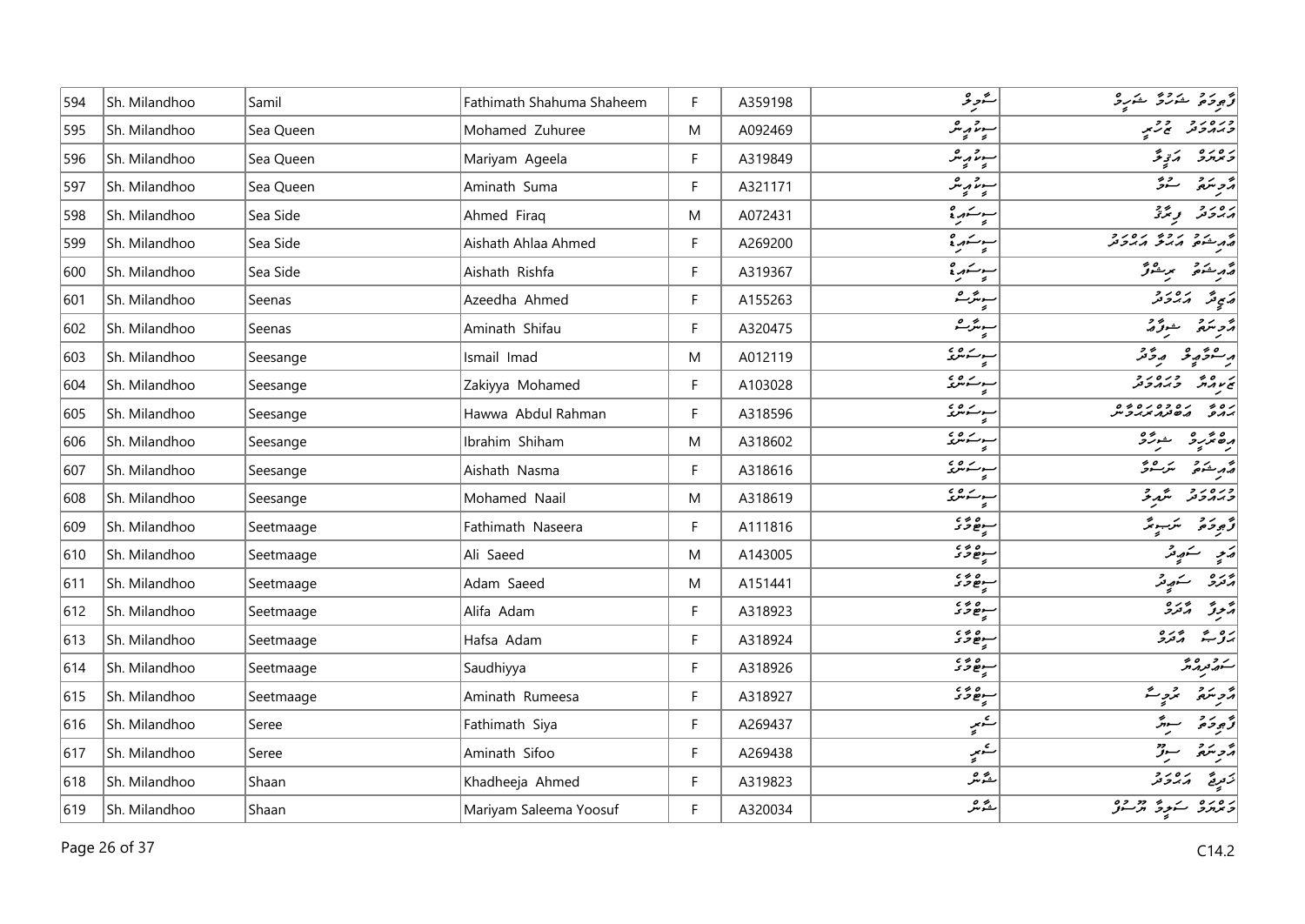| 620 | Sh. Milandhoo | Shaan             | Ahmed Hassan               | M           | A323903 | ىشەھر                          | رەرد پرىكە                                                             |
|-----|---------------|-------------------|----------------------------|-------------|---------|--------------------------------|------------------------------------------------------------------------|
| 621 | Sh. Milandhoo | Shaan             | Hussain Naeem              | M           | A330930 | ىشەشر                          | برستهرش التمديح                                                        |
| 622 | Sh. Milandhoo | Shaan             | Aminath Haima              | F           | A359204 | ىشەشر                          | أأروسكم أأراد                                                          |
| 623 | Sh. Milandhoo | Shelter           | <b>Ahmed Rasheed Moosa</b> | M           | A074763 | ستوثونغ مر                     | ره رو برجوتر ورمح<br>مهروتر برجوتر وسک                                 |
| 624 | Sh. Milandhoo | Shelter           | Aminath Khalid             | F.          | A255292 | ے ور                           | ومحر سكوا والمحمد والمحر والمراجح                                      |
| 625 | Sh. Milandhoo | Shine             | Mohamed Fazir              | M           | A122708 | ىشەرىتر                        | ورەرو ئېتى                                                             |
| 626 | Sh. Milandhoo | Shine             | Aminath Saneez             | F           | A152106 | ڪورير                          |                                                                        |
| 627 | Sh. Milandhoo | Shlaam            | Ahmed Saajee               | M           | A269564 | شروح                           | بزرد تر<br>ستحيى                                                       |
| 628 | Sh. Milandhoo | Shlaam            | Mariyam Ema                | F.          | A269587 | شروژ                           | ر ه ر ه<br><del>و</del> بربرو<br>برٿ                                   |
| 629 | Sh. Milandhoo | Shlaam            | Latheefa Ibrahim           | F.          | A320881 | شروح                           | برە ئۆر ۋ<br>کوچ <sub>و</sub> تر<br>انزی <sub>چ</sub> وتر              |
| 630 | Sh. Milandhoo | Silver Star       | Aminath Saifa              | F.          | A269704 | رە ئەر ئەر ئەنغا ئىر           | أرمز يتزه<br>ستهرقر                                                    |
| 631 | Sh. Milandhoo | Silver Star       | Fathimath Malsa            | $\mathsf F$ | A269708 | سوڅو تر شوې ته .<br>مر         | ۋە ئەڭ ئەبۇر                                                           |
| 632 | Sh. Milandhoo | Silver Star       | Aishath Ibrahim            | F.          | A321184 | سوۋېرسونېمه                    | ەھ ترىرى<br>و مر شو د<br>مرم شو د                                      |
| 633 | Sh. Milandhoo | Silver Star       | Mohamed Zuhoor             | M           | A325190 | -دىرى بررەي <sub>م</sub>       | و وو و<br>خو <sup>مر</sup> بمر<br>و ر ه ر د<br>و پر پر <del>و</del> تر |
| 634 | Sh. Milandhoo | Simla             | Ismail Hassan Fulhu        | M           | A163224 | يبوعه                          | ر جۇمپۇ بەسىر                                                          |
| 635 | Sh. Milandhoo | Simla             | Aminath Hassan Fulhu       | F.          | A320261 | بىردى                          | أورسم بمستور                                                           |
| 636 | Sh. Milandhoo | Sizz              | Ibrahim Ali                | M           | A009688 | $\stackrel{o}{\sim}$           |                                                                        |
| 637 | Sh. Milandhoo | Sizz              | Aminath Shareefa           | F           | A147069 | $\overset{\circ}{\mathscr{E}}$ | رەندىيە ئەر<br>رەندىيە ئەر                                             |
| 638 | Sh. Milandhoo | Sosunge           | Abdul Faththah Adam        | M           | A151455 | ترىيە                          | ره وه ره ده د دره<br>پرصر وزوره بر مرکز                                |
| 639 | Sh. Milandhoo | Sosunge           | Adam Naseer Ali            | M           | A320757 | <u>مى ئەيتى ي</u>              | أدهروا الكرباليو الأرامي                                               |
| 640 | Sh. Milandhoo | Sosunge           | Fathimath Sinaa            | $\mathsf F$ | A320765 | <u>مى ئەيتى ي</u>              | ۇيودۇ بېرىگە                                                           |
| 641 | Sh. Milandhoo | <b>Star Light</b> | Hawwa Inasha               | F           | A269801 | مشتقحه                         | رەپە مەر                                                               |
| 642 | Sh. Milandhoo | <b>Star Light</b> | Ibrahim Abdulla            | M           | A280413 |                                | مِ صَحَّدٍ حَقَّدَاللَّهُ                                              |
| 643 | Sh. Milandhoo | Star Light        | Aishath Moosa              | F.          | A348242 | <u> موغ تر ہو</u>              | $\frac{27}{5}$<br>$\frac{2}{5}$<br>$\frac{2}{5}$                       |
| 644 | Sh. Milandhoo | Sun               | Abdulla Saleem             | M           | A284173 | سەپىر                          | برة قرالله<br>سنوود                                                    |
| 645 | Sh. Milandhoo | Sun               | Aishath Suma               | F.          | A320636 | سەمىر                          | $rac{2}{2}$<br>$rac{2}{3}$<br>$rac{2}{3}$                              |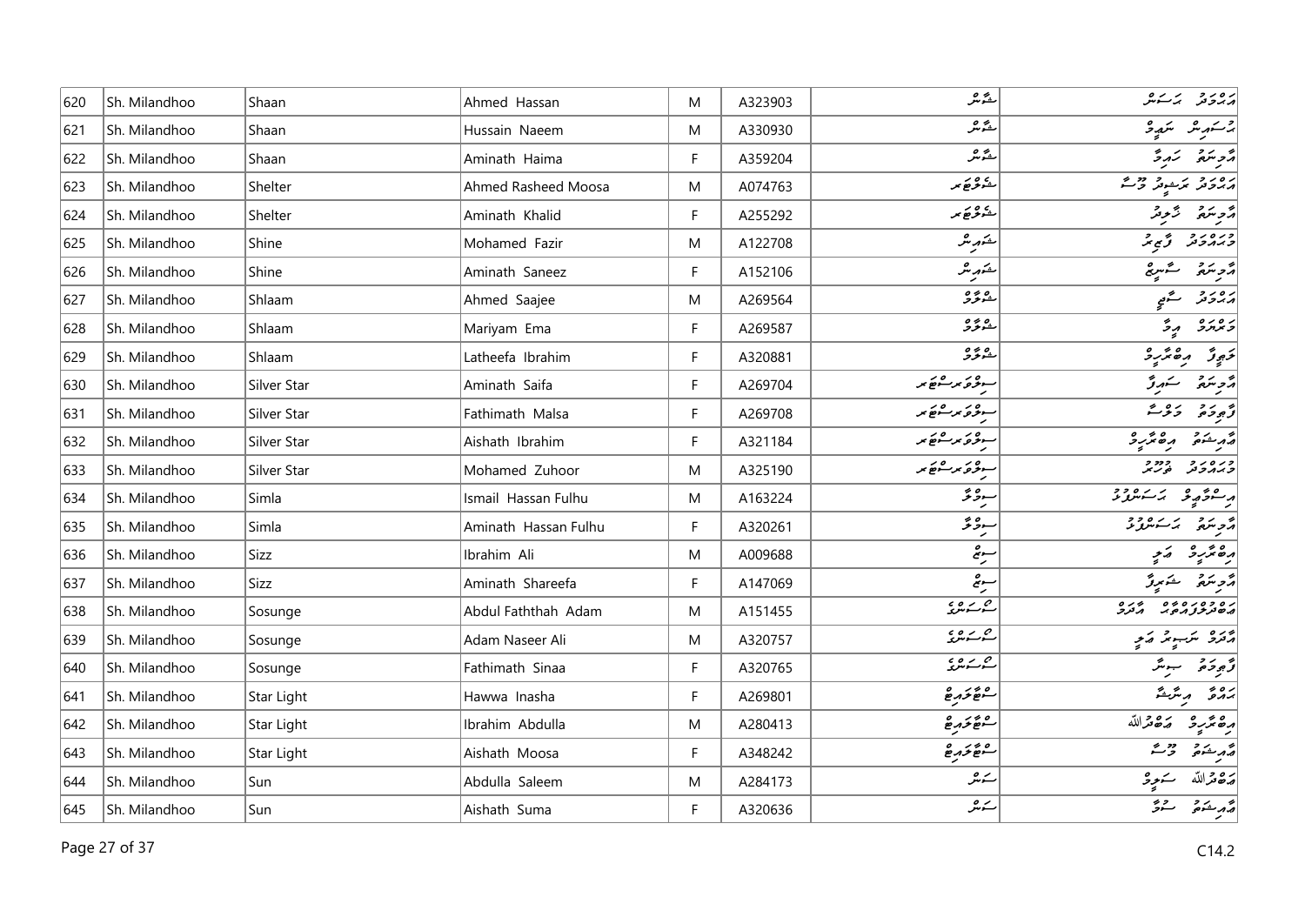| 646 | Sh. Milandhoo | Sun           | Jameela Abdul Rahman  | F         | A360877 | سەمىر                                           | ره وه ره ده ه<br>پره تربر تربر تر س<br>تح ترٍ تَحْر                         |
|-----|---------------|---------------|-----------------------|-----------|---------|-------------------------------------------------|-----------------------------------------------------------------------------|
| 647 | Sh. Milandhoo | Sun Shine     | Sadiya Mohamed        | F         | A042583 | ئەنىرىش <sub>ى</sub> ر بىر                      | و ره ر و<br><i>د ب</i> رگرفر<br>سەّدىردگر                                   |
| 648 | Sh. Milandhoo | Sun Shine     | Ali Rasheed           | M         | A112916 | سەن <sub>ى</sub> رىشە <sub>مە</sub> رىگە        | أركمني المتمرسفية وترا                                                      |
| 649 | Sh. Milandhoo | Surummaage    | Ziyadha Abdulla       | F         | A153013 | ر و ه ه ه »<br>سه پورتر <sub>ک</sub>            | بيرتزقر كالهي الله                                                          |
| 650 | Sh. Milandhoo | Surummaage    | Aminath Hassan        | F         | A319444 | ر و ه ه ه »<br>سه پورتر <sub>ک</sub>            | ۇ بە بەر<br>م<br>برسەمىر                                                    |
| 651 | Sh. Milandhoo | Surummaage    | Aishath Rashidha      | F         | A319454 | و وه و و و<br>سه مرد و د                        | مەر ئەڭ ئۇ ئوقە                                                             |
| 652 | Sh. Milandhoo | Thiburozuge   | Latheefa Abdulla      | F         | A320837 | و ۵ و ۷<br>مو <b>ن</b> ترېخ ک                   | ځږېژگ<br>ەھەراللە                                                           |
| 653 | Sh. Milandhoo | Thiburozuge   | Adam Shareef          | ${\sf M}$ | A320846 |                                                 | پر رہ<br>پر تر ژ<br>شەمرىر                                                  |
| 654 | Sh. Milandhoo | Thiburozuge   | Siththi               | F         | A371299 |                                                 | سودې                                                                        |
| 655 | Sh. Milandhoo | Thoraamaage   | Aminath Saeeda        | F         | A149921 | پر پر پر پر<br>حو پور پر                        | أأدحر يترة<br>سەرپەتر                                                       |
| 656 | Sh. Milandhoo | Thoraamaage   | Fathmath Salinee      | F         | A269233 | پر پر پر پر<br>حو مرد ک                         | ۇ بوچ <sub>ە</sub><br>ڪوبير<br>مشو                                          |
| 657 | Sh. Milandhoo | Thoraamaage   | Mariyam Layaal        | F         | A269234 | پر پر پر پر<br>حو مگرمر <sub>ک</sub>            | ر ه ر ه<br><del>و</del> بربرو<br>ر پر ہ                                     |
| 658 | Sh. Milandhoo | Thoraamaage   | Habeeba Ali           | F         | A319419 | پر پر پر پر<br>حو <del>م</del> رتر <sub>ک</sub> | پر ہے تھ<br>ەتىر                                                            |
| 659 | Sh. Milandhoo | Three D       | Aminath Saba          | F         | A318465 | قومر ۽<br>پ                                     | $\stackrel{\ast}{\circ}\stackrel{\scriptscriptstyle\prime}{\cdot}$<br>أرمره |
| 660 | Sh. Milandhoo | Vanilla House | Fathimath Samrath     | F         | A151463 | اءِ پير <i>وُن</i> ۾ گ                          | ر ه د د<br>سوتو بوه<br>ۇ بوخ م                                              |
| 661 | Sh. Milandhoo | Vanilla House | Adam Nazih            | M         | A269687 | <sub>ى سر</sub> ىزىر 2<br>مەسرى <i>گەن</i> ىش   | پە رە<br>مەنىرى<br>ىترىجە 2                                                 |
| 662 | Sh. Milandhoo | Vanilla House | Mohamed Ali           | ${\sf M}$ | A321178 | <i>، پېرىژگەر م</i>                             | و ره ر د<br><i>د بر</i> پر تر<br>ەكىر                                       |
| 663 | Sh. Milandhoo | Vanilla House | Ali Moosa             | M         | A321333 | ء <sub>ُ سر</sub> ِعۡرَہُ ۡتَ                   | پر په دوسته                                                                 |
| 664 | Sh. Milandhoo | Vanilla House | Hawwa Yoosuf          | F         | A321334 | ء <i>َ <sub>سرچُر</sub> پر د</i>                | رە پە<br>برادى<br>دد ره وه                                                  |
| 665 | Sh. Milandhoo | Vehi          | Abdul Latheef Mohamed | M         | A023889 | ه<br>حرب                                        | و ره ر د<br><i>د ټ</i> رونر<br>ره وه ر<br>په څرمرخ پول                      |
| 666 | Sh. Milandhoo | Vehi          | Aishath Lizy          | F         | A269574 | ءبر                                             | ومرشوق لحبي                                                                 |
| 667 | Sh. Milandhoo | Vehi          | Zuhura Abdul Rahman   | F         | A320898 | $\frac{1}{2}$                                   | ככל קסכסקסים<br>מקוד השנ <i>וה מ</i> הכית                                   |
| 668 | Sh. Milandhoo | Vilares       | Abdulla Latheef       | ${\sf M}$ | A039174 | ە ئەبۇر شە                                      | أصفحترالله تخبوقر                                                           |
| 669 | Sh. Milandhoo | Vileena       | Mohamed Abdul Rahman  | ${\sf M}$ | A112617 | اعب میٹر<br>سنے                                 | ره وه ره د ه<br>پره تربر تر تر تر<br>و ر ه ر د<br>تر بر بر تر               |
| 670 | Sh. Milandhoo | Vileena       | Mariyam Thahumeena    | F         | A152110 | و ویژ                                           | ر ه بر ه<br><del>د</del> بربر و<br>ىر 2 يېڭە<br>ئ                           |
| 671 | Sh. Milandhoo | Vileena       | Aminath Nazmeena      | F         | A155364 | <sub>حو</sub> موسگر                             | مەد ئىكى ئىس ئەس                                                            |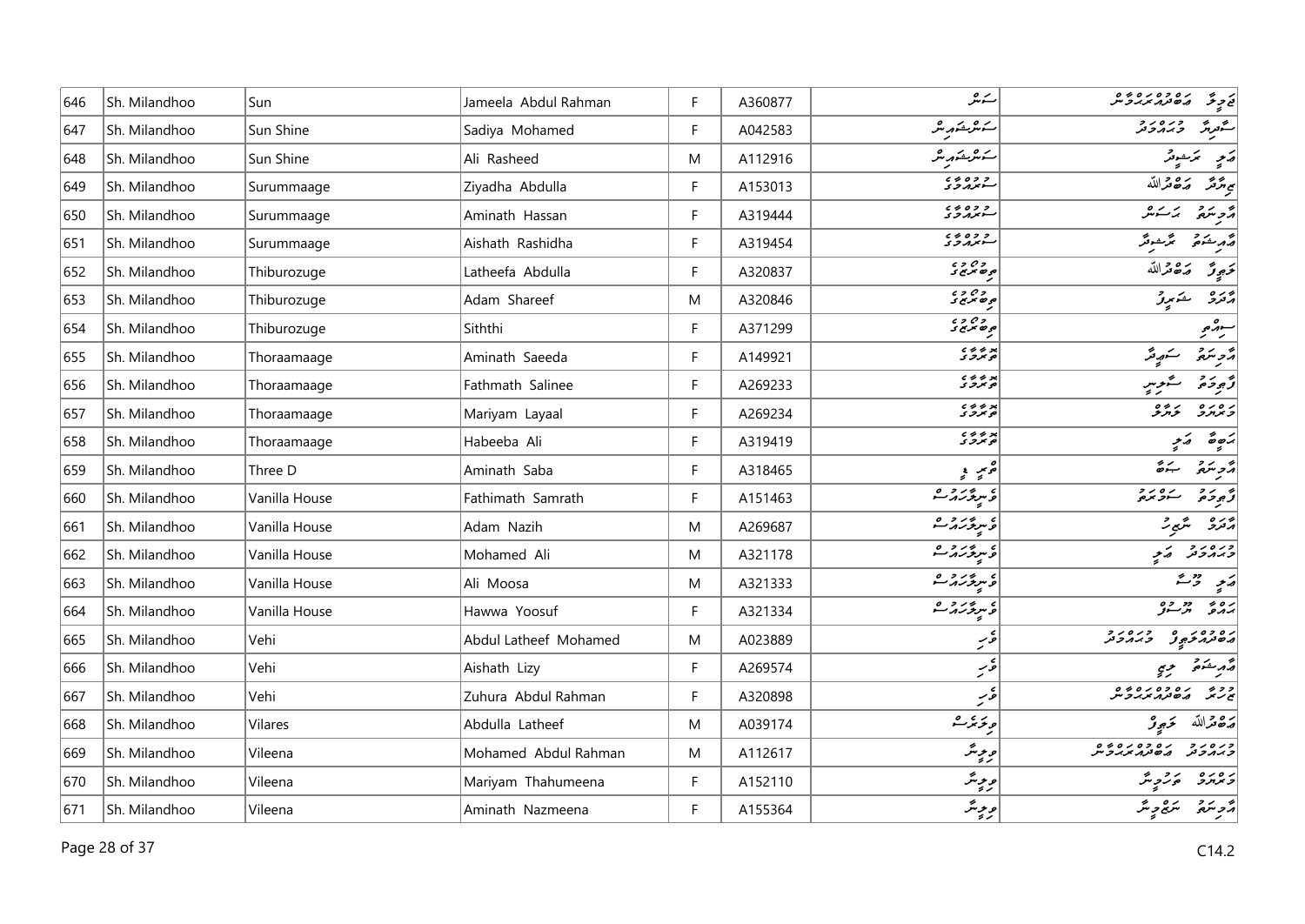| 672 | Sh. Milandhoo | Village             | Ibrahim Firag       | M         | A112703 | ء و<br>حرفري                         | دەمرىر دىرى<br>دەمرىر دىرى<br>مەشھى ئىس                                                                                 |
|-----|---------------|---------------------|---------------------|-----------|---------|--------------------------------------|-------------------------------------------------------------------------------------------------------------------------|
| 673 | Sh. Milandhoo | Village             | Aishath Hussain     | F         | A155666 | حرقريح                               |                                                                                                                         |
| 674 | Sh. Milandhoo | Village             | Ali Fauzaan         | M         | A269450 | ء و بن ح<br>م                        | أركمني وكرمي مثر                                                                                                        |
| 675 | Sh. Milandhoo | Villas              | Abdul Ghanee Ali    | M         | A260654 | عرقر شه                              | גם כפג הב                                                                                                               |
| 676 | Sh. Milandhoo | Villas              | Aishath Isma        | F         | A269766 | عرقر مشه                             |                                                                                                                         |
| 677 | Sh. Milandhoo | Villas              | Ameena Jaufar       | F         | A326992 | عرقر شه                              | ړې پرور د                                                                                                               |
| 678 | Sh. Milandhoo | Welcome             | Fathimath Sarumeela | F         | A155254 | ه وره<br>ونژناژ                      | ۇ بۇرە سەئدە ئە                                                                                                         |
| 679 | Sh. Milandhoo | White Leaf          | Ahmed Waseem        | ${\sf M}$ | A048921 | ورء يور                              | رەرو رىيو                                                                                                               |
| 680 | Sh. Milandhoo | White Leaf          | Mohamed Zameen      | ${\sf M}$ | A151443 | ئەرغ ب <sub>و</sub> ر                | وبروبرو بمجيش                                                                                                           |
| 681 | Sh. Milandhoo | White Leaf          | Fathimath Waseema   | F         | A152115 | دَرِءِ بِرِرْ                        | أوالمجافرة والمستوقر                                                                                                    |
| 682 | Sh. Milandhoo | White Leaf          | Ibrahim Nihaad      | M         | A155250 | ر<br>عەرھ يور                        | ەرھەترىرى<br>ر<br>سرر محمد                                                                                              |
| 683 | Sh. Milandhoo | White Leaf          | Zahidha Yoosuf      | F         | A318103 | وَرِهِ بِروْ                         | ېچ په پېښه ده ده ده<br>پ                                                                                                |
| 684 | Sh. Milandhoo | White Leaf          | Aishath Waseema     | F         | A318155 | دَرِهِ بِهِ دِ                       | أقهر يشكاها المحاسبوق                                                                                                   |
| 685 | Sh. Milandhoo | White Leaf          | Mariyam Aseela      | F         | A363207 | دَرءٌ بِرژ                           | رەرە بەسىۋ                                                                                                              |
| 686 | Sh. Milandhoo | Win                 | Aishath Nadheema    | F         | A320099 | امویٹر                               | أقهر مشكرة كالمتمريح                                                                                                    |
| 687 | Sh. Milandhoo | Winners             | Ahmed Rasheed       | ${\sf M}$ | A124051 | ە بەتزىشە                            | أرور و مردور                                                                                                            |
| 688 | Sh. Milandhoo | Winners             | Khadheeja Rahma     | F         | A319533 | ءِ مٿڙ ٿ                             | ر ه و<br>بربرگ<br>  ترموقح                                                                                              |
| 689 | Sh. Milandhoo | <b>Yellow House</b> | Yoosuf Adam         | M         | A072114 | <i>، می بر ج</i><br>مرمو <i>ت</i> که | دو بره<br>در سور<br>پھوڑ<br>مرکزو                                                                                       |
| 690 | Sh. Milandhoo | <b>Yellow House</b> | Jameela Ahmed       | F         | A072115 | ې <i>دې د</i> ه<br>مرمو <i>ز</i> ډ ک | يَا حِي حَقَّ مَ مَدَّ حَرْ مَرْ                                                                                        |
| 691 | Sh. Milandhoo | <b>Yellow House</b> | Fathimath Nazuneen  | F         | A115862 | ، <i>? ر ج</i><br>مرمو ر پر          | ىگەنج سرىگر<br>ۇ بورى<br>تۇبورى                                                                                         |
| 692 | Sh. Milandhoo | <b>Yellow House</b> | Mohamed Yoosuf      | M         | A156093 | ، <i>ہی ر</i> ج ہے<br>مرحر پر پ      | כנסגב בכפ<br><i>בג</i> תכת ת—נצ                                                                                         |
| 693 | Sh. Milandhoo | <b>Yellow House</b> | Aminath Thahiyya    | F         | A163217 | ، <i>? ر ج</i><br>پر بور پر پ        | ومحر يتكفى ومجرود                                                                                                       |
| 694 | Sh. Milandhoo | <b>Yellow House</b> | Azeema Yoosuf       | F         | A320130 | <i>، ہی ر</i> ج ہے<br>مرمز پر پ      | ر<br>مەنبى<br>دد حيو                                                                                                    |
| 695 | Sh. Milandhoo | <b>Yellow Rose</b>  | Habeeba Yoosuf      | F         | A320128 | ، <i>م</i> وجر ہے<br>مرموسر ب        | $\begin{array}{c} \mathcal{L}_{\mathcal{P}}^{\mathcal{P}} \mathcal{L}_{\mathcal{P}}^{\mathcal{P}} \end{array}$<br>ېزىيە |
| 696 | Sh. Milandhoo | <b>Yellow Rose</b>  | Hassan Nooraddeen   | M         | A320604 | پره ص                                | برسەپىر<br>در ده در شر<br>سرچرم <sub>ور</sub> شر                                                                        |
| 697 | Sh. Milandhoo | <b>Yellow Rose</b>  | Fathimath Qareeba   | F         | A320762 | ، <i>ہ</i> ج م                       | وُجِرَدُ تَرَسِّعُ                                                                                                      |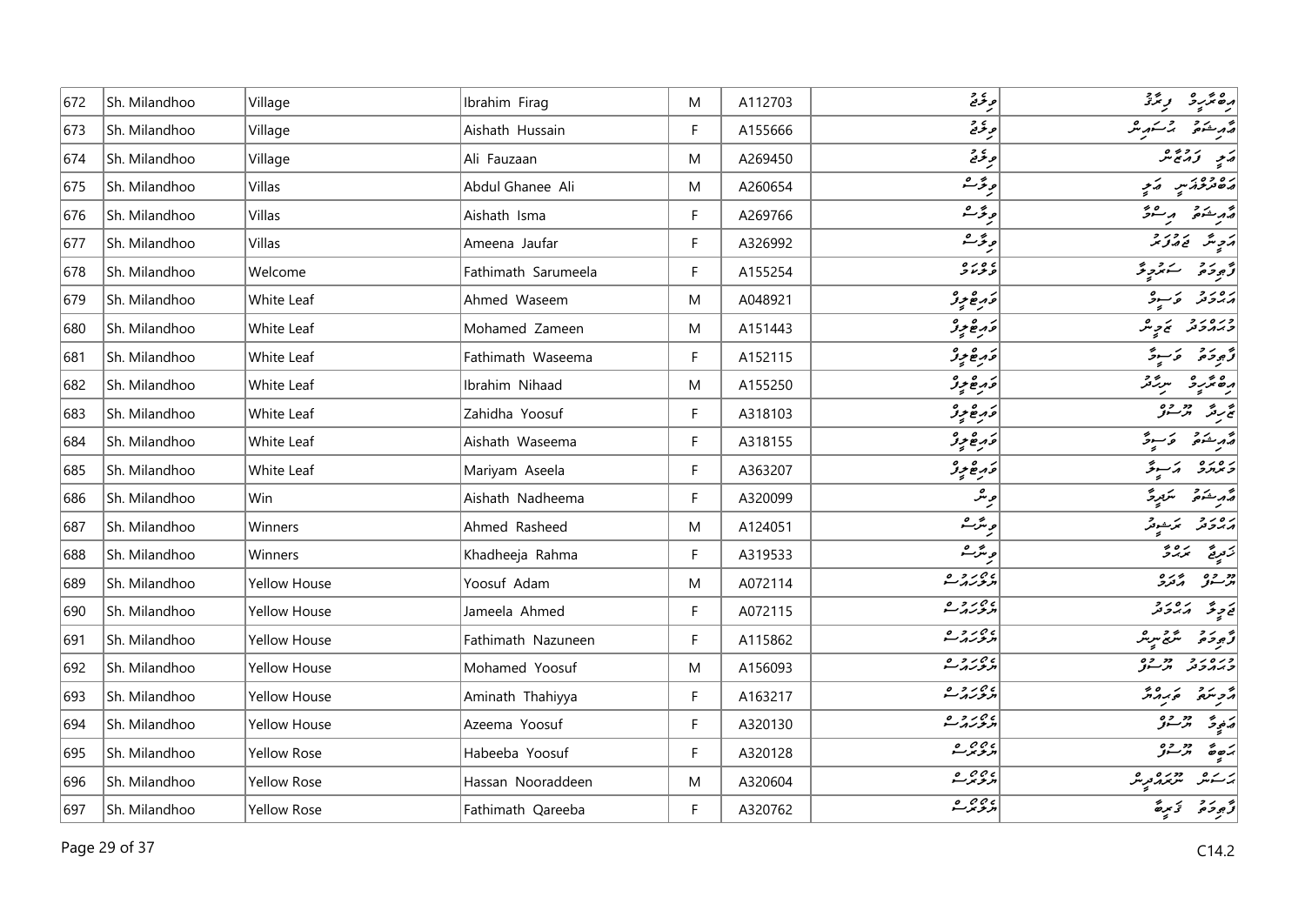| 698 | <b>Sh. Milandhoo</b> | Yellow Rose  | Mariyam Razaana       |   | A320764 | پره چې ه             | ىر ئىچ ئىگر<br>  ئە ئەرج                |
|-----|----------------------|--------------|-----------------------|---|---------|----------------------|-----------------------------------------|
| 699 | l Sh. Milandhoo      | Yellow Rose  | Aminath Nihaama       |   | A320766 | لىردىر مە            | سرترژ<br>ړ د سرچ                        |
| 700 | l Sh. Milandhoo      | Zenicy       | Mohamed Naseem Ali    | M | A102077 | تج سریب<br>خ         | ورەر د سرسوڭ كەن                        |
| 701 | ISh. Milandhoo       | Zenicy       | Fathimath Saeeda      |   | A152108 | تج سرب ــو           | ا تۇ بو ئەھ<br>ستهرتر                   |
| 702 | <b>Sh. Milandhoo</b> | Zenith       | Hawwa Mohamed         |   | A320240 | سے سرچ               | پر ه پچ<br>و ره ر د<br>تر <i>پر</i> وتر |
| 703 | <b>Sh. Milandhoo</b> | Zeyba        | Zubaida Hassan        |   | A319538 | مئة هئة<br>  مئة هئة | ج ئەمەتىر<br>برسەمىر                    |
| 704 | <b>Sh. Milandhoo</b> | Zikurahingun | Mariyam Athifa Hassan |   | A152101 | بر تړ تر سرچ مګر     |                                         |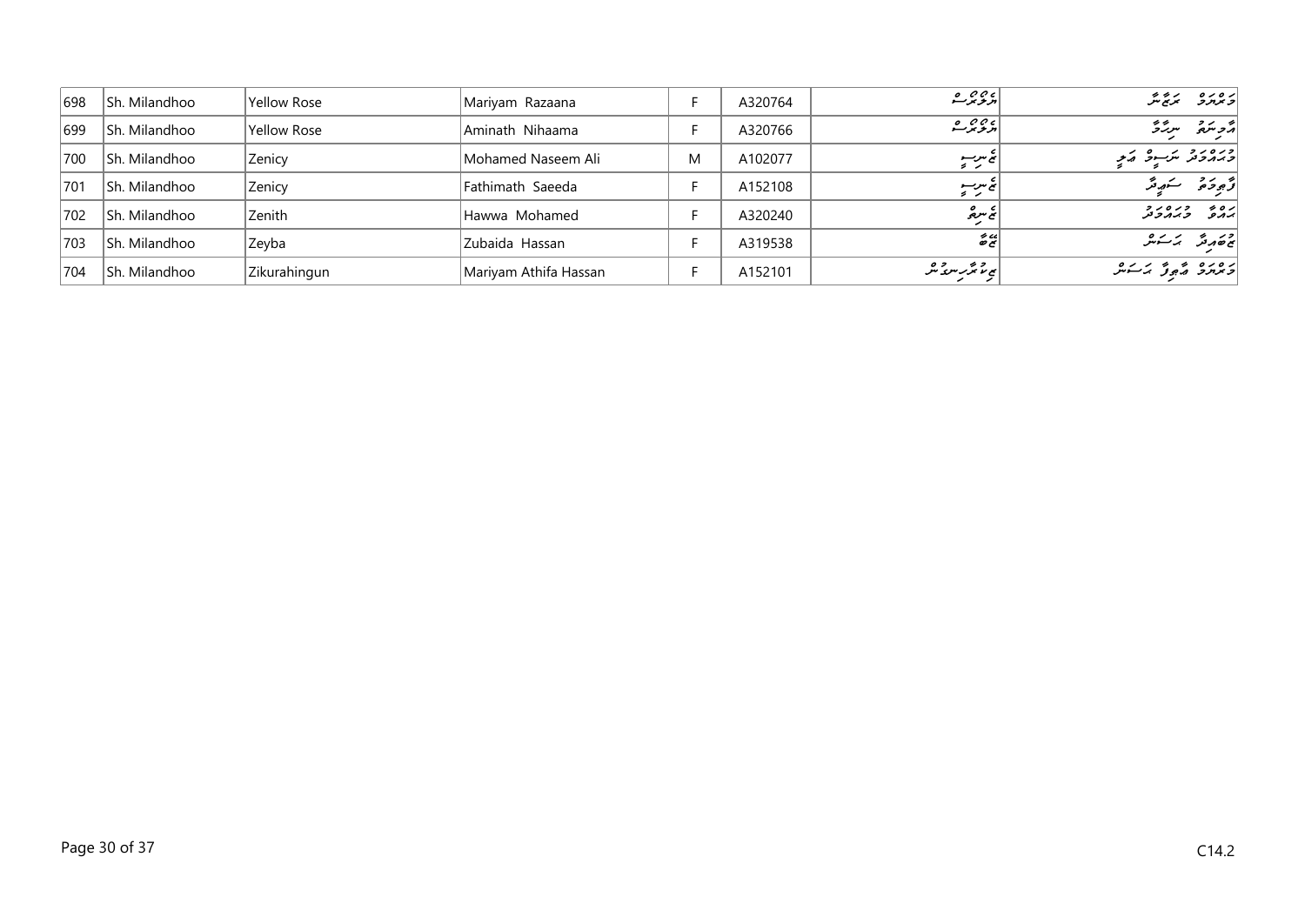## *w7qAn8m? sCw7mRo>u; wEw7mRw;sBo<*

| ' مرمر | 'يئرىثر: |
|--------|----------|
|        |          |
|        |          |
|        |          |

## *w7q9r@w7m> sCw7qHtFoFw7s; mAm=q7 w7qHtFoFw7s;*

| ىر تە | $\mathcal{O} \times$<br>$\sim$ | $\sim$<br>. . | لترنثر |
|-------|--------------------------------|---------------|--------|
|       |                                |               |        |
|       |                                |               |        |
|       |                                |               |        |

| $\frac{2}{n}$ | $\overline{\phantom{a}}$ | اير هنه. | $\mathcal{O} \times$<br>سرسر |
|---------------|--------------------------|----------|------------------------------|
|               |                          |          |                              |
|               |                          |          |                              |
|               |                          |          |                              |

| ىرتىر: | 。<br>سر سر | .,<br>مرسر |
|--------|------------|------------|
|        |            |            |
|        |            |            |
|        |            |            |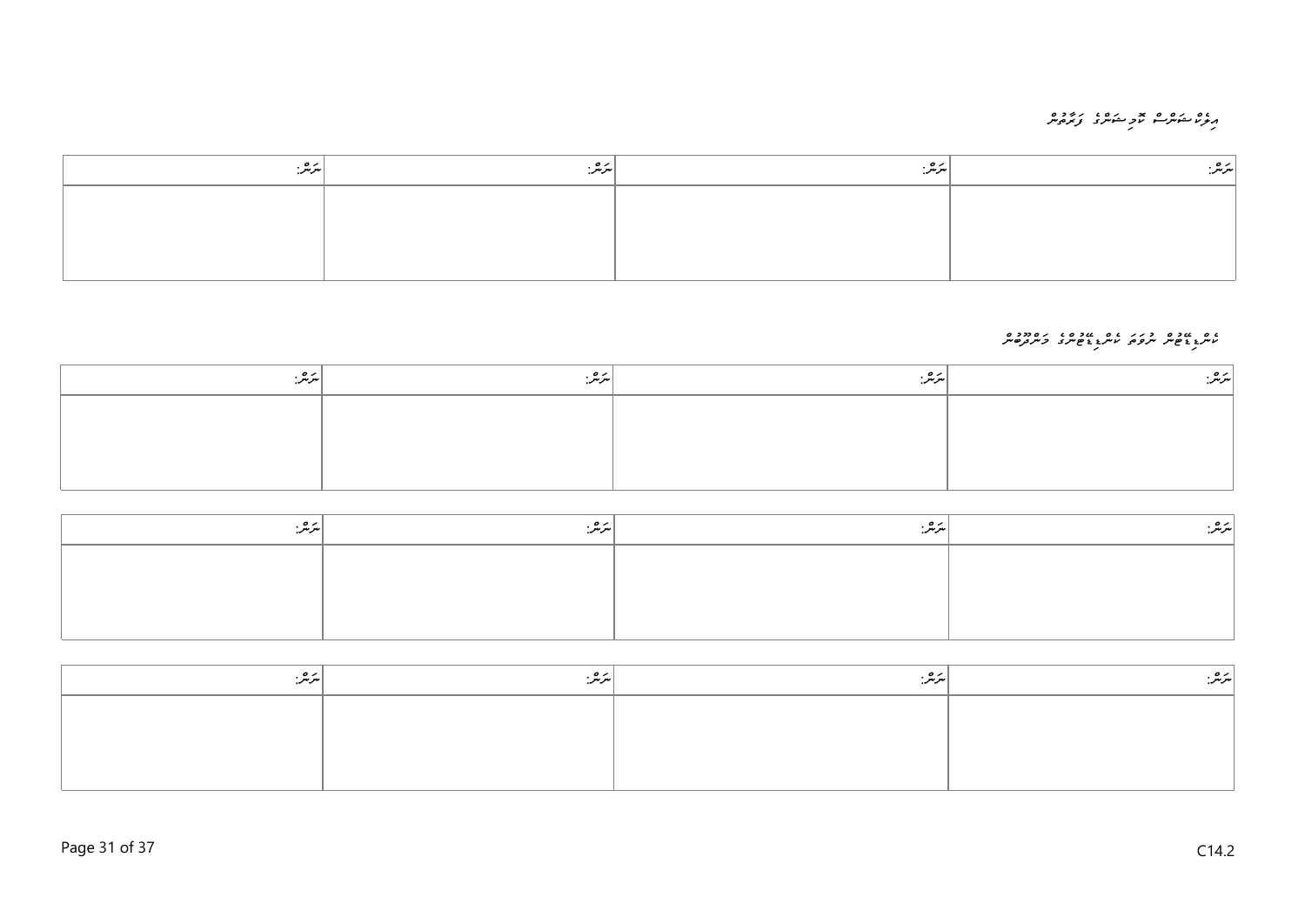| يره. | ο. | ا ير ه |  |
|------|----|--------|--|
|      |    |        |  |
|      |    |        |  |
|      |    |        |  |

| <sup>.</sup> سرسر. |  |
|--------------------|--|
|                    |  |
|                    |  |
|                    |  |

| ىر تە | $\sim$ | ا بر هر: | $^{\circ}$<br>' سرسر. |
|-------|--------|----------|-----------------------|
|       |        |          |                       |
|       |        |          |                       |
|       |        |          |                       |

| يترمثر | $^{\circ}$ | ىر پىر |
|--------|------------|--------|
|        |            |        |
|        |            |        |
|        |            |        |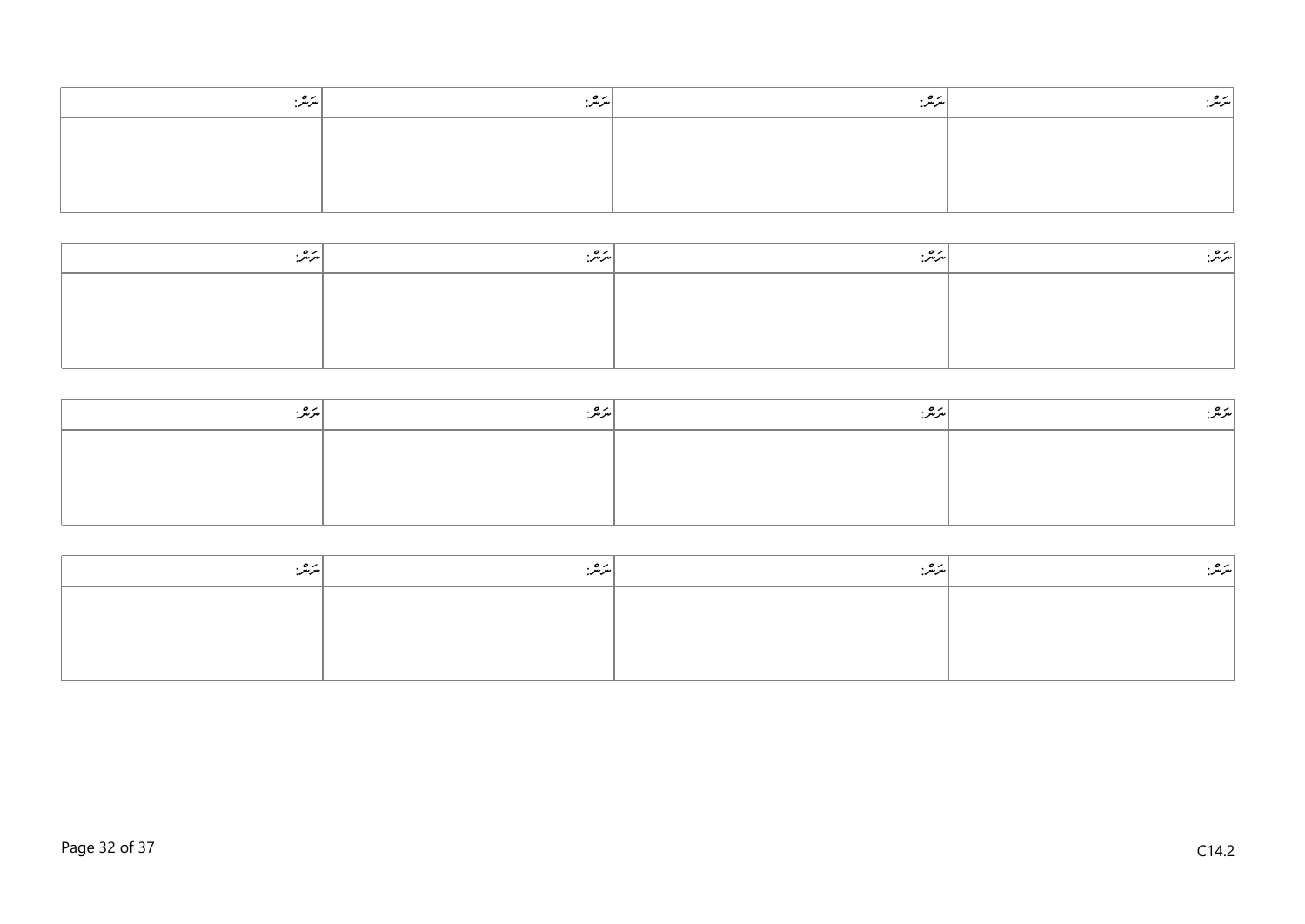| ير هو . | $\overline{\phantom{a}}$ | يرمر | اير هنه. |
|---------|--------------------------|------|----------|
|         |                          |      |          |
|         |                          |      |          |
|         |                          |      |          |

| ىبرىر. | $\sim$<br>ا سرسر . | يئرمثر | o . |
|--------|--------------------|--------|-----|
|        |                    |        |     |
|        |                    |        |     |
|        |                    |        |     |

| نتزيتر به | 。 | 。<br>سرسر. | o <i>~</i> |
|-----------|---|------------|------------|
|           |   |            |            |
|           |   |            |            |
|           |   |            |            |

|  | . ه |
|--|-----|
|  |     |
|  |     |
|  |     |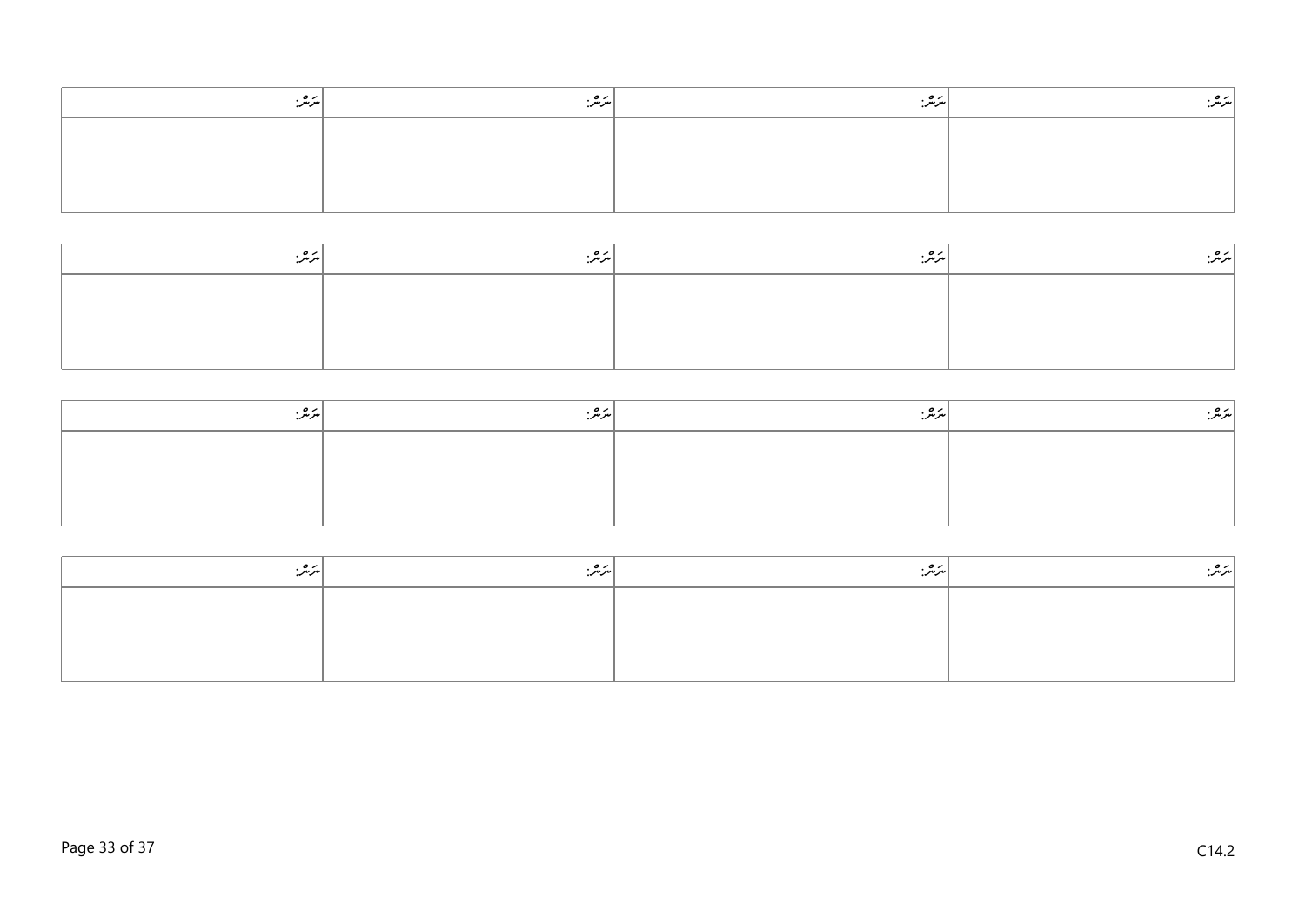| ير هو . | $\overline{\phantom{a}}$ | يرمر | اير هنه. |
|---------|--------------------------|------|----------|
|         |                          |      |          |
|         |                          |      |          |
|         |                          |      |          |

| ىبرىر. | $\sim$<br>ا سرسر . | يئرمثر | o . |
|--------|--------------------|--------|-----|
|        |                    |        |     |
|        |                    |        |     |
|        |                    |        |     |

| نتزيتر به | 。 | 。<br>سرسر. | o <i>~</i> |
|-----------|---|------------|------------|
|           |   |            |            |
|           |   |            |            |
|           |   |            |            |

|  | . ه |
|--|-----|
|  |     |
|  |     |
|  |     |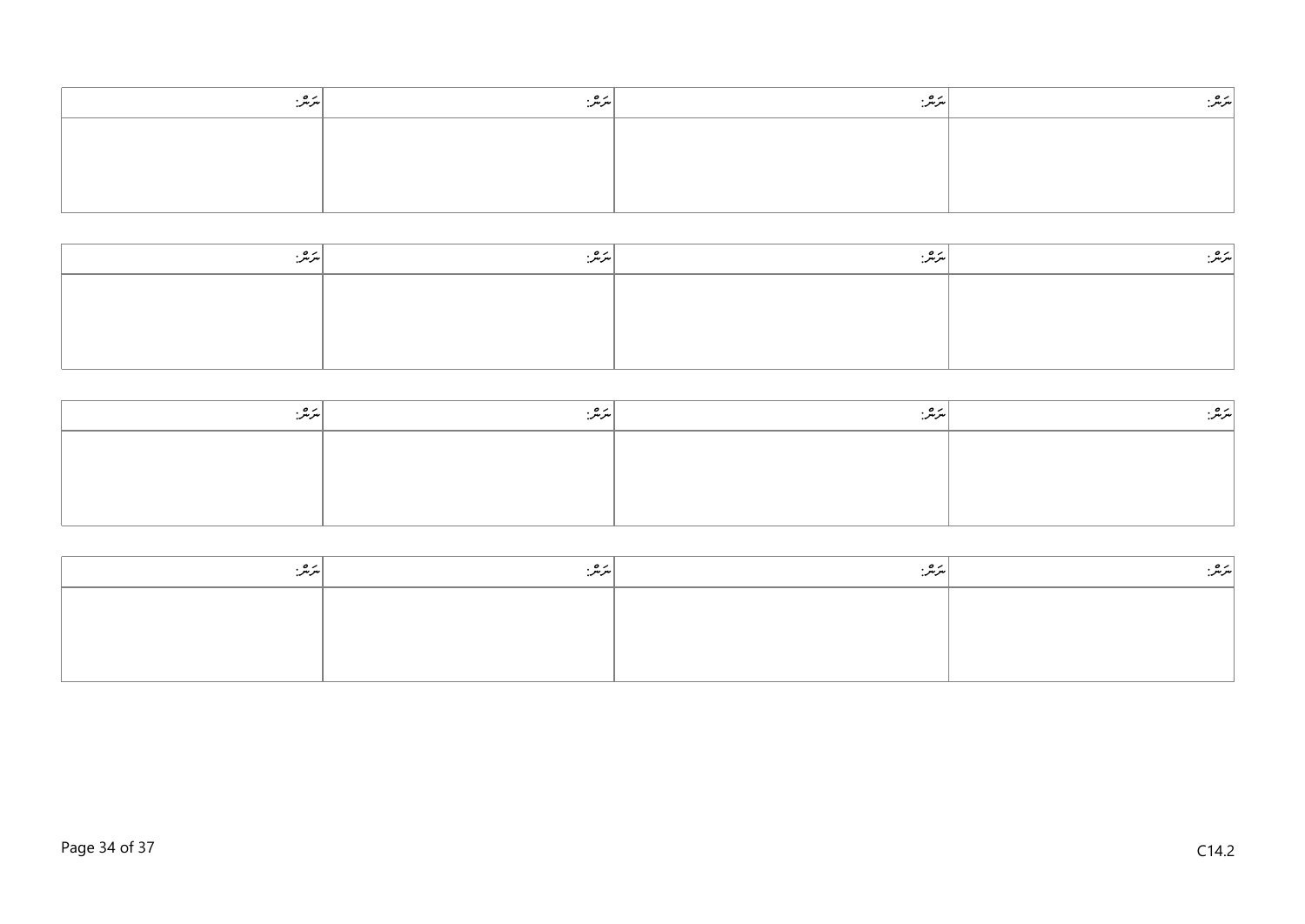| $\cdot$ | ο. | $\frac{\circ}{\cdot}$ | $\sim$<br>سرسر |
|---------|----|-----------------------|----------------|
|         |    |                       |                |
|         |    |                       |                |
|         |    |                       |                |

| ايرعر: | ر ه<br>. . |  |
|--------|------------|--|
|        |            |  |
|        |            |  |
|        |            |  |

| بر ه | 。 | $\sim$<br>َ سومس. |  |
|------|---|-------------------|--|
|      |   |                   |  |
|      |   |                   |  |
|      |   |                   |  |

| 。<br>. س | ىرىىر |  |
|----------|-------|--|
|          |       |  |
|          |       |  |
|          |       |  |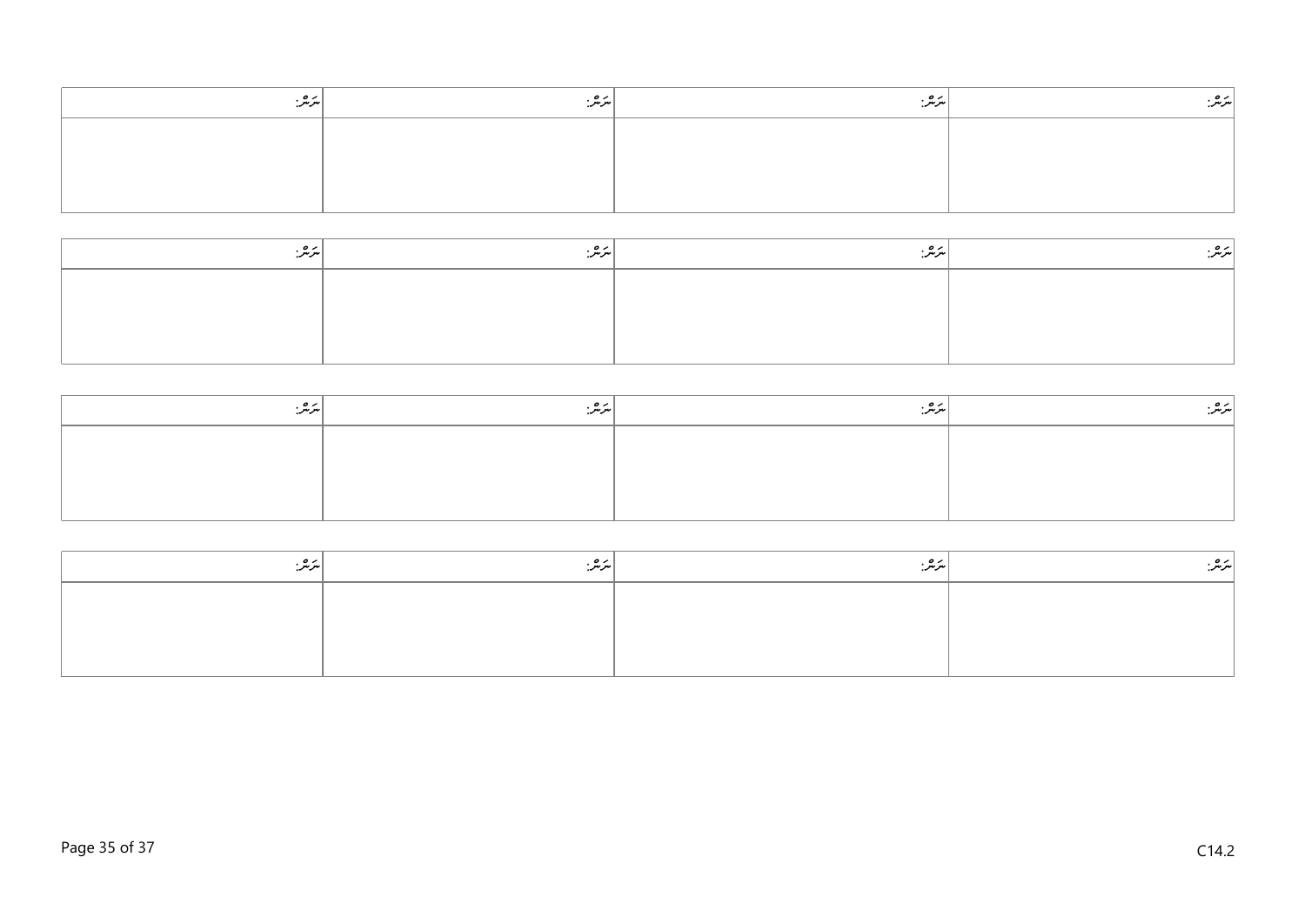| ير هو . | $\overline{\phantom{a}}$ | يرمر | لتزمثن |
|---------|--------------------------|------|--------|
|         |                          |      |        |
|         |                          |      |        |
|         |                          |      |        |

| ىبرىر. | $\sim$<br>ا سرسر . | يئرمثر | o . |
|--------|--------------------|--------|-----|
|        |                    |        |     |
|        |                    |        |     |
|        |                    |        |     |

| انترنثر: | ر ه |  |
|----------|-----|--|
|          |     |  |
|          |     |  |
|          |     |  |

|  | . ه |
|--|-----|
|  |     |
|  |     |
|  |     |